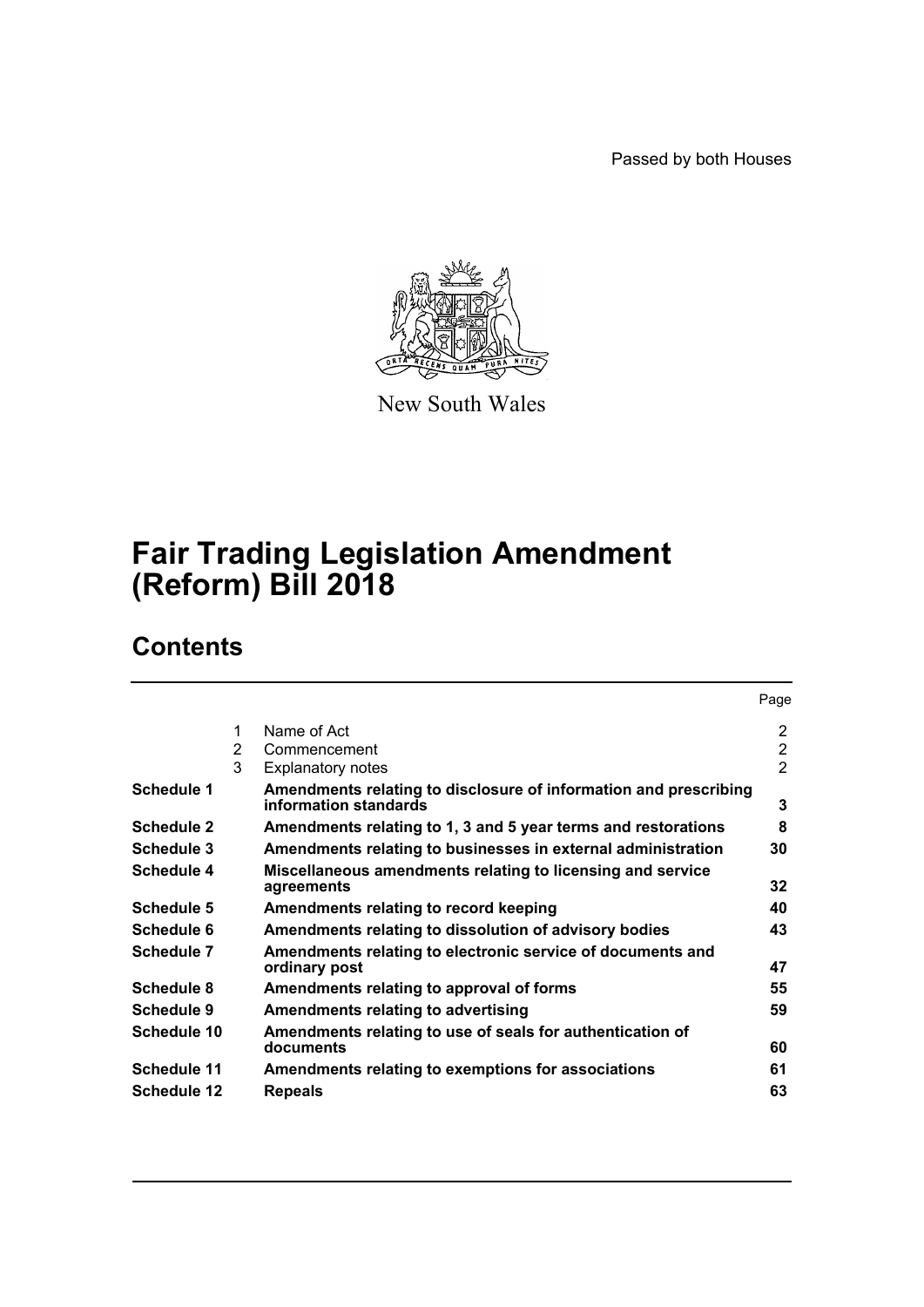*I certify that this PUBLIC BILL, which originated in the LEGISLATIVE COUNCIL, has finally passed the LEGISLATIVE COUNCIL and the LEGISLATIVE ASSEMBLY of NEW SOUTH WALES.*

*Legislative Council 2018* *Clerk of the Parliaments*

New South Wales

# **Fair Trading Legislation Amendment (Reform) Bill 2018**

Act No , 2018

An Act to amend various Acts and Regulations administered by the Minister for Innovation and Better Regulation; and other related matters.

See also the *Charitable Fundraising Amendment Act 2018*.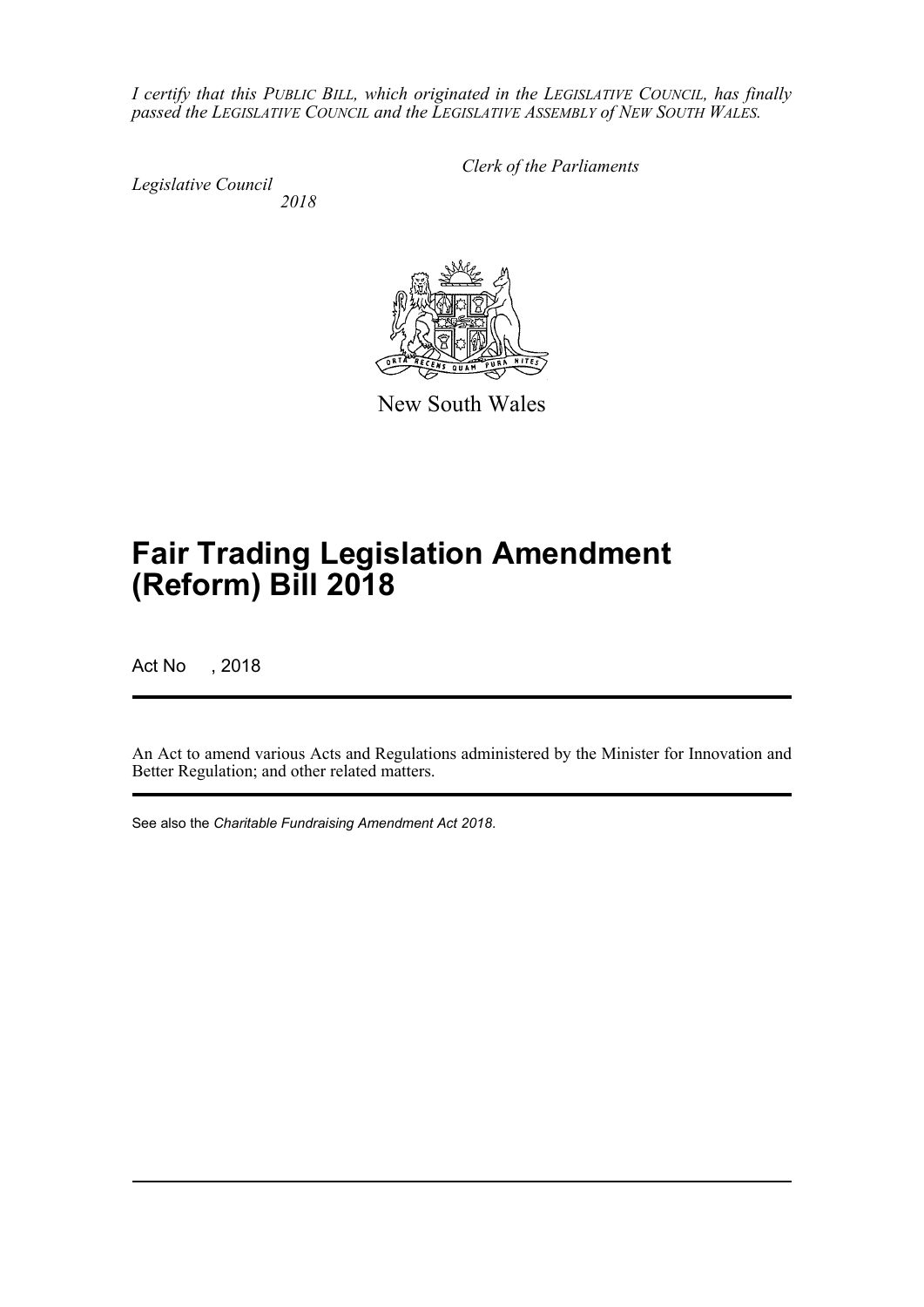Fair Trading Legislation Amendment (Reform) Bill 2018 [NSW]

## <span id="page-2-0"></span>**The Legislature of New South Wales enacts:**

## **1 Name of Act**

This Act is the *Fair Trading Legislation Amendment (Reform) Act 2018*.

## <span id="page-2-1"></span>**2 Commencement**

- (1) This Act commences on the date of assent to this Act, except as provided by this section.
- (2) Schedules 1–5, 8 and 11 (other than Schedule 2.7 [2]) commence on 1 July 2020 or on an earlier day or days to be appointed by proclamation.

## <span id="page-2-2"></span>**3 Explanatory notes**

The matter appearing under the heading "Explanatory note" in any of the Schedules does not form part of this Act.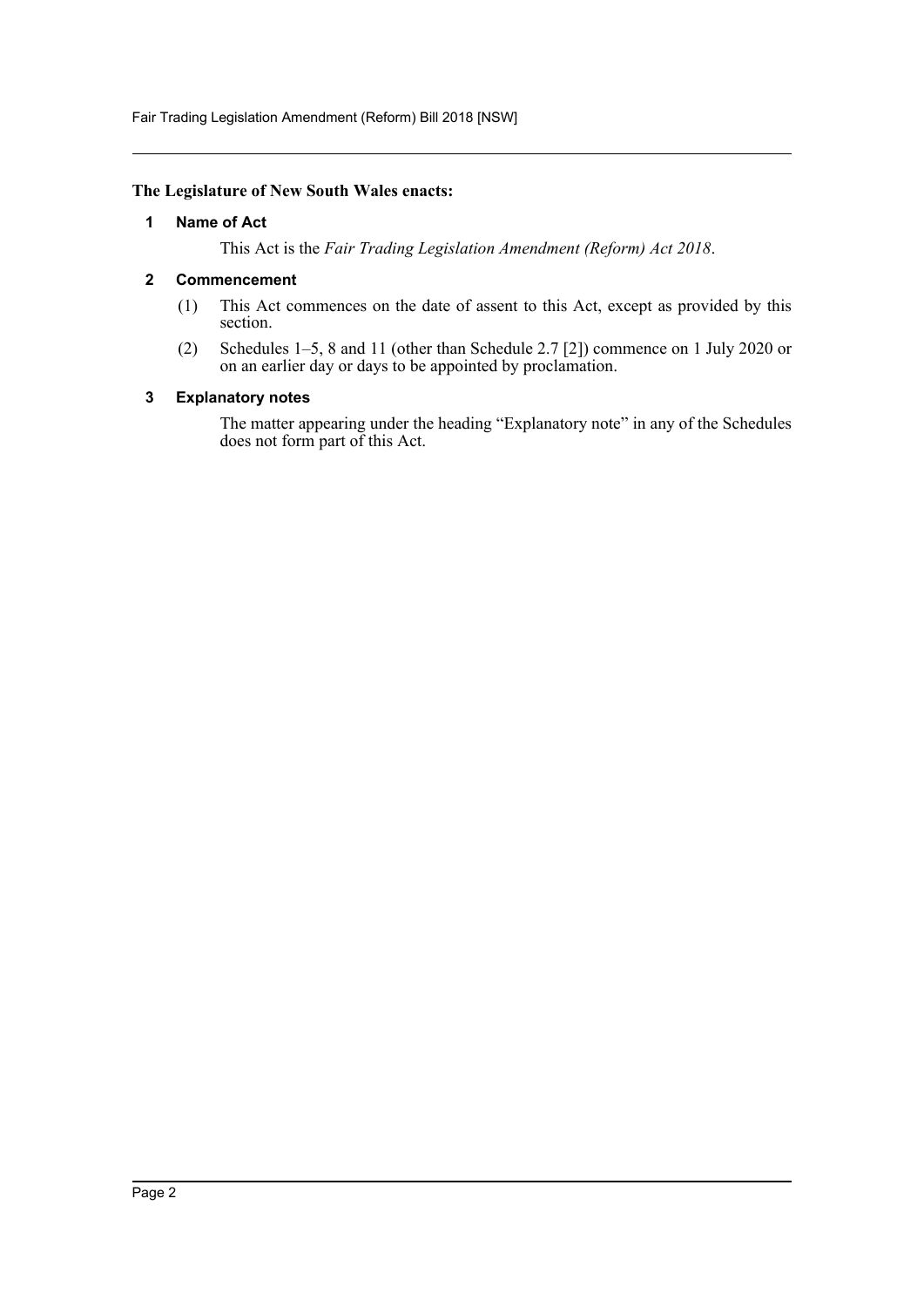## <span id="page-3-0"></span>**Schedule 1 Amendments relating to disclosure of information and prescribing information standards**

## **1.1 Fair Trading Act 1987 No 68**

## **[1] Section 9A Exchange of information**

Renumber the section as section 17AB and transfer it in appropriate order to Division 3 of Part 2, as inserted by this Schedule.

## **[2] Part 2, Division 3**

Insert after Division 2 of Part 2:

## **Division 3 Disclosure and sharing of information**

## **17AA Publication of certain information for public access**

- (1) The Secretary may from time to time publish any of the following information about a licence holder or trader on the internet for access by a member of the public free of charge:
	- (a) identifying particulars, including the name of the licence holder or trader, the licence number, class or type, the date of issue and expiry date of the licence and details of any licence conditions,
	- (b) information about the surrender, cancellation or suspension of a licence,
	- (c) information about any disciplinary action taken against a licence holder or trader under this Act or any other legislation administered by the Minister,
	- (d) information about any public warnings issued under this Act or any other legislation administered by the Minister,
	- (e) information about any undertakings given under section 86B of this Act,
	- (f) such other information as may be prescribed by the regulations.
- (2) The Secretary must not publish information under this section unless satisfied that it is in the public interest to do so.
- (3) The Secretary may at any time remove information from, or otherwise amend, information published under this section on the Secretary's own initiative or on the application of the person to whom the information relates if the Secretary is of the opinion that the information is false, misleading or unfairly prejudicial to the interests of the person concerned.
- (4) The Secretary may correct any error in or omission from the information published under this section.
- (5) Information published under this section may include information held by the Secretary before the commencement of this section.
- (6) The regulations may specify:
	- (a) the period within which information that is authorised to be published on the internet under this section must be removed from the information published on the internet, and
	- (b) the information that is not to be published on the internet under this section.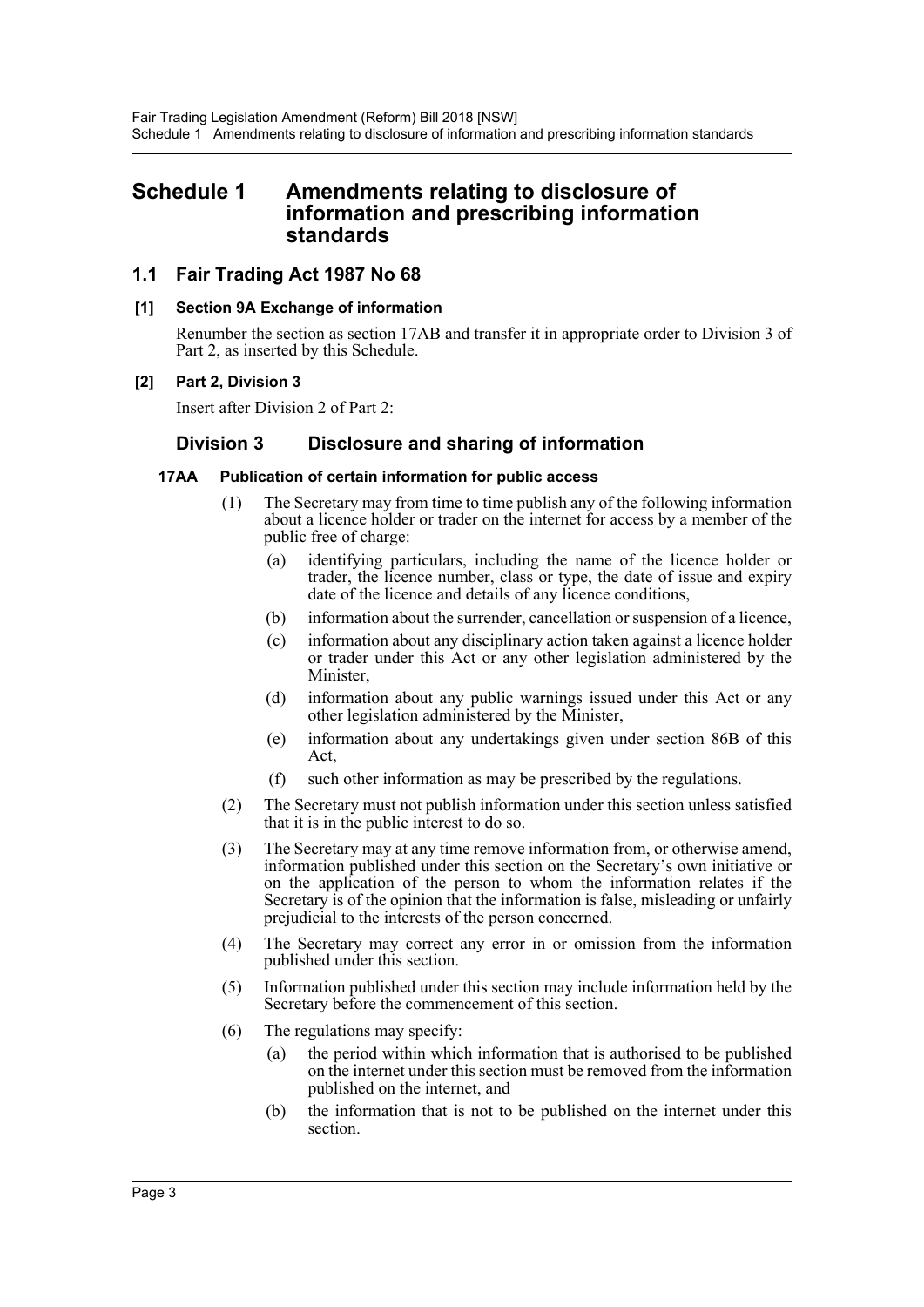- (7) No liability (including liability in defamation) is incurred for publishing in good faith information under this section or a fair report or summary of that information.
- (8) In the event of any inconsistency between this section and any other provisions of this Act or other legislation administered by the Minister, this section prevails to the extent of the inconsistency.
- (9) In this section:

*licence* includes any licence, registration or other authority issued under this Act or any other legislation administered by the Minister.

*licence holder* includes a former licence holder.

*trader* means a person carrying on a business regulated under this Act or other legislation administered by the Minister but who does not hold a licence, and includes any such business that has ceased trading.

## **[3] Part 4, Division 2A**

Insert after Division 2:

## **Division 2A Provisions relating to disclosure requirements and information standards**

## **47A Disclosure of prejudicial terms relating to supply of goods or services**

- (1) A supplier must, before supplying a consumer with goods or services, take reasonable steps to ensure the consumer is aware of the substance and effect of any term or condition relating to the supply of the goods or services that may substantially prejudice the interests of the consumer.
- (2) Without limiting subsection (1), a term or condition relating to the supply of goods or services to a consumer may substantially prejudice the interests of the consumer if:
	- (a) the term excludes the liability of the supplier, or
	- (b) the term provides that the consumer is liable for damage to goods that are delivered, or
	- (c) the term permits the supplier to provide data about the consumer, or data provided by the consumer, to a third party in a form that may enable the third party to identify the consumer, or
	- (d) the term requires the consumer to pay an exit fee, a balloon payment or other similar payment.
- (3) The regulations may provide for:
	- (a) what may or may not constitute reasonable steps taken by suppliers to ensure consumers are aware of the substance and effect of terms or conditions relating to the supply of goods or services, and
	- (b) the type of terms, or classes of terms, that may substantially prejudice the interests of consumers, and
	- (c) the type of terms, or classes of terms, that do not substantially prejudice the interests of consumers, and
	- (d) any other requirements in relation to the way in which consumers must be made aware of terms and conditions relating to the supply or goods that may substantially prejudice the interests of consumers, and
	- (e) exemptions from the requirements of this section.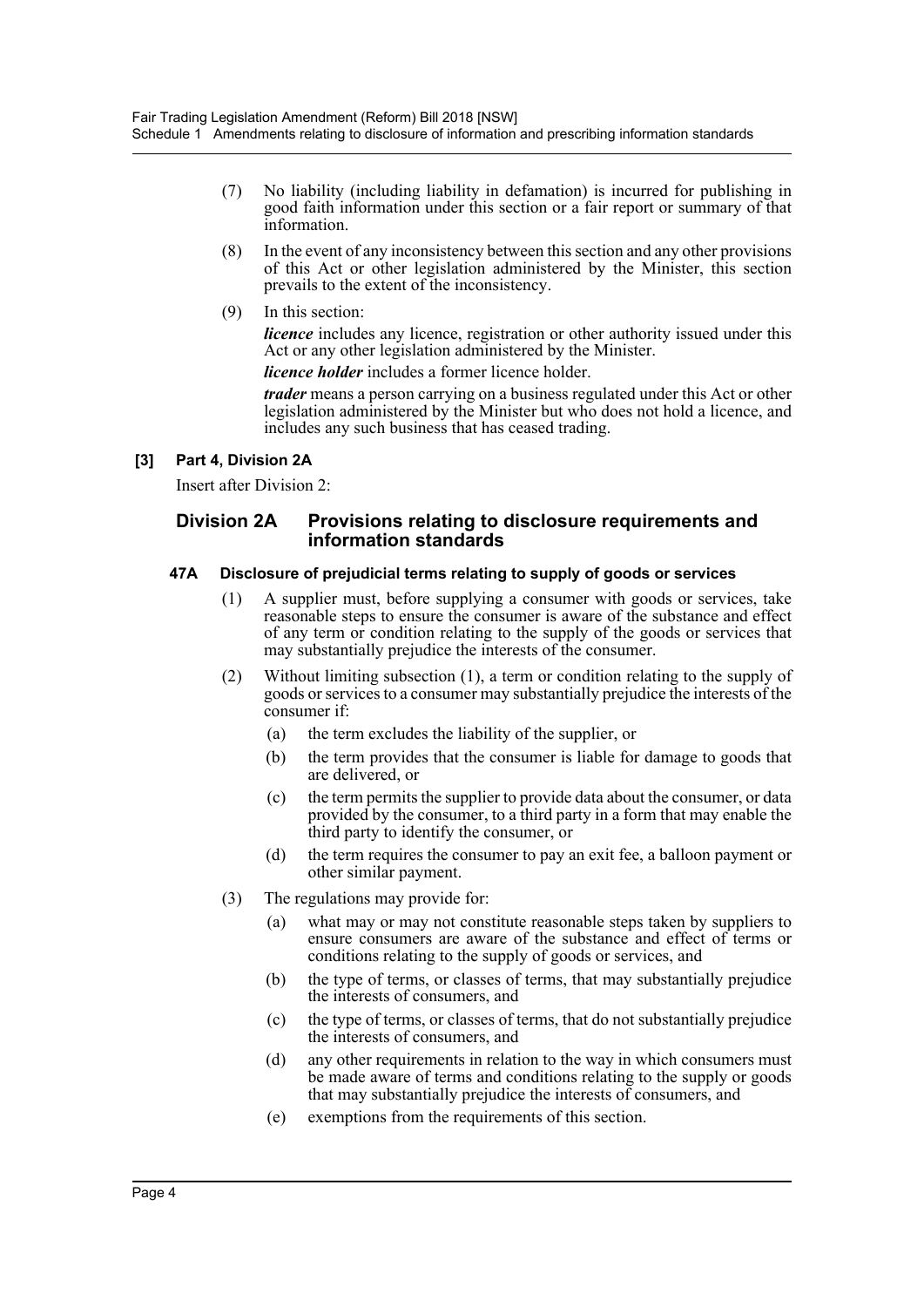## **47B Disclosure of referral fees, commissions, etc**

- (1) An intermediary must, before acting under an arrangement that provides for the intermediary to receive a financial incentive, take reasonable steps to ensure the consumer who will be supplied with the goods or services to which the financial incentive relates is aware of the existence of the arrangement.
- (2) The regulations may provide for:
	- (a) what may or may not constitute reasonable steps taken by intermediaries to ensure consumers are aware of the existence of arrangements that provide for intermediaries to receive financial incentives, and
	- (b) any other requirements in relation to the way in which intermediaries must make consumers aware of the existence of arrangements under which intermediaries receive financial incentives.
- (3) In this section:

## *financial incentive* means:

- (a) a commission or referral fee, or
- (b) another kind of payment prescribed by the regulations.
- *intermediary*:
- (a) means a person:
	- (i) who, under an arrangement that provides for a financial incentive, arranges contracts for the supply of goods or services as an agent or refers consumers to another supplier of goods or services, or
	- (ii) who is prescribed by, or who belongs to a class of persons prescribed by, the regulations, but
- (b) does not include a person, or class of persons, excluded by the regulations.

## **47C Information standards**

- (1) The regulations may prescribe information standards for the supply of goods and services.
- (2) A prescribed information standard may contain any of the following:
	- (a) requirements for certain information to be communicated to a person to whom the goods or services are to be supplied,
	- (b) requirements with respect to the type and form of information to be so communicated and the manner of communication.
- (3) This section does not limit section 134 (Making information standards for goods and services) of the ACL.
- (4) In this section, *supply* includes proposed and prospective supply and offer to supply.

## **47D Compliance with information standard**

(1) A person who supplies goods or services that are intended to be used, or are of a kind likely to be used, by a consumer and in relation to which there is an information standard must comply with the standard in relation to the goods or services concerned.

Maximum penalty: 50 penalty units.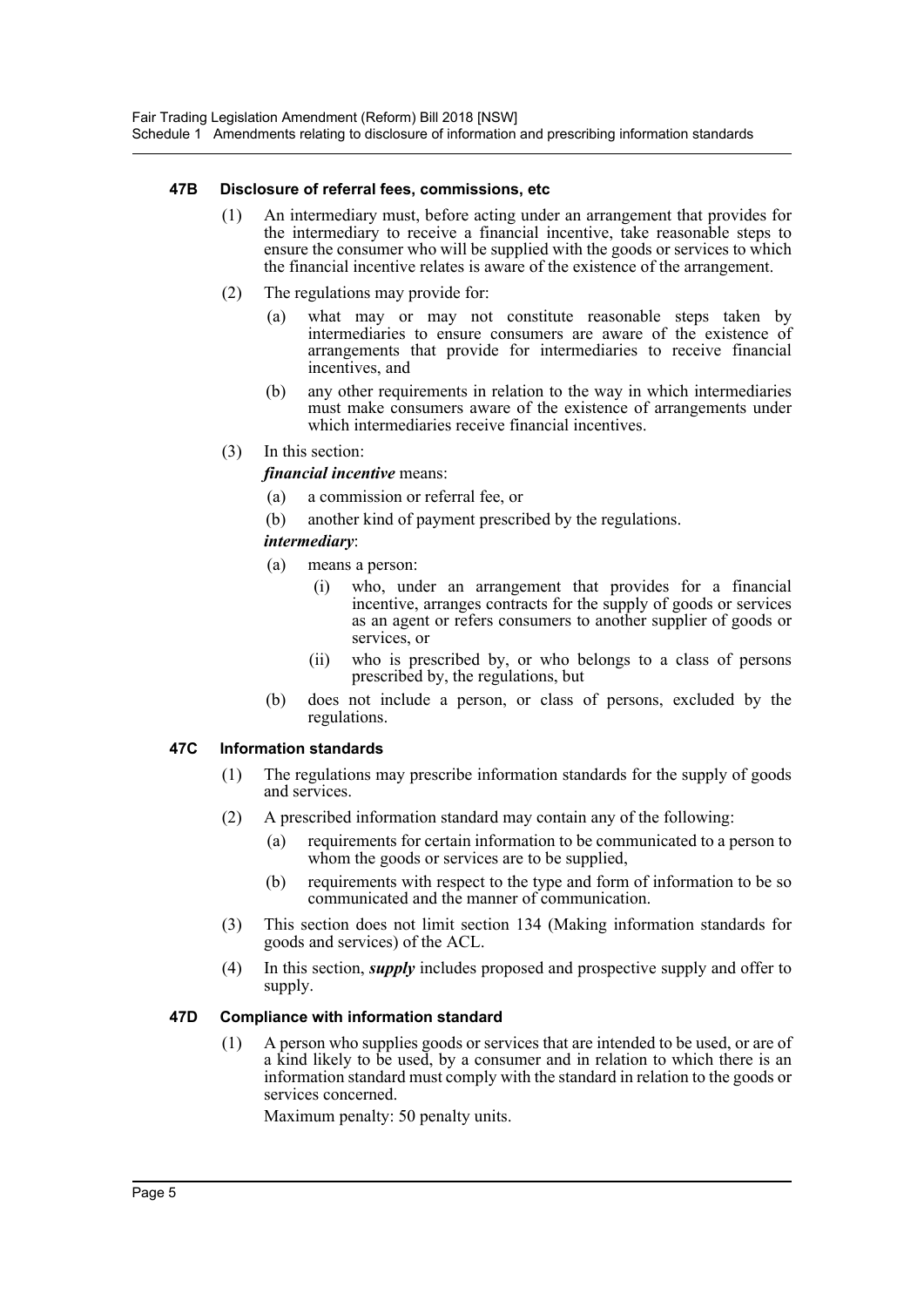- (2) If:
	- (a) a person supplies goods or services in contravention of subsection (1), and
	- (b) another person suffers loss or damage by not having particular information relating to the goods or services but would not have suffered the loss or damage if the information standard had been complied with in relation to the goods or services,

the person who suffers the loss or damage is taken, for the purposes of this Act, to have suffered it by the supply of the goods or services.

#### **[4] Sections 50, 55 and 56**

Omit the sections.

#### **[5] Section 70 Remedy provisions of ACL that extend to local matters**

Insert at the end of the section:

- (3) The following provisions of the ACL apply to a contravention of section 47A  $(1)$  or 47B  $(1)$  of this Act in the same way as they apply to a contravention of the ACL specified in those provisions:
	- (a) section 224 (Pecuniary penalties),
	- (b) section 248 (Order disqualifying a person from managing corporations).

#### **[6] Section 86AB**

Insert after section 86AA:

#### **86AB Provision of information about complaints not affected by non-disclosure agreement**

- (1) A provision of a non-disclosure agreement is void to the extent that it limits the consumer's ability to provide information to the Secretary about a complaint relating to the supply of goods or services by a person or business.
- (2) A supplier who enters into a non-disclosure agreement with a consumer must, at the time of or before entering into the agreement, inform the consumer that the agreement does not limit the consumer's ability to provide information to the Secretary about a complaint relating to the supplier.

Maximum penalty:

- (a) in the case of a corporation—200 penalty units, or
- (b) in any other case—40 penalty units.
- (3) In this section:

*consumer* includes the owners corporation of a strata scheme and a person or class of persons prescribed by the regulations.

*non-disclosure agreement* means a contract or agreement that restricts or prohibits the disclosure of information by a consumer in relation to the supply of goods or services by a person or business.

#### **Explanatory note**

Item [2] of the proposed amendments enables the Commissioner for Fair Trading (the *Commissioner*) to publish certain information about licence holders and traders on the internet for free public access. The information that may be published includes identifying particulars, details of the surrender, suspension or cancellation of licences, information about public warnings and disciplinary action and undertakings accepted by the Regulator under the *Australian Consumer Law (NSW)* (the *ACL*). Item [1] makes a consequential amendment.

Item [3] inserts proposed Division 2A of Part 4, which requires the disclosure of certain information relating to the supply of goods or services and enables the regulations to prescribe information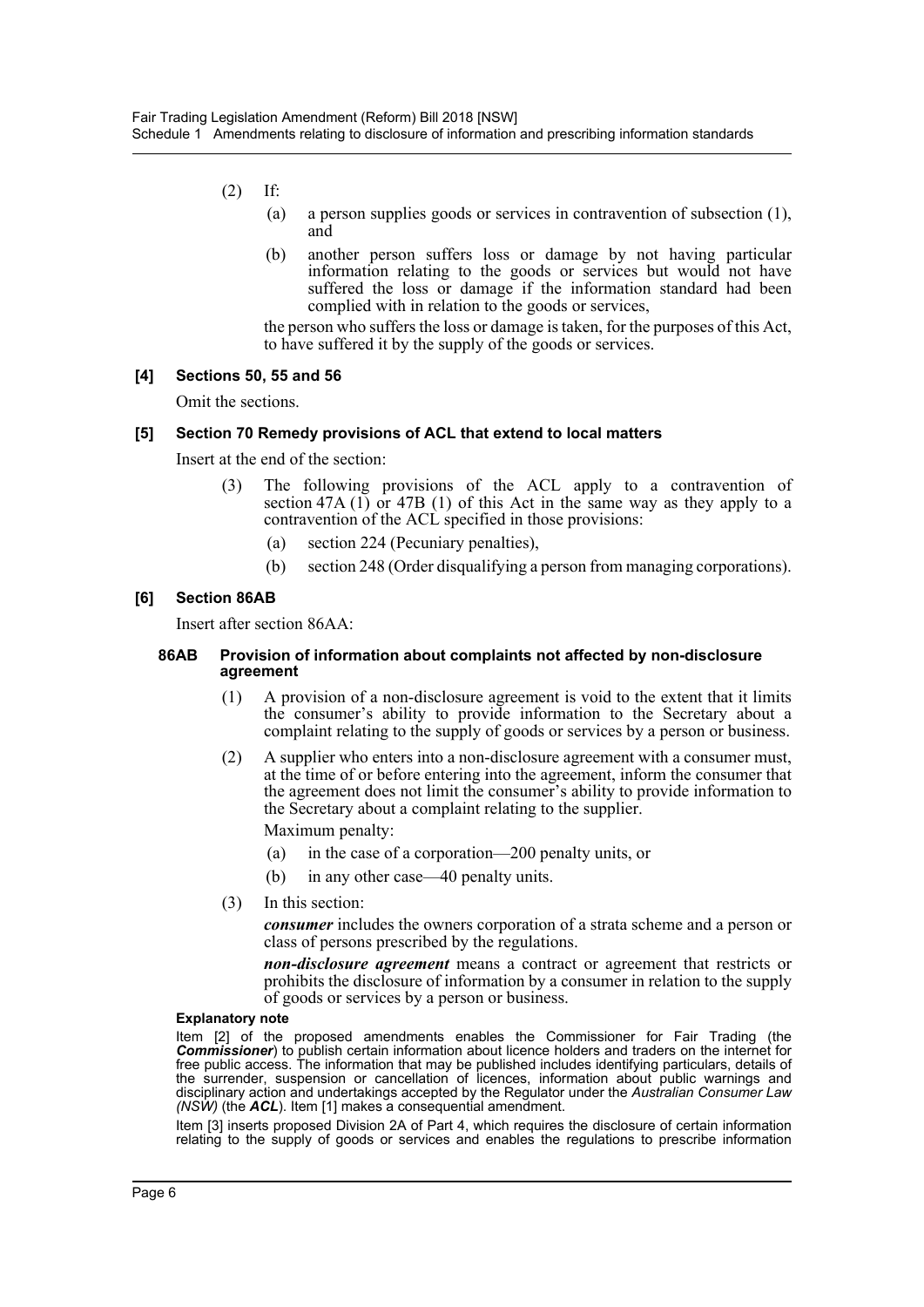standards. Proposed section 47A requires a supplier, before supplying a consumer with goods or services, to take reasonable steps to ensure the consumer is aware of the substance and effect of any term or condition relating to the supply of the goods or services that may substantially prejudice the interests of the consumer. Proposed section 47B requires the disclosure of the existence of any arrangement that involves a referral fee, commission or other kind of payment prescribed by the regulations. Proposed section 47C inserts a general regulation-making power to prescribe information standards. Proposed section 47D makes it an offence (with a maximum penalty of \$5,500) if a person who supplies goods or services does not comply with a prescribed information standard in relation to the goods or services concerned. Item [4] makes a consequential amendment.

Item [5] applies remedy provisions in the ACL relating to pecuniary penalties and orders disqualifying a person from managing corporations to a contravention of proposed sections 47A and 47B as inserted by item [3].

Item [6] provides that a provision of a non-disclosure agreement (being a contract or agreement that restricts or prohibits the disclosure of information by a consumer in relation to the supply of goods or services by a person or business) is void to the extent that it limits the consumer's ability to provide information to the Commissioner about a complaint relating to the supply of goods or services by that person or business. It also makes it an offence (with a maximum penalty of \$4,400 for an individual<br>or \$22,000 for a corporation) if a supplier does not inform the consumer of that fact at the time of or before entering into a non-disclosure agreement.

## **1.2 Fair Trading Regulation 2012**

## **[1] Clause 5 Information standards**

Omit the clause.

## **[2] Schedule 1 Penalty notice offences**

Insert in appropriate order under the heading **Offences under the** *Fair Trading Act 1987* **(other than the ACL)**:

| Section $47A(1)$ | \$550 |
|------------------|-------|
| Section $47B(1)$ | \$550 |
| Section 86AB (2) | \$550 |

## **Explanatory note**

Item [1] of the proposed amendments removes a redundant provision consequent on the amendments made by Schedule 1.1.

Item [2] specifies proposed sections 47A and 47B and section 86AB (as inserted by Schedule 1.1 [3] and [6], respectively) as offences for which a penalty notice may be issued with an amount of \$550 payable for each offence.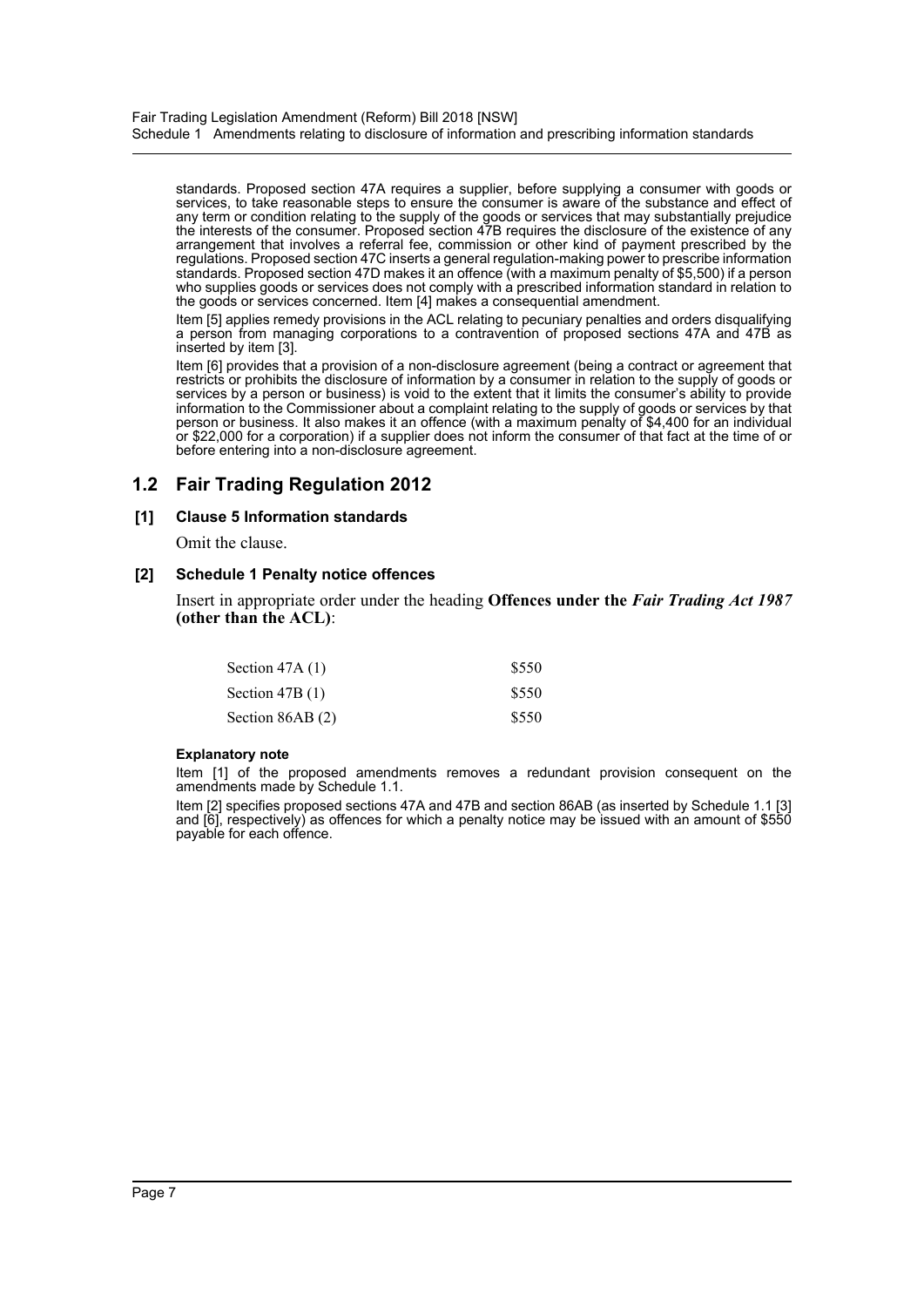## <span id="page-8-0"></span>**Schedule 2 Amendments relating to 1, 3 and 5 year terms and restorations**

#### **Explanatory note**

The proposed amendments in this Schedule provide for 1, 3 and 5 year terms for various types of authorities, licences, registrations and certificates (the *relevant authorities*) across the legislation administered by the Minister for Innovation and Better Regulation. The proposed amendments allow the relevant authorities to be restored, if the applicant applies for the restoration within 3 months of the expiry of the relevant authority.

Schedule 2.7 [2] amends uncommenced provisions in the *Fair Trading Amendment (Commercial Agents) Act 2016* (the *amending Act*) in order to give effect to the proposed amendments outlined above. The proposed amendments also provide that the Commissioner may determine that a corporation is not disqualified from carrying out a commercial agent activity for the purposes of the *Fair Trading Act 1987*, despite being the subject of a winding up order or being a corporation for which a controller or administrator has been appointed, if the Commissioner considers it appropriate to do so. The proposed amendments will commence on a day appointed by proclamation, being a day on or after the day on which Part 5 of the amending Act commences.

The proposed amendments allow the NSW Architects Registration Board to remove an architect's name from the register of architects and the Board of Surveying and Spatial Information to remove a surveyor's name from the register of surveyors if the architect or surveyor fails to comply with requirements relating to continuing professional development or, in the case of an architect, professional indemnity insurance.

Schedule 2.1 [4] removes the minimum age requirement for the registration of an architect.

The Schedule also inserts regulation-making powers to provide for the waiver or refund of fees, savings and transitional provisions and consequential amendments.

## **2.1 Architects Act 2003 No 89**

## **[1] Section 17A**

Insert after section 17:

## **17A Duration of registration**

- (1) An application for full registration or a renewal of registration is to nominate one of the following terms of duration for the registration (the *nominated term*):
	- $(a)$  1 year,
	- (b) 3 years,
	- $(c)$  5 years.
- (2) The Board may grant or renew registration for the nominated term or, if satisfied that it is in the public interest to do so, a shorter term than the nominated term.
- (3) If an application for renewal of registration has been made but the application is not finally determined by the Board before the expiry of the registration, the registration (if not suspended or sooner cancelled) continues in force until the application is finally determined.
- (4) If registration is granted or renewed for a shorter term than the nominated term, the Board is to refund to the applicant the difference between the fee for the nominated term and the fee for the term that was granted.
- (5) The suspension of registration does not affect the term of the registration.
- (6) This section does not affect the term of any registration granted under this Act and in force immediately before the insertion of this section by the *Fair Trading Legislation Amendment (Reform) Act 2018*.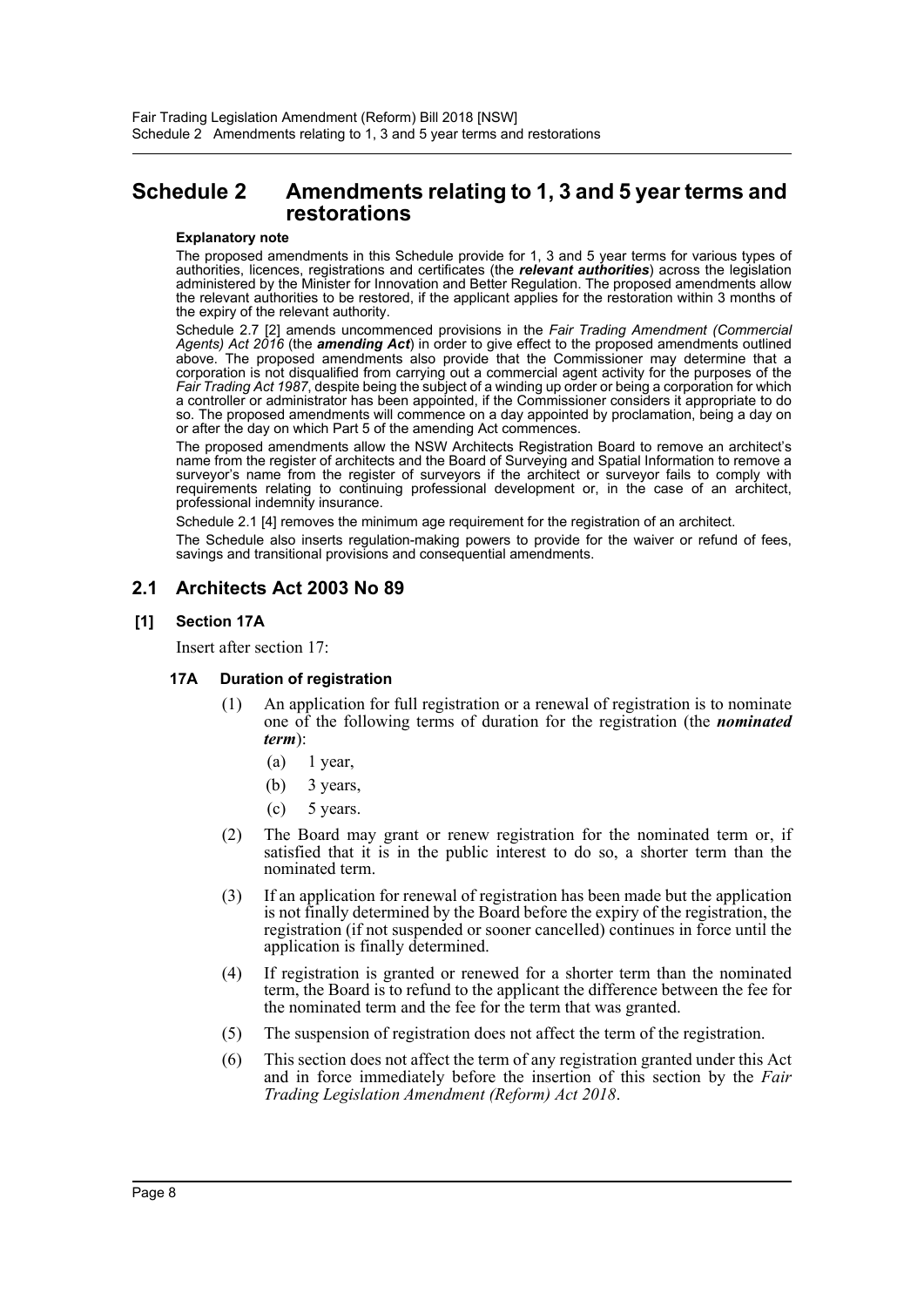## **[2] Section 20 Power to refuse or impose conditions on full registration**

Omit "the duration of registration," from section 20 (3).

**[3] Section 22 Application to registration of Licensing and Registration (Uniform Procedures) Act 2002**

Insert "(other than section 39)" after "Part 3" in section 22 (2).

## **[4] Section 22 (3) (a)**

Omit the paragraph.

## **[5] Section 24 Removal of architect's name from the Register**

Insert at the end of section 24 (1) (d):

- , or
- (e) the term of the architect's registration has expired and the registration has not been renewed or restored.

## **[6] Section 24 (2) (g) and (h)**

Insert at the end of section 24 (2) (f):

, or

- (g) the architect has failed to comply with any continuing professional development requirements, or
- (h) the architect has not met a requirement relating to professional indemnity insurance.

## **[7] Section 28 Annual registration fees**

Omit section 28 (1). Insert instead:

(1) An architect must, on or before 31 March in the year in which the architect's registration is due to be renewed, pay to the Board the approved fee for the registration.

## **[8] Section 28 (2A)–(2C)**

Insert after section 28 (2):

- (2A) An application for the restoration of registration must be made:
	- (a) within 3 months of the expiry of the registration, or
	- (b) within the further period determined by the Board on the application of the person seeking the restoration of registration.
- (2B) Without limiting subsection (2A) (b), the Board may extend the period within which an application for restoration of a licence may be made if the Board is satisfied that:
	- (a) in a case where the applicant failed to apply for renewal before the licence expired-the failure to apply for renewal of the registration before it expired was due to inadvertence, or
	- (b) it is just and equitable to restore the registration.
- (2C) An application for the restoration of registration must nominate a term of duration for the registration.

## **[9] Section 28 (7A)**

Insert after section 28 (7):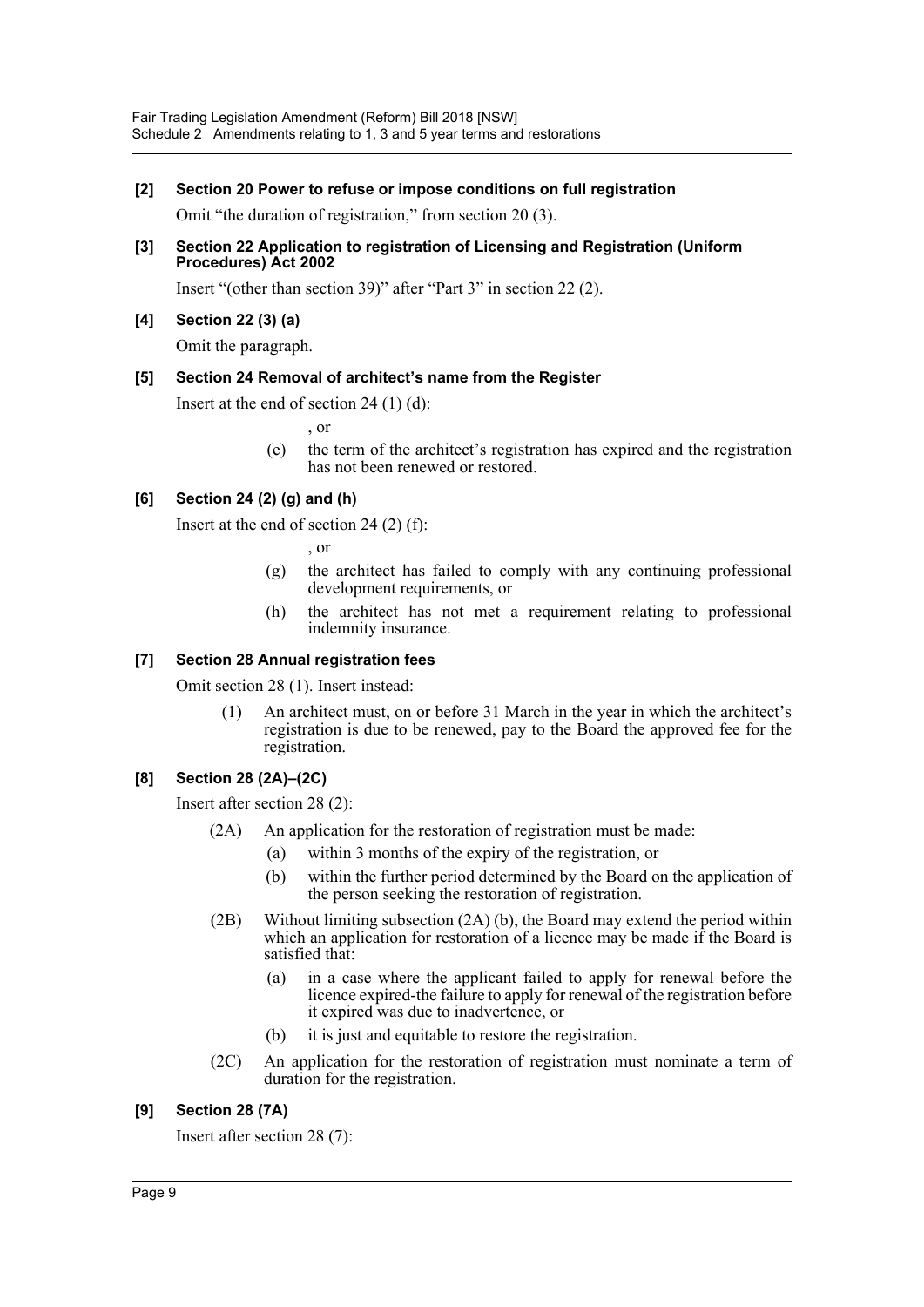(7A) The Board may refuse an application for the restoration of registration in the circumstances prescribed by the regulations.

## **[10] Section 84 Regulations**

Insert after section 84 (2) (h):

the waiver or refund of the whole or any part of a fee for any service provided by the Board under this Act or the regulations.

## **[11] Schedule 3 Savings, transitional and other provisions**

Omit clause 3 (3). Insert instead:

(3) This clause ceases to have effect on the date of assent to the *Fair Trading Legislation Amendment (Reform) Act 2018*.

## **2.2 Architects Regulation 2017**

## **Schedule 2 NSW Architects Code of Professional Conduct**

Omit "during the current registration period" from clause 16 (2).

## **2.3 Building Professionals Act 2005 No 115**

## **[1] Sections 10 and 10A**

Omit section 10. Insert instead:

## **10 Duration of certificate of accreditation**

- (1) An application for a certificate of accreditation or renewal of a certificate of accreditation is to nominate one of the following terms of duration for the certificate of accreditation (the *nominated term*):
	- $(a)$  1 year,
	- (b) 3 years,
	- $(c)$  5 years.
- (2) The Board may grant or renew a certificate of accreditation for the nominated term or, if satisfied that it is in the public interest to do so, a shorter term than the nominated term.
- (3) If an application for renewal of a certificate of accreditation has been made but the application is not finally determined by the Board before the expiry of the certificate of accreditation, the certificate of accreditation (if not suspended or sooner cancelled) continues in force until the application is finally determined.
- (4) If a certificate of accreditation is granted or renewed for a shorter term than the nominated term, the Board is to refund to the applicant the difference between the fee for the nominated term and the fee for the term that was granted.
- (5) The suspension of a certificate of accreditation does not affect the term of the certificate of accreditation.
- (6) This section does not affect the term of any accreditation granted under this Act and in force immediately before the substitution of this section by the *Fair Trading Legislation Amendment (Reform) Act 2018*.

## **10A Time period for restoration of certificate of accreditation**

(1) An application for the restoration of a certificate of accreditation must be made: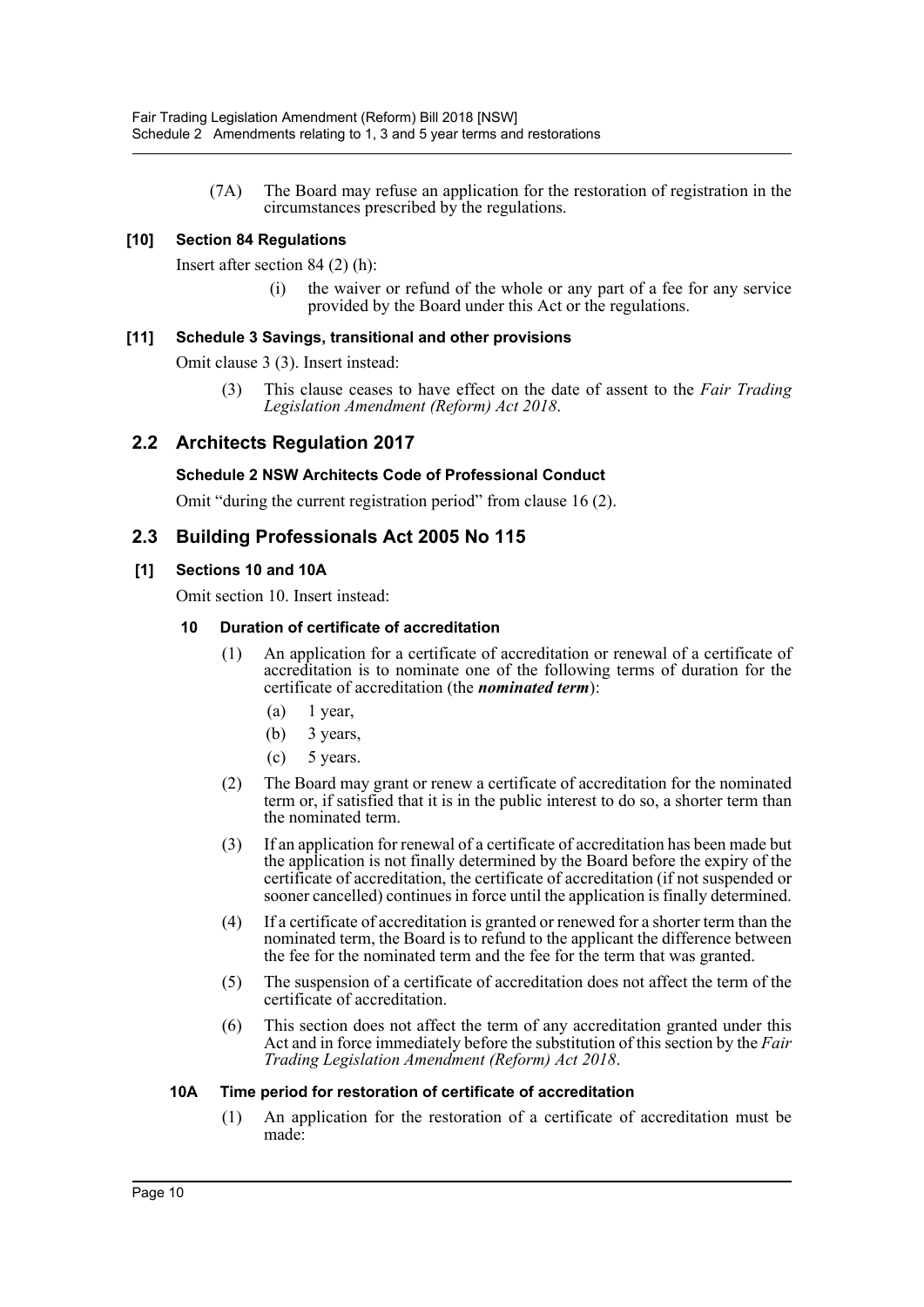- (a) within 3 months of the expiry of the certificate of accreditation, or
- (b) within the further period determined by the Board on the application of the person seeking the restoration of the certificate of accreditation.
- (2) Without limiting subsection (1) (b), the Board may extend the period within which an application for the restoration of a certificate of accreditation may be made if the Board is satisfied that:
	- (a) in a case where the applicant failed to apply for renewal before the certificate of accreditation expired—the failure to apply for renewal of the certificate of accreditation before it expired was due to inadvertence, or
	- (b) it is just and equitable to restore the certificate of accreditation.
- (3) A certificate of accreditation that has been surrendered or cancelled must not be restored.
- (4) An application for the restoration of a certificate of accreditation must:
	- (a) be made in the approved form (if any), and
	- (b) be accompanied by the fee prescribed by the regulations, and
	- (c) nominate a term of duration for the certificate of accreditation.
- (5) A certificate of accreditation restored at any time is taken to have been restored on and from the day on which the certificate of accreditation expired.
- (6) Subject to this section, this Act applies to an application for the restoration of a certificate of accreditation in the same way as it applies to an application for a certificate of accreditation.
- (7) The Board may refuse an application for the restoration of a certificate of accreditation in the circumstances prescribed by the regulations.

## **[2] Section 94 Regulations**

Insert "or refund" after "waiver" in section 94 (2) (f).

## **2.4 Building Professionals Regulation 2007**

## **Clause 21 Fees**

Omit clause 21 (2).

## **2.5 Conveyancers Licensing Act 2003 No 3**

## **[1] Section 11 Application to licences of Licensing and Registration (Uniform Procedures) Act 2002**

Insert "(other than section 10)" after "Part 2" in section 11 (2).

## **[2] Section 11 (3) (d)**

Omit the paragraph.

## **[3] Section 17**

Omit the section. Insert instead:

## **17 Duration of licence**

(1) An application for a licence or for renewal of a licence is to nominate one of the following terms of duration for the licence (the *nominated term*):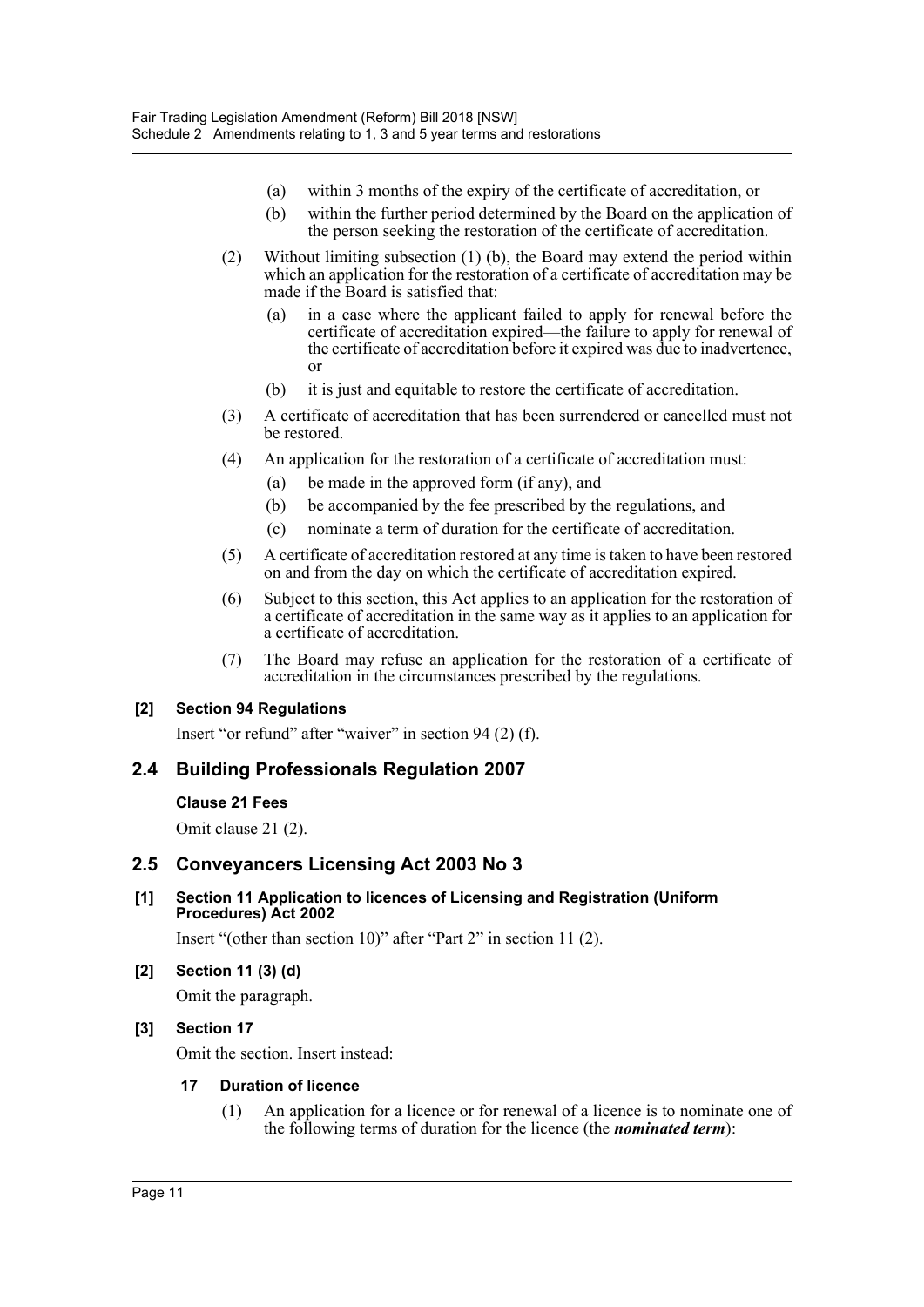- (a) 1 year,
- (b) 3 years,
- (c) 5 years.
- (2) The Secretary may grant or renew a licence for a shorter term than the nominated term if satisfied that it is in the public interest to do so.
- (3) If an application for renewal of a licence has been made but the application is not finally determined by the Secretary before the expiry of the licence, the licence (if not suspended or sooner cancelled) continues in force until the application is finally determined.
- (4) If a licence is granted or renewed for a shorter term than the nominated term, the Secretary is to refund to the applicant the difference between the fee for the nominated term and the fee for the term that was granted.
- (5) The suspension of a licence does not affect the term of the licence.
- (6) This section does not affect the term of any licence granted under this Act and in force immediately before the substitution of this section by the *Fair Trading Legislation Amendment (Reform) Act 2018*.

## **[4] Section 18**

Insert after section 17:

## **18 Time period for restoration of licences**

- (1) An application for the restoration of a licence must be made:
	- (a) within 3 months of the expiry of the licence, or
	- (b) within the further period determined by the Secretary on the application of the person seeking the restoration of the licence.
- (2) Without limiting subsection (1) (b), the Secretary may extend the period within which an application for the restoration of a licence may be made if the Secretary is satisfied that:
	- (a) in a case where the applicant failed to apply for renewal before the licence expired—the failure to apply for renewal of the licence before it expired was due to inadvertence, or
	- (b) it is just and equitable to restore the licence.
- (3) A licence that has been surrendered or cancelled must not be restored.
- (4) An application for the restoration of a licence must:
	- (a) be made in the approved form (if any), and
	- (b) be accompanied by the fee prescribed by the regulations, and
	- (c) nominate a term of duration for the licence.
- (5) A licence restored at any time is taken to have been restored from the day on which the licence expired.
- (6) Subject to this section, this Act applies to an application for the restoration of a licence in the same way as it applies to an application for a licence.

## **[5] Section 172 Regulations**

Insert "(including the waiver or refund of the whole or any part of a fee for any service provided by the Secretary under this Act or the regulations)" after "Act" in section  $172(2)(g)$ .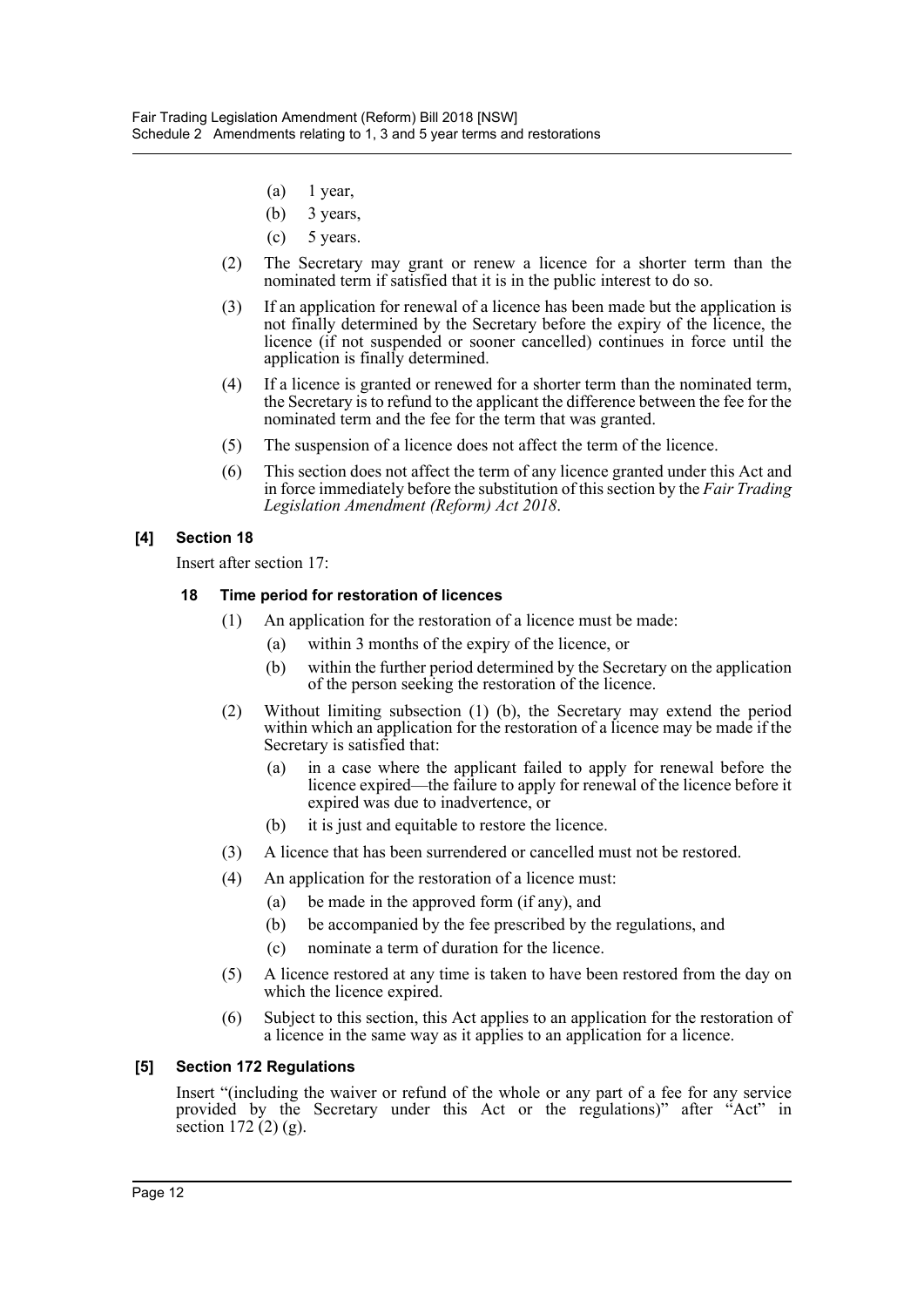## **[6] Schedule 1 Savings and transitional provisions**

Insert at the end of clause 2 (1):

any other Act that amends this Act

## **2.6 Explosives Act 2003 No 39**

## **[1] Section 12 Application to licences of Licensing and Registration (Uniform Procedures) Act 2002**

Insert "(other than section 10)" after "Part 2" in section 12 (1).

## **[2] Section 16A**

Insert after section 16:

## **16A Time period for restoration of licences**

- (1) An application for the restoration of a licence must be made:
	- (a) within 3 months of the expiry of the licence, or
	- (b) within the further period determined by the regulatory authority on the application of the person seeking the restoration of the licence.
- (2) Without limiting subsection (1) (b), the regulatory authority may extend the period within which an application for the restoration of a licence may be made if the regulatory authority is satisfied that:
	- (a) in a case where the applicant failed to apply for renewal before the licence expired—the failure to apply for renewal of the licence before it expired was due to inadvertence, or
	- (b) it is just and equitable to restore the licence.
- (3) A licence that has been surrendered or cancelled must not be restored.
- (4) An application for the restoration of a licence must:
	- (a) be made in the approved form (if any), and
	- (b) be accompanied by the fee prescribed by the regulations, and
	- (c) nominate a term of duration for the licence.
- (5) A licence restored at any time is taken to have been restored on and from the day on which the licence expired.
- (6) Subject to this section, this Act applies to an application for the restoration of a licence in the same way as it applies to an application for a licence.

## **[3] Section 19 Regulations relating to licences**

Insert ", including applications for the restoration of licences" after "licences" in section  $19(2)$  (c).

## **2.7 Fair Trading Act 1987 No 68**

## **[1] Section 92 Regulations**

Insert after section 92 (1A) (c):

(d) the waiver or refund of the whole or any part of a fee for any service provided by the Secretary under this Act or the regulations.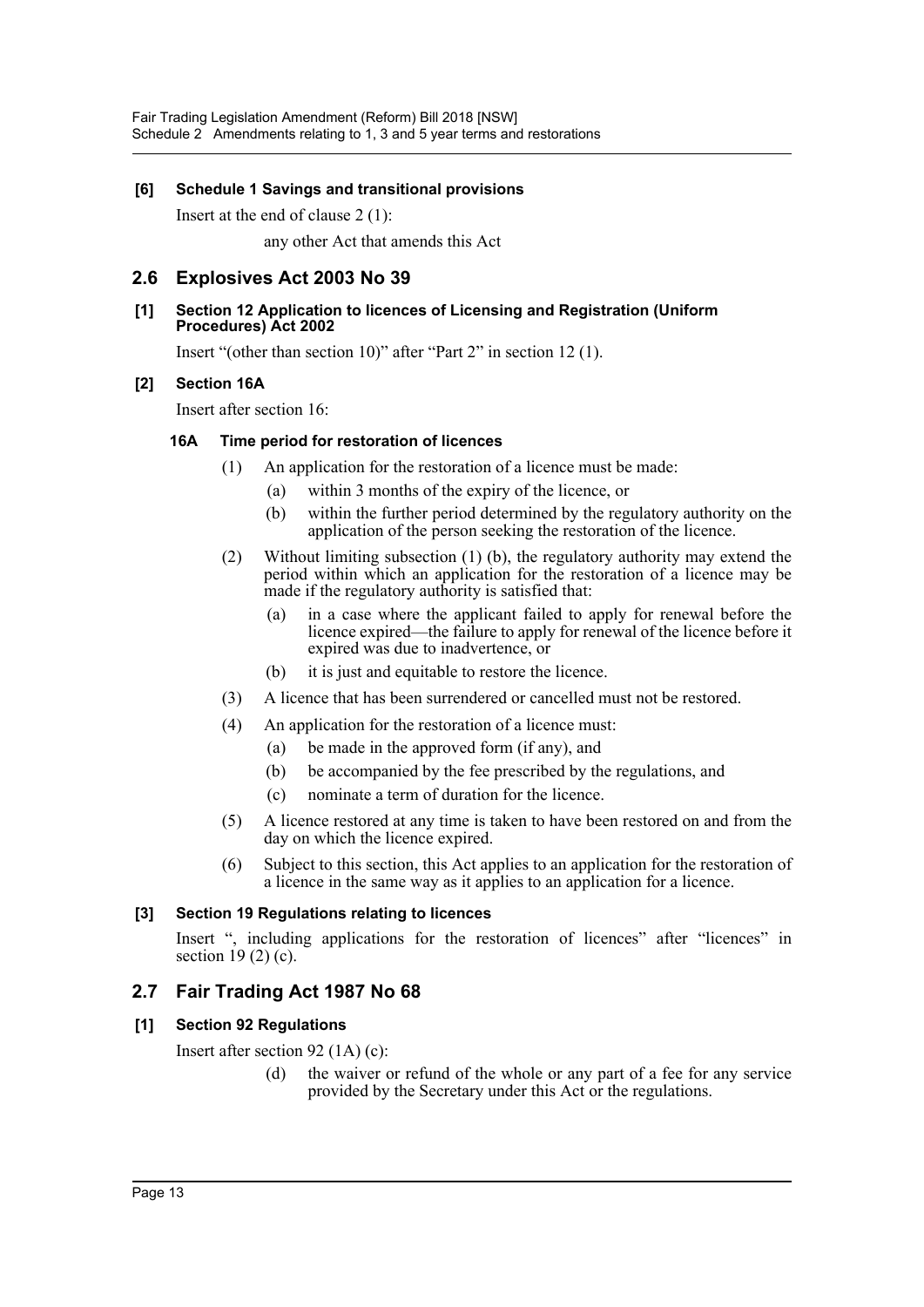## **[2] Schedule 6**

Insert after Schedule 5:

## **Schedule 6 Provisions consequent on enactment of Fair Trading Amendment (Commercial Agents) Act 2016 No 52**

## **Part 1 Preliminary**

## **1 Commencement of Schedule**

- (1) Subject to subclause (2), this Schedule commences on a day or days to be appointed by proclamation.
- (2) The proclamation must not appoint a day that is earlier than the day on which Schedule 1 [1] of the *Fair Trading Amendment (Commercial Agents) Act 2016* commences.

## **2 Repeal of Schedule**

This Schedule is repealed on the day after all of its provisions have commenced.

## **Part 2 Amendment of this Act**

## **3 Section 60A Disqualified persons**

Insert ", unless the Secretary has made a determination under subsection (1A)" after "appointed" in section 60A (1) (c).

## **4 Section 60A (1A)**

Insert after section 60A (1):

(1A) The Secretary may determine that a corporation is not a disqualified person for the purposes of this Part, despite the corporation being the subject of a winding up order or being a corporation for which a controller or administrator has been appointed if, on the basis of information provided to the Secretary by the corporation, the Secretary considers it is appropriate to do so.

## **5 Section 60E Issue of commercial agent licence**

Omit section 60E (2). Insert instead:

- (2) An application for a commercial agent licence or a renewal of a commercial agent licence is to nominate one of the following terms of duration for the licence (the *nominated term*):
	- $(a)$  1 year,
	- $(b)$  3 years,
	- (c) 5 years.
- (2A) The Secretary may grant or renew a commercial agent licence for the nominated term or, if satisfied that it is in the public interest to do so, a shorter term than the nominated term.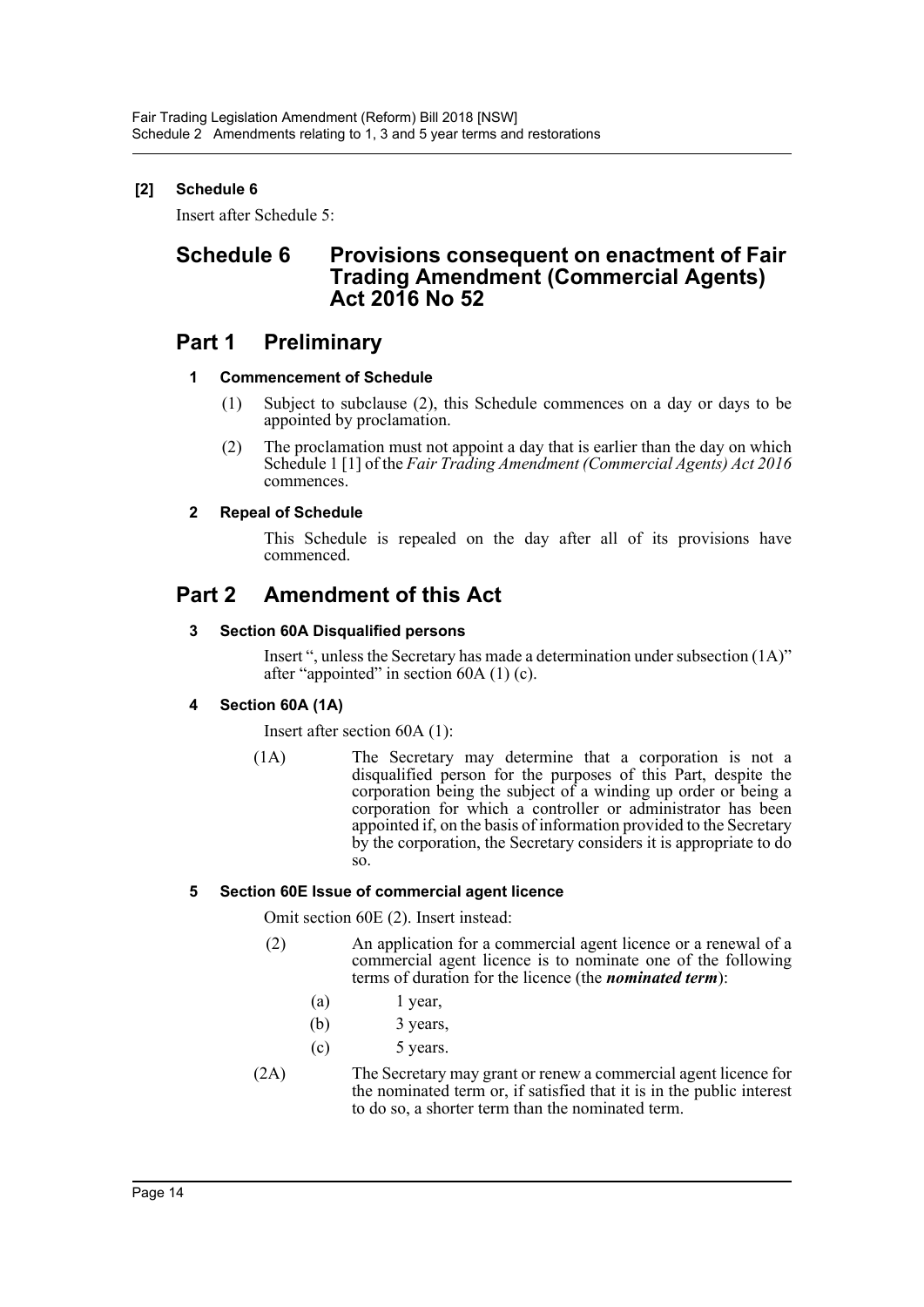- (2B) If an application for renewal of a licence has been made but the application is not finally determined by the Secretary before the expiry of the licence, the licence (if not suspended or sooner cancelled) continues in force until the application is finally determined.
- (2C) If a licence is granted or renewed for a shorter term than the nominated term, the Secretary is to refund to the applicant the difference between the fee for the nominated term and the fee for the term that was granted.

## **6 Section 60E (3)**

Insert "(other than section 10)" after "Part 2".

## **7 Section 60E (4) (c)**

Omit the paragraph.

## **8 Section 60E (6)**

Insert after section 60E (5):

(6) This section does not affect the term of any commercial agent licence issued under this Act and in force immediately before the insertion of this section by the *Fair Trading Amendment (Commercial Agents) Act 2016* (as amended by the *Fair Trading Legislation Amendment (Reform) Act 2018*).

## **9 Section 60EA**

Insert after section 60E:

## **60EA Time period for restoration of commercial agent licences**

- (1) An application for the restoration of a commercial agent licence must be made:
	- (a) within 3 months of the expiry of the licence, or
	- (b) within the further period determined by the Secretary on the application of the person seeking the restoration of the licence.
- (2) Without limiting subsection (1) (b), the Secretary may extend the period within which an application for the restoration of a commercial agent licence may be made if the Secretary is satisfied that:
	- (a) in a case where the applicant failed to apply for renewal before the commercial agent licence expired—the failure to apply for renewal of the commercial agent licence before it expired was due to inadvertence, or
	- (b) it is just and equitable to restore the commercial agent licence.
- (3) A commercial agent licence that has been surrendered or cancelled must not be restored.
- (4) An application for the restoration of a commercial agent licence must:
	- (a) be made in the approved form (if any), and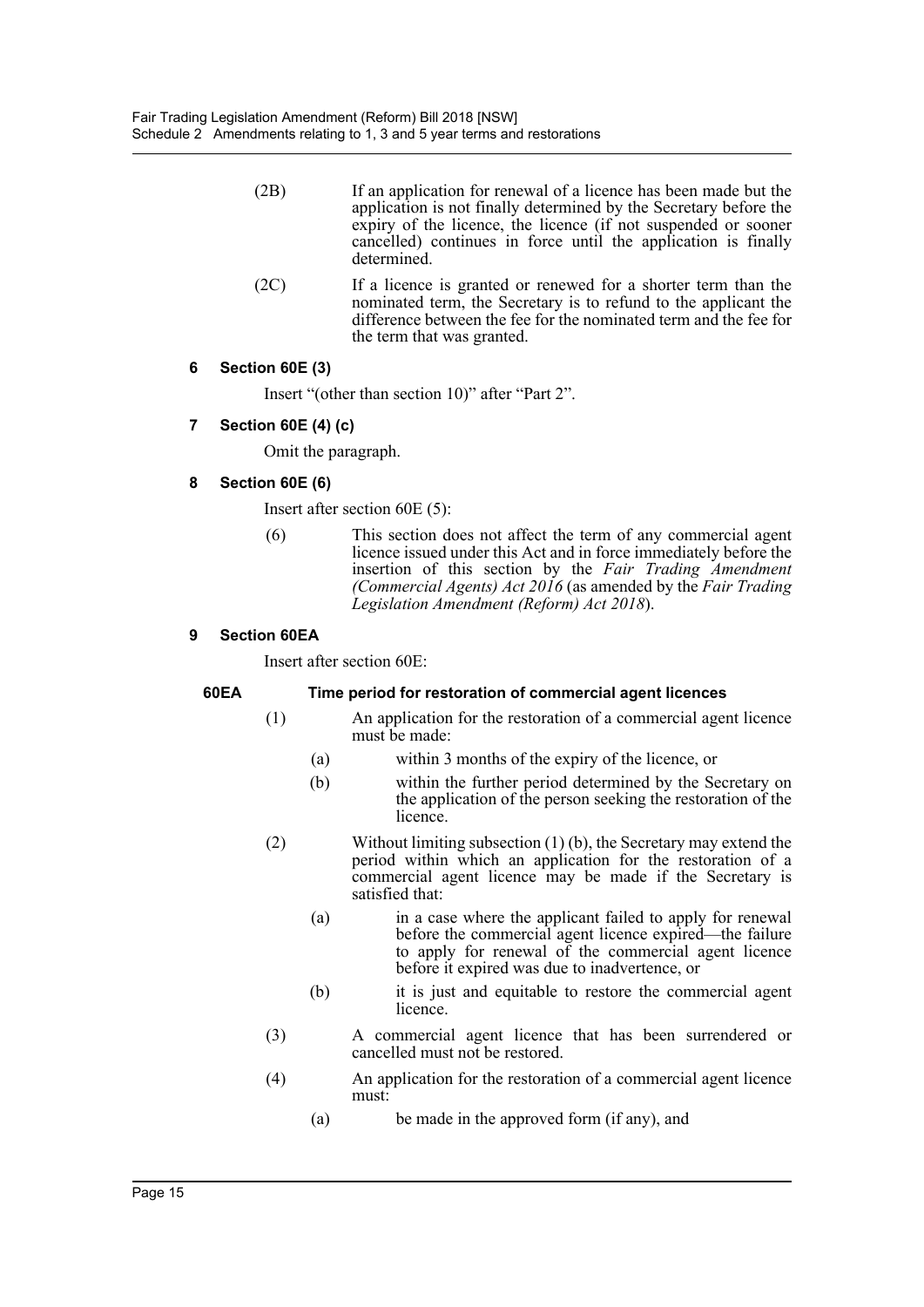- (b) be accompanied by the fee prescribed by the regulations, and
- (c) nominate a term of duration for the licence.
- (5) A commercial agent licence restored at any time is taken to have been restored from the day on which the licence expired.
- (6) Subject to this section, this Act applies to an application for the restoration of a commercial agent licence in the same way as it applies to an application for a commercial agent licence.

## **2.8 Home Building Act 1989 No 147**

**[1] Section 19 Application to contractor licences of Licensing and Registration (Uniform Procedures) Act 2002**

Insert "(other than section 10)" after "Part 2" in section 19 (2).

**[2] Section 19 (3) (c)**

Omit the paragraph.

**[3] Section 24 Application to tradesperson and supervisor certificates of Licensing and Registration (Uniform Procedures) Act 2002**

Insert "(other than section 10)" after "Part 2" in section 24 (2).

## **[4] Section 24 (3) (c)**

Omit the paragraph.

## **[5] Section 39**

Insert after section 38:

## **39 Time period for restoration of authorities**

- (1) An application for the restoration of an authority must be made:
	- (a) within 3 months of the expiry of the authority, or
	- (b) within the further period determined by the Secretary on the application of the person seeking the restoration of the authority.
- (2) Without limiting subsection (1) (b), the Secretary may extend the period within which an application for the restoration of an authority may be made if the Secretary is satisfied that:
	- (a) in a case where the applicant failed to apply for renewal before the authority expired—the failure to apply for renewal of the authority before it expired was due to inadvertence, or
	- (b) it is just and equitable to restore the authority.
- (3) An authority that has been surrendered or cancelled must not be restored.
- (4) An application for the restoration of an authority must:
	- (a) be made in the approved form (if any), and
	- (b) be accompanied by the fee prescribed by the regulations, and
	- (c) nominate a term of duration for the authority.
- (5) An authority restored at any time is taken to have been restored on and from the day on which the authority expired.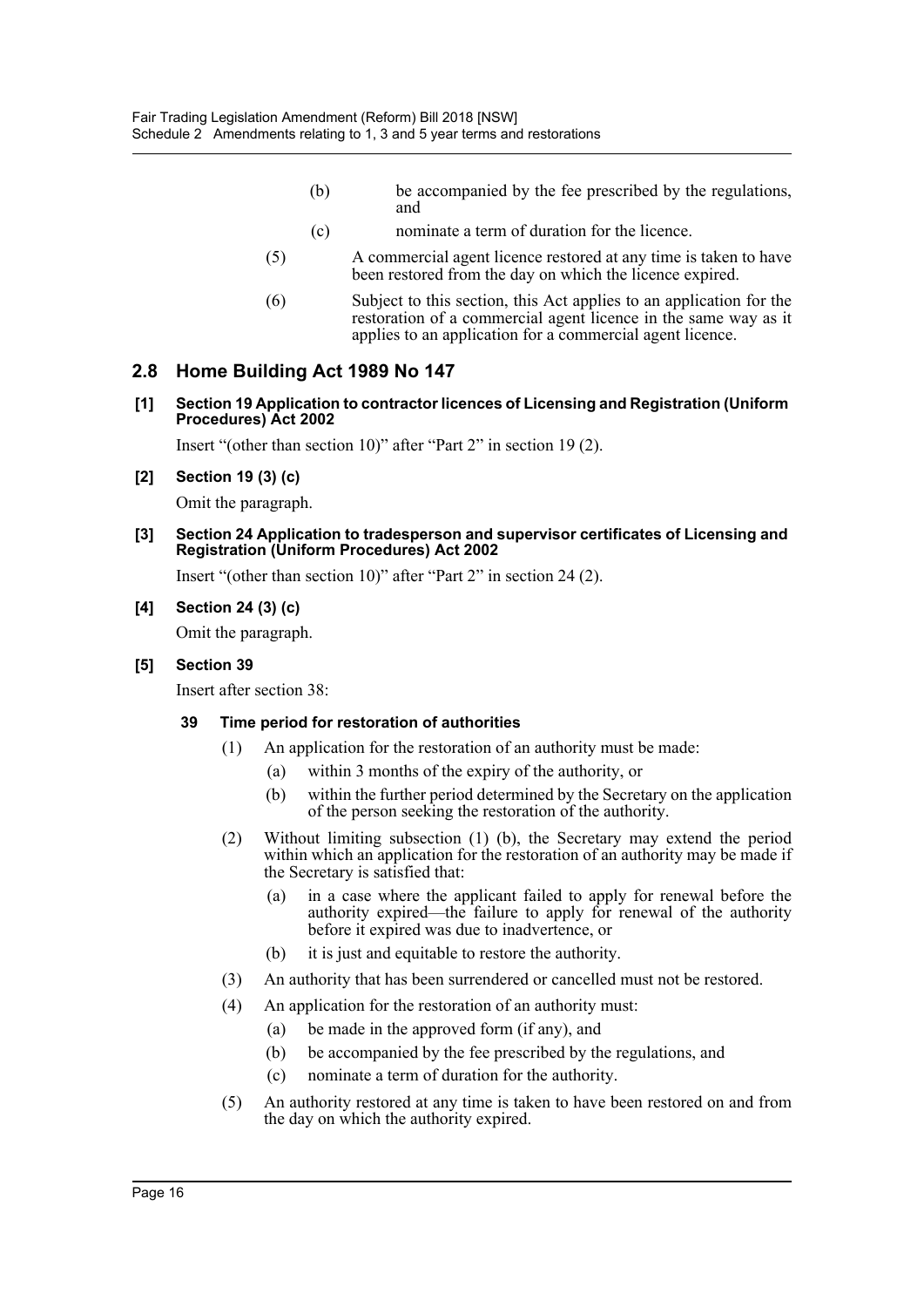(6) Subject to this section, this Act applies to an application for the restoration of an authority in the same way as it applies to an application for an authority.

## **[6] Section 40 Renewal of authorities**

Omit section 40 (2). Insert instead:

- (2) The Secretary may also refuse an application for renewal or restoration of an authority if:
	- (a) in the case of an application for renewal, the authority is surrendered or cancelled, or
	- (b) the authority is a provisional authority.

## **[7] Section 40 (5) and (6)**

Omit the subsections.

## **[8] Section 42**

Omit the section. Insert instead:

## **42 Term of duration of authority**

- (1) An application for an authority (other than an owner-builder permit) or for renewal of an authority is to nominate one of the following terms of duration for the authority (the *nominated term*):
	- $(a)$  1 year,
	- (b) 3 years,
	- $(c)$  5 years.
- (2) The Secretary may grant or renew an authority for the nominated term or a shorter term than the nominated term if satisfied that it is in the public interest to do so.
- (3) If an application for renewal of an authority has been made but the application is not finally determined by the Secretary before the expiry of the authority, the authority (if not suspended or sooner cancelled) continues in force until the application is finally determined.
- (4) If an authority is granted or renewed for a shorter term than the nominated term, the Secretary is to refund to the applicant the difference between the fee for the nominated term and the fee for the term that was granted.
- (5) The suspension of an authority does not affect the term of the authority.
- (6) This section does not affect the term of any authority issued under this Act and in force immediately before the substitution of this section by the *Fair Trading Legislation Amendment (Reform) Act 2018*.

## **[9] Section 140 Regulations**

Insert "including the waiver or refund of the whole or any part of a fee for any service provided by the Secretary under this Act or the regulations," at the end of section 140 (2) (j).

## **2.9 Motor Dealers and Repairers Act 2013 No 107**

## **[1] Section 21 Application to licences of Licensing and Registration (Uniform Procedures) Act 2002**

Insert "(other than section 10)" after "Part 2" in section 21 (1).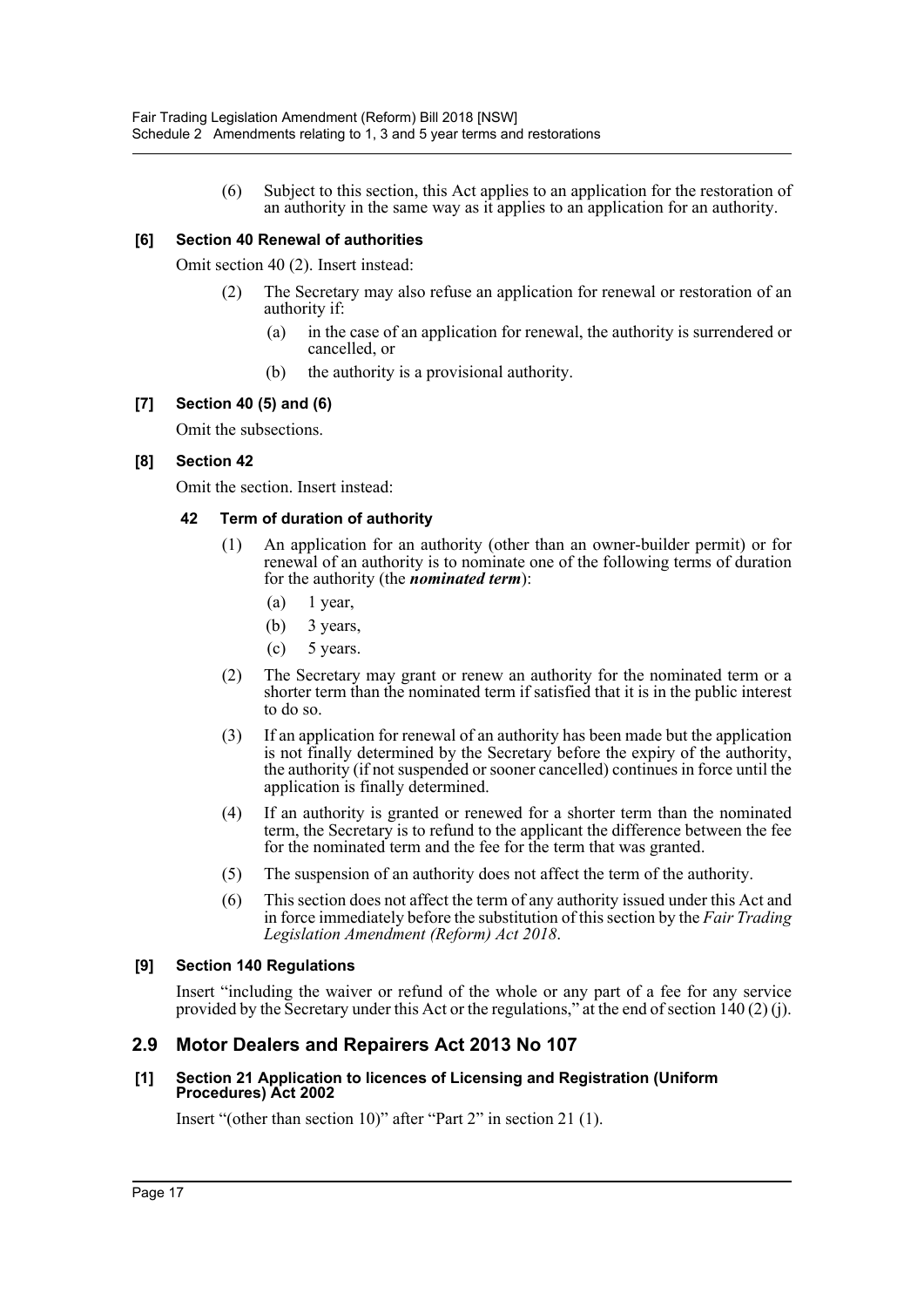## **[2] Section 21 (3)**

Omit the subsection.

**[3] Section 21, note** Omit ", restoration".

## **[4] Section 21A Restored licences**

Omit the section.

## **[5] Sections 33 and 33A**

Omit section 33. Insert instead:

## **33 Duration of licence**

- (1) An application for a licence or for renewal of a licence is to nominate one of the following terms of duration for the licence (the *nominated term*):
	- $(a)$  1 year,
	- (b) 3 years,
	- (c) 5 years.
- (2) The Secretary may grant or renew a licence for the nominated term or a shorter term than the nominated term if satisfied that it is in the public interest to do so.
- (3) If an application for renewal of a licence has been made but the application is not finally determined by the Secretary before the expiry of the licence, the licence (if not suspended or sooner cancelled) continues in force until the application is finally determined.
- (4) If a licence is granted or renewed for a shorter term than the nominated term, the Secretary is to refund to the applicant the difference between the fee for the nominated term and the fee for the term that was granted.
- (5) The suspension of a licence does not affect the term of the licence.
- (6) This section does not affect the term of any licence granted under this Act and in force immediately before the substitution of this section by the *Fair Trading Legislation Amendment (Reform) Act 2018*.

## **33A Time period for restoration of licences**

- (1) An application for the restoration of a licence must be made:
	- (a) within 3 months of the expiry of the licence, or
	- (b) within the further period determined by the Secretary on the application of the person seeking the restoration of the licence.
- (2) Without limiting subsection (1) (b), the Secretary may extend the period within which an application for the restoration of a licence may be made if the Secretary is satisfied that:
	- (a) in a case where the applicant failed to apply for renewal before the licence expired—the failure to apply for renewal of the licence before it expired was due to inadvertence, or
	- (b) it is just and equitable to restore the licence.
- (3) A licence that has been cancelled must not be restored.
- (4) An application for the restoration of a licence must:
	- (a) be made in the approved form (if any), and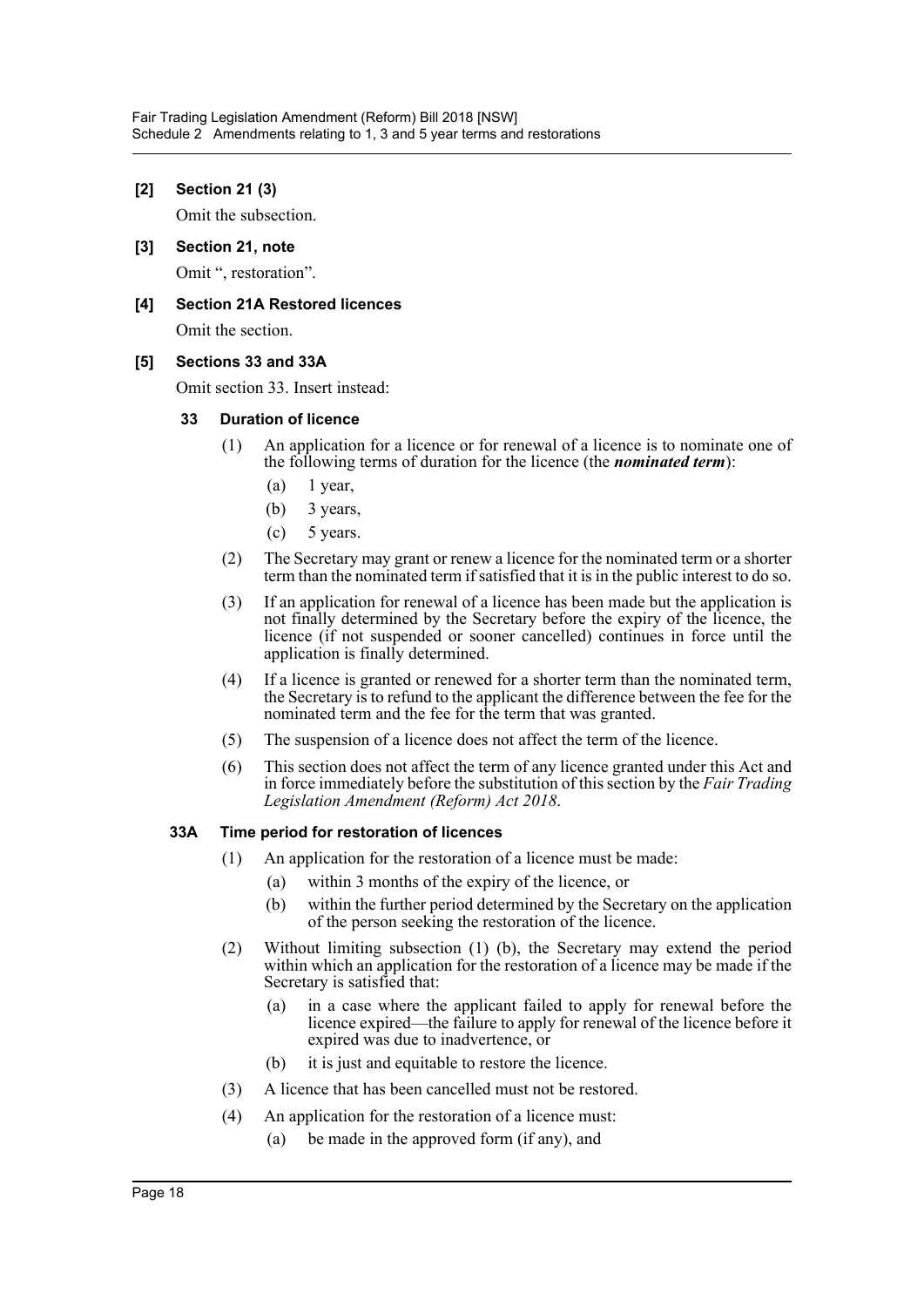- (b) be accompanied by the fee prescribed by the regulations, and
- (c) nominate a term of duration for the licence.
- (5) A licence restored at any time is taken to have been restored from the day on which the licence expired.
- (6) Subject to this section, this Act applies to an application for the restoration of a licence in the same way as it applies to an application for a licence.

## **[6] Section 186 Regulations**

Insert "including the waiver or refund of the whole or any part of a fee for any service provided by the Secretary under this Act or the regulations," at the end of section  $186(2)$  (d).

## **2.10 Pawnbrokers and Second-hand Dealers Act 1996 No 13**

**[1] Section 9 Application to licences of Licensing and Registration (Uniform Procedures) Act 2002**

Insert "(other than section 10)" after "Part 2" in section 9 (2).

## **[2] Section 9 (3)**

Omit the subsection. Insert instead:

(3) A licence may be amended under the applied Act.

## **[3] Sections 10 and 10A**

Omit section 10. Insert instead:

## **10 Duration of licence**

- (1) An application for a licence or for renewal of a licence is to nominate one of the following terms of duration for the licence (the *nominated term*):
	- $(a)$  1 year,
	- (b) 3 years,
	- (c) 5 years.
- (2) The Secretary may grant or renew a licence for the nominated term or a shorter term than the nominated term if satisfied that it is in the public interest to do so.
- (3) If an application for renewal of a licence has been made but the application is not finally determined by the Secretary before the expiry of the licence, the licence (if not suspended or sooner cancelled) continues in force until the application is finally determined.
- (4) If a licence is granted or renewed for a shorter term than the nominated term, the Secretary is to refund to the applicant the difference between the fee for the nominated term and the fee for the term that was granted.
- (5) The suspension of a licence does not affect the term of the licence.
- (6) This section does not affect the term of any licence granted under this Act and in force immediately before the substitution of this section by the *Fair Trading Legislation Amendment (Reform) Act 2018*.

## **10A Time period for restoration of licences**

- (1) An application for the restoration of a licence must be made:
	- (a) within 3 months of the expiry of the licence, or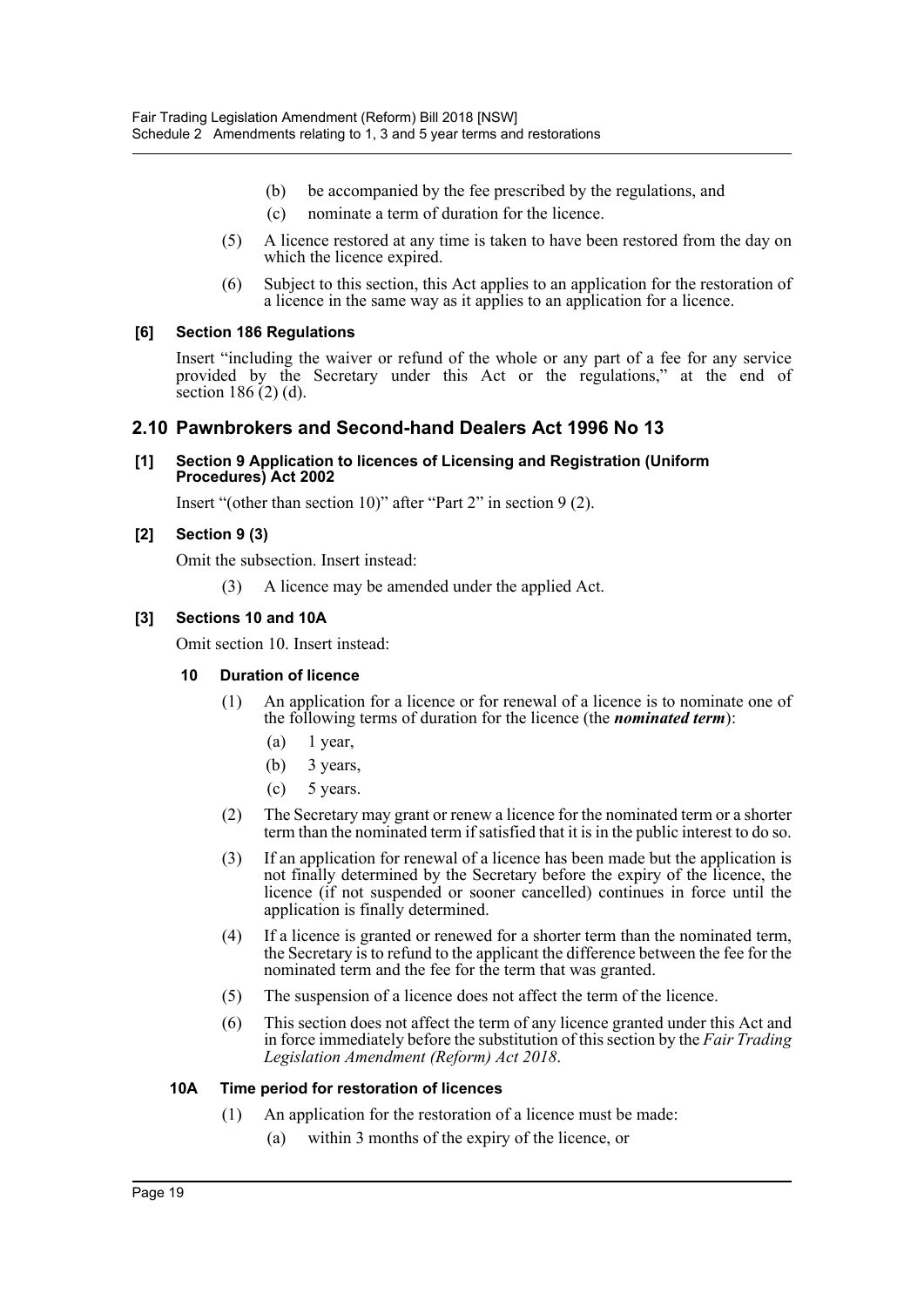- (b) within the further period determined by the Secretary on the application of the person seeking the restoration of the licence.
- (2) Without limiting subsection (1) (b), the Secretary may extend the period within which an application for the restoration of a licence may be made if the Secretary is satisfied that:
	- (a) in a case where the applicant failed to apply for renewal before the licence expired—the failure to apply for renewal of the licence before it expired was due to inadvertence, or
	- (b) it is just and equitable to restore the licence.
- (3) A licence that has been cancelled must not be restored.
- (4) An application for the restoration of a licence must:
	- (a) be made in the approved form (if any), and
	- (b) be accompanied by the fee prescribed by the regulations, and
	- (c) nominate a term of duration for the licence.
- (5) A licence restored at any time is taken to have been restored from the day on which the licence expired.
- (6) Subject to this section, this Act applies to an application for the restoration of a licence in the same way as it applies to an application for a licence.

#### **[4] Section 43 Regulations**

Insert after section 43  $(1)$   $(g)$ :

(g1) the waiver or refund of the whole or any part of a fee for any service provided by the Secretary under this Act or the regulations,

## **[5] Schedule 2 Savings and transitional provisions**

Insert at the end of clause 2 (1):

any other Act that amends this Act

## **2.11 Pawnbrokers and Second-hand Dealers Regulation 2015**

#### **Clause 36 Carrying on of business in partnership**

Omit "Accordingly, no amount is payable by any such applicant in connection with an application of a kind referred to in any of those items of that Schedule if, at that time or during the 12 months immediately preceding the application, the requisite amount has been paid by any other partner in the partnership for an application of that kind." from clause  $36(1)$ .

## **2.12 Property, Stock and Business Agents Act 2002 No 66**

#### **[1] Section 17 Application to licences of Licensing and Registration (Uniform Procedures) Act 2002**

Insert "(other than section 10)" after "Part 2" in section 17 (2).

#### **[2] Section 17 (3) (e)**

Omit the paragraph.

#### **[3] Sections 25 and 25A**

Omit section 25. Insert instead: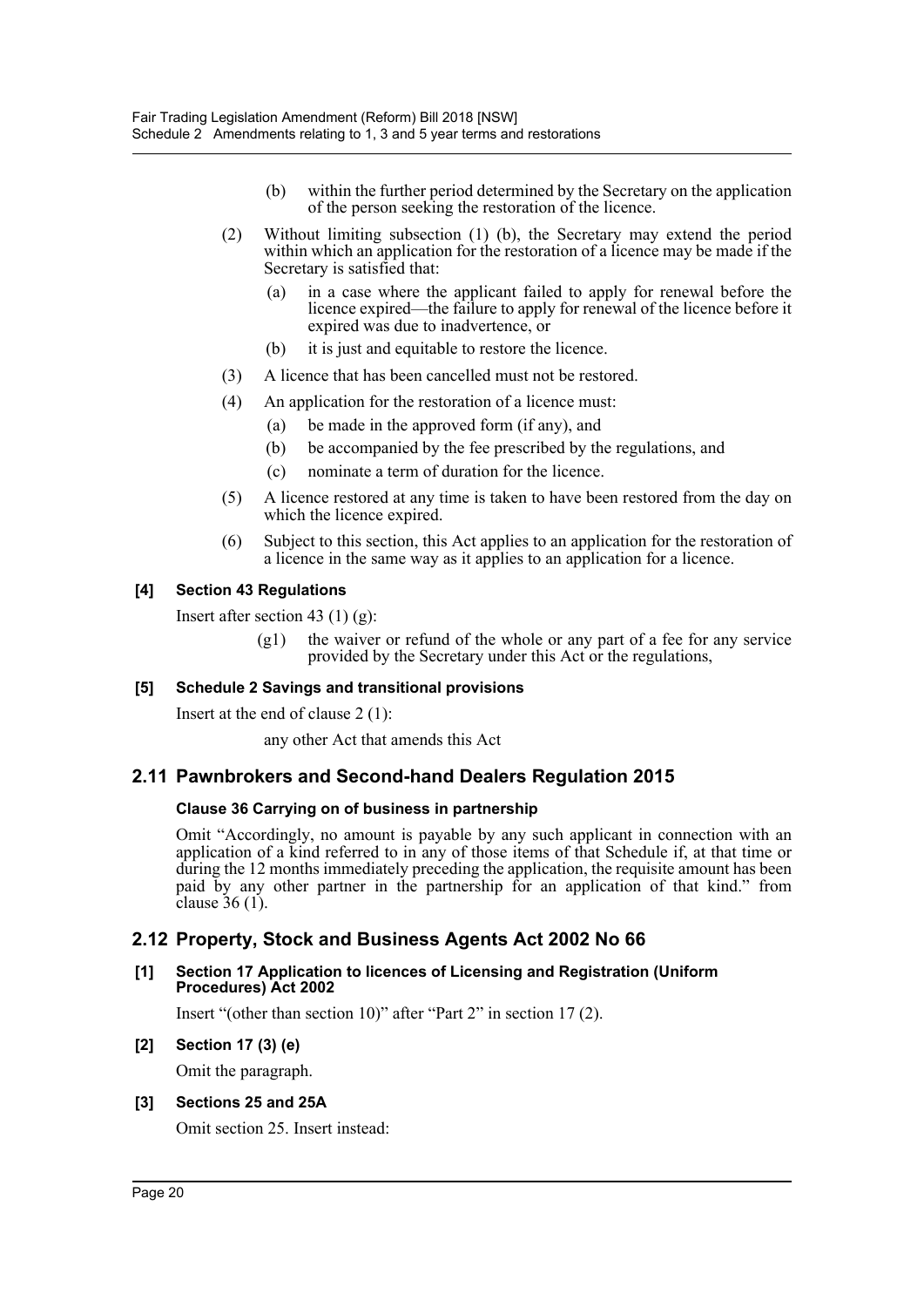## **25 Duration of licence or certificate of registration**

- (1) An application for a licence or certificate of registration or for renewal of a licence or certificate of registration is to nominate one of the following terms of duration for the licence or certificate of registration (the *nominated term*):
	- $(a)$  1 year,
	- (b) 3 years,
	- $(c)$  5 years.
- (2) The Secretary may grant or renew a licence or certificate of registration for a shorter term than the nominated term if satisfied that it is in the public interest to do so.
- (3) If an application for renewal of a licence or certificate of registration has been made but the application is not finally determined by the Secretary before the expiry of the licence or certificate, the licence or certificate (if not suspended or sooner cancelled) continues in force until the application is finally determined.
- (4) If a licence or certificate of registration is granted or renewed for the nominated term or a shorter term than the nominated term, the Secretary is to refund to the applicant the difference between the fee for the nominated term and the fee for the term that was granted.
- (5) The suspension of a licence or certificate of registration does not affect the term of the licence or certificate of registration.
- (6) This section does not affect the term of any licence or certificate of registration granted under this Act and in force immediately before the substitution of this section by the *Fair Trading Legislation Amendment (Reform) Act 2018*.

## **25A Time period for restoration of licence or certificate of registration**

- (1) An application for the restoration of a licence or certificate of registration must be made:
	- (a) within 3 months of the expiry of the licence or certificate, or
	- (b) within the further period determined by the Secretary on the application of the person seeking the restoration of the licence or certificate.
- (2) Without limiting subsection (1) (b), the Secretary may extend the period within which an application for the restoration of a licence or certificate of registration may be made if the Secretary is satisfied that:
	- (a) in a case where the applicant failed to apply for renewal before the licence or certificate of registration expired—the failure to apply for renewal of the licence or certificate of registration before it expired was due to inadvertence, or
	- (b) it is just and equitable to restore the licence or certificate of registration.
- (3) A licence or certificate of registration that has been surrendered or cancelled must not be restored.
- (4) An application for the restoration of a licence or certificate of registration must:
	- (a) be made in the approved form (if any), and
	- (b) be accompanied by the fee prescribed by the regulations, and
	- (c) nominate a term of duration for the licence or certificate of registration.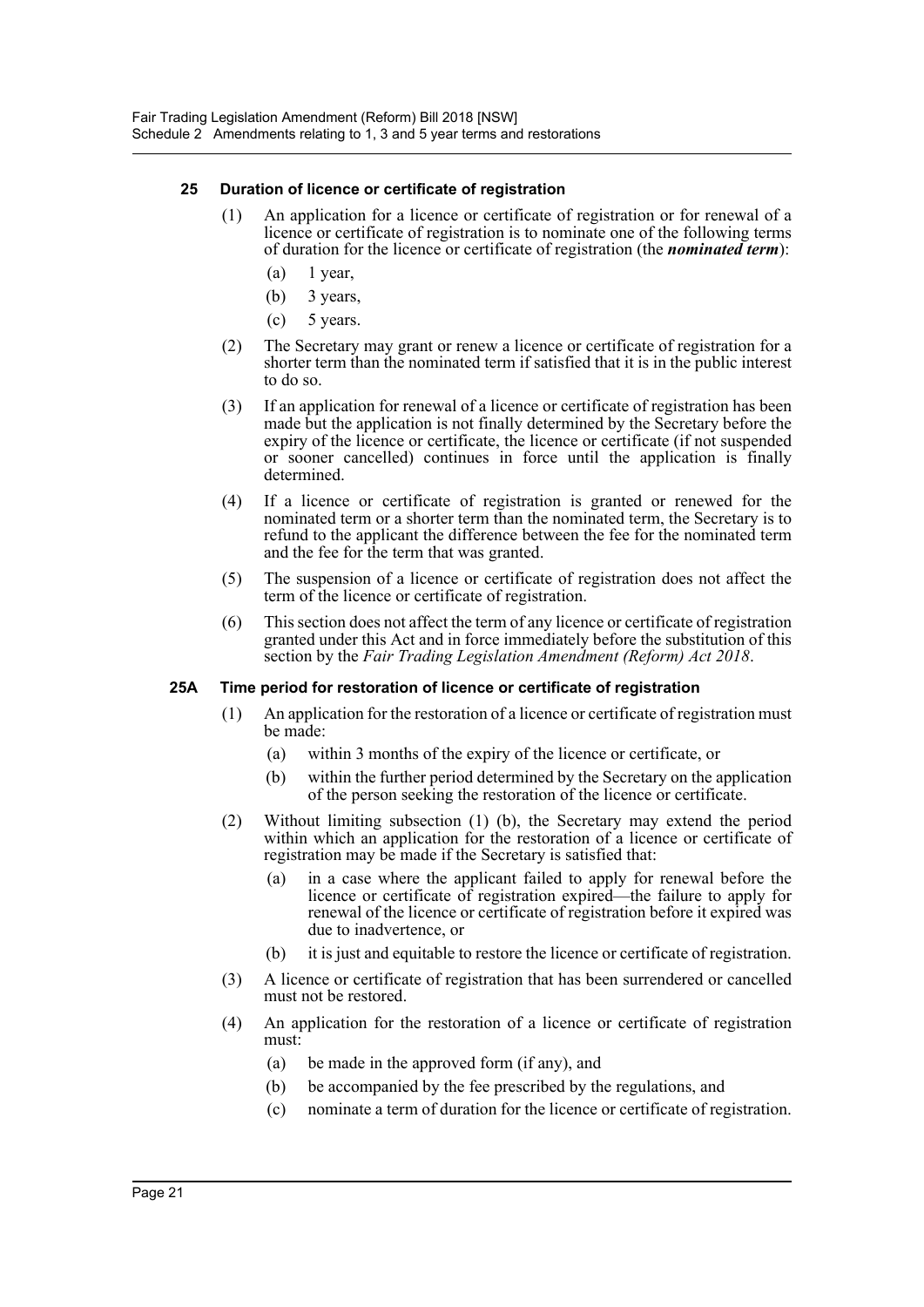- (5) A licence or certificate of registration restored at any time is taken to have been restored from the day on which the licence or certificate of registration expired.
- (6) Subject to this section, this Act applies to an application for the restoration of a licence or certificate of registration in the same way as it applies to an application for a licence or certificate of registration.

#### **[4] Section 26 Effect of applying for restoration of expired licence or certificate of registration**

Omit section 26 (6). Insert instead:

(6) If an application for the restoration of an expired licence or certificate of registration is duly made, anything done by the holder of the expired licence or certificate of registration between its expiry and the determination of the application for restoration (whether the application is granted or refused) is taken to have been done as the holder of a licence or certificate of registration, except for the purposes of sections 8 (1), 9 (1) and 10.

## **[5] Section 230 Regulations**

Insert after section 230 (2) (h):

(i) the waiver or refund of the whole or any part of a fee for any service provided by the Secretary under this Act or the regulations.

## **2.13 Surveying and Spatial Information Act 2002 No 83**

## **[1] Section 10 Application to registration of Licensing and Registration (Uniform Procedures) Act 2002**

Insert "(other than section 39)" after "Part 3" in section 10 (2).

## **[2] Section 10 (3) (f)**

Omit "each year". Insert instead "the year in which the registration is due to be renewed".

## **[3] Section 10 (4)**

Omit the subsection.

## **[4] Sections 10AA and 10AB**

Insert after section 10:

## **10AA Duration of registration**

- (1) An application for registration or renewal of registration is to nominate one of the following terms of duration for the registration (the *nominated term*):
	- $(a)$  1 year,
	- (b) 3 years,
	- $(c)$  5 years.
- (2) The Board may grant or renew registration for the nominated term or a shorter term than the nominated term if satisfied that it is in the public interest to do so.
- (3) If an application for renewal of registration has been made but the application is not finally determined by the Board before the expiry of the registration, the registration (if not suspended or sooner cancelled) continues in force until the application is finally determined.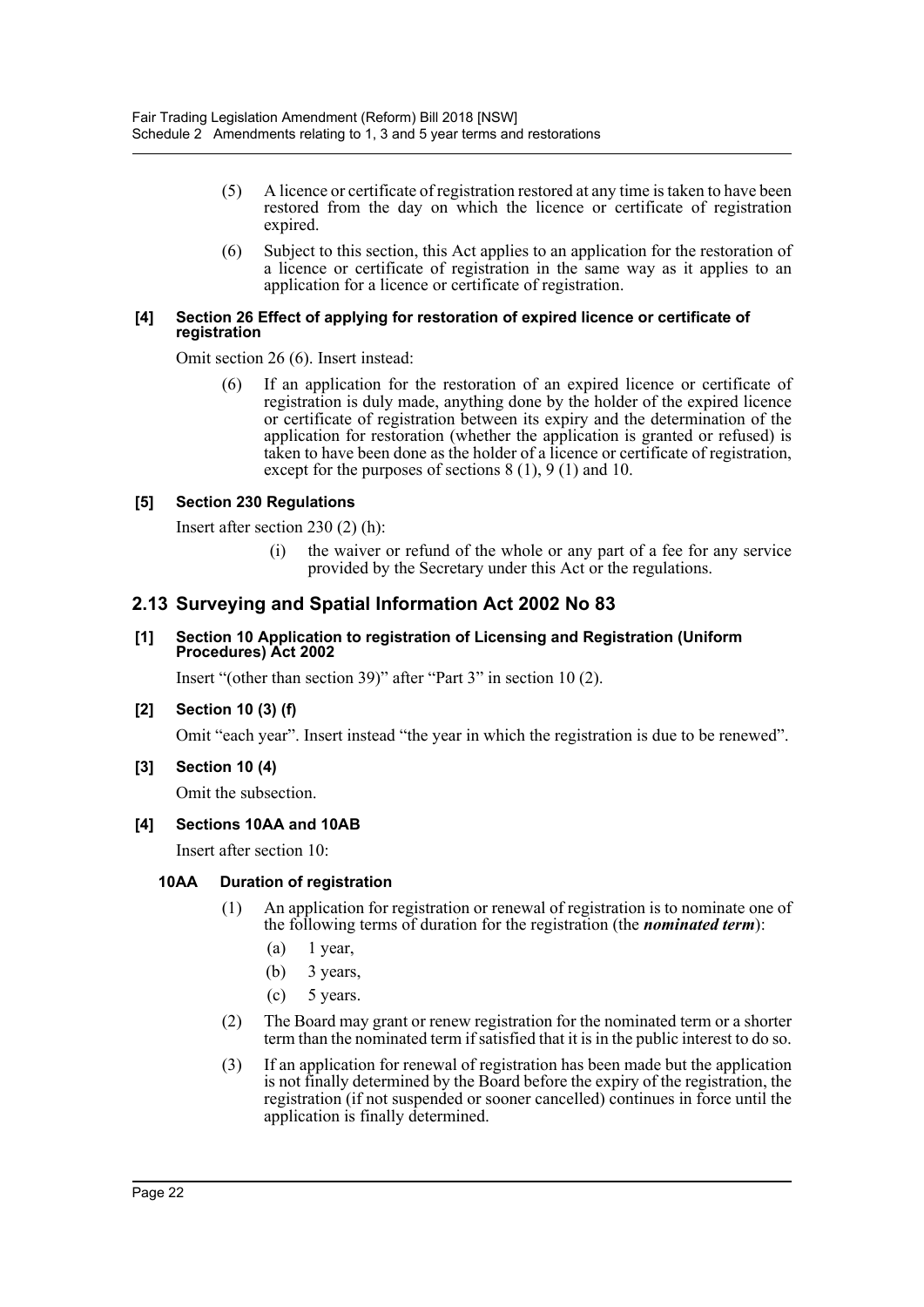- (4) If a registration is granted or renewed for a shorter term than the nominated term, the Board is to refund to the applicant the difference between the fee for the nominated term and the fee for the term that was granted.
- (5) The suspension of a registration does not affect the term of the registration.
- (6) This section does not affect the term of any registration granted under this Act and in force immediately before the insertion of this section by the *Fair Trading Legislation Amendment (Reform) Act 2018*.

## **10AB Removal of surveyor's name from register**

The Board must remove a registered surveyor's name from the register of surveyors if the surveyor has failed to comply with any continuing professional development requirements.

#### **[5] Section 10A Re-registration after removal for non-payment of registration administration fee**

Omit "in any year" from section 10A (1).

Insert instead "in the year in which the surveyor's registration is due to be renewed".

## **[6] Section 10A (2A)–(2C)**

Insert after section 10A (2):

- (2A) An application for the restoration of registration must be made:
	- (a) within 3 months of the expiry of the registration, or
	- (b) within the further period determined by the Board on the application of the person seeking the restoration of registration.
- (2B) Without limiting subsection (2A) (b), the Board may extend the period within which an application for restoration of a licence may be made if the Board is satisfied that:
	- (a) in a case where the applicant failed to apply to renewal before the licence expired—the failure to apply for renewal of the registration before it expired was due to inadvertence, or
	- (b) it is just and equitable to restore the registration.
- (2C) An application for the restoration of registration must nominate a term of duration for the registration.

## **[7] Section 10A (7)**

Insert after section 10A (6):

The Board may refuse an application for the restoration of registration in the circumstances prescribed by the regulations.

## **[8] Section 36 Regulations**

Insert after section 36 (2) (j):

(j1) the waiver or refund of the whole or any part of a fee chargeable for any service provided by the Board under this Act or the regulations,

## **2.14 Tattoo Parlours Act 2012 No 32**

## **[1] Section 13B**

Insert after section 13A: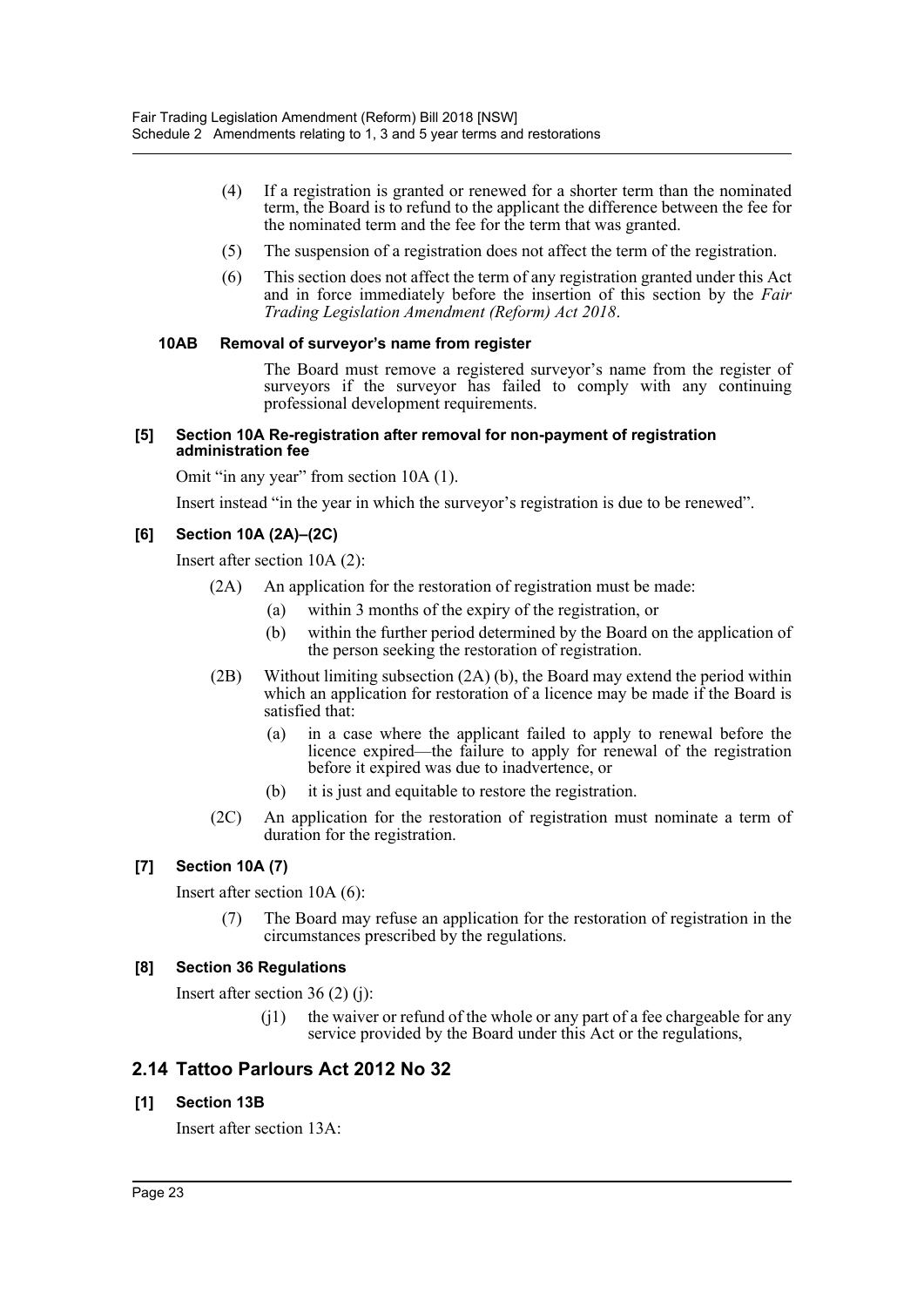## **13B Restoration of licence**

- (1) An application for the restoration of a licence must be made:
	- (a) within 3 months of the expiry of the licence, or
	- (b) within the further period determined by the Secretary on the application of the person seeking the restoration of the licence.
- (2) Without limiting subsection (1) (b), the Secretary may extend the period within which an application for the restoration of a licence may be made if the Secretary is satisfied that:
	- (a) in a case where the applicant failed to apply for renewal before the licence expired—the failure to apply for renewal of the licence before it expired was due to inadvertence, or
	- (b) it is just and equitable to restore the licence.
- (3) A licence that has been surrendered or cancelled must not be restored.
- (4) An application for the restoration of a licence must:
	- (a) be made in the approved form (if any), and
	- (b) be accompanied by the fee prescribed by the regulations, and
	- (c) nominate a term of duration for the licence.
- (5) A licence restored at any time is taken to have been restored from the day on which the licence expired.
- (6) Subject to this section, this Act applies to an application for the restoration of a licence in the same way as it applies to an application for a licence.

## **[2] Section 16 Decision of Secretary in relation to licence applications**

Insert "or restoration" after "renewal" wherever occurring in section 16 (1), (2) and (3) (a).

## **[3] Section 16 (1), (3) and (4)**

Omit "or renew" wherever occurring. Insert instead ", renew or restore".

## **[4] Section 16 (5)**

Omit "or renewal". Insert instead ", renewal or restoration".

## **[5] Section 17 Duration of licence**

Omit section 17 (3). Insert instead:

- (3) An application for a licence or renewal of a licence is to nominate one of the following terms of duration for the licence (the *nominated term*):
	- $(a)$  1 year,
	- (b) 3 years,
	- (c) 5 years.
- (3A) The Secretary may grant or renew a licence for the nominated term or a shorter term than the nominated term if satisfied that it is in the public interest to do so. **Note.** A licence may cease to be in force by operation of section 27 of the *Crimes (Criminal Organisations Control) Act 2012*.
- (3B) If an application for renewal of a licence has been made but the application is not finally determined by the Secretary before the expiry of the licence, the licence (if not suspended or sooner cancelled) continues in force until the application is finally determined.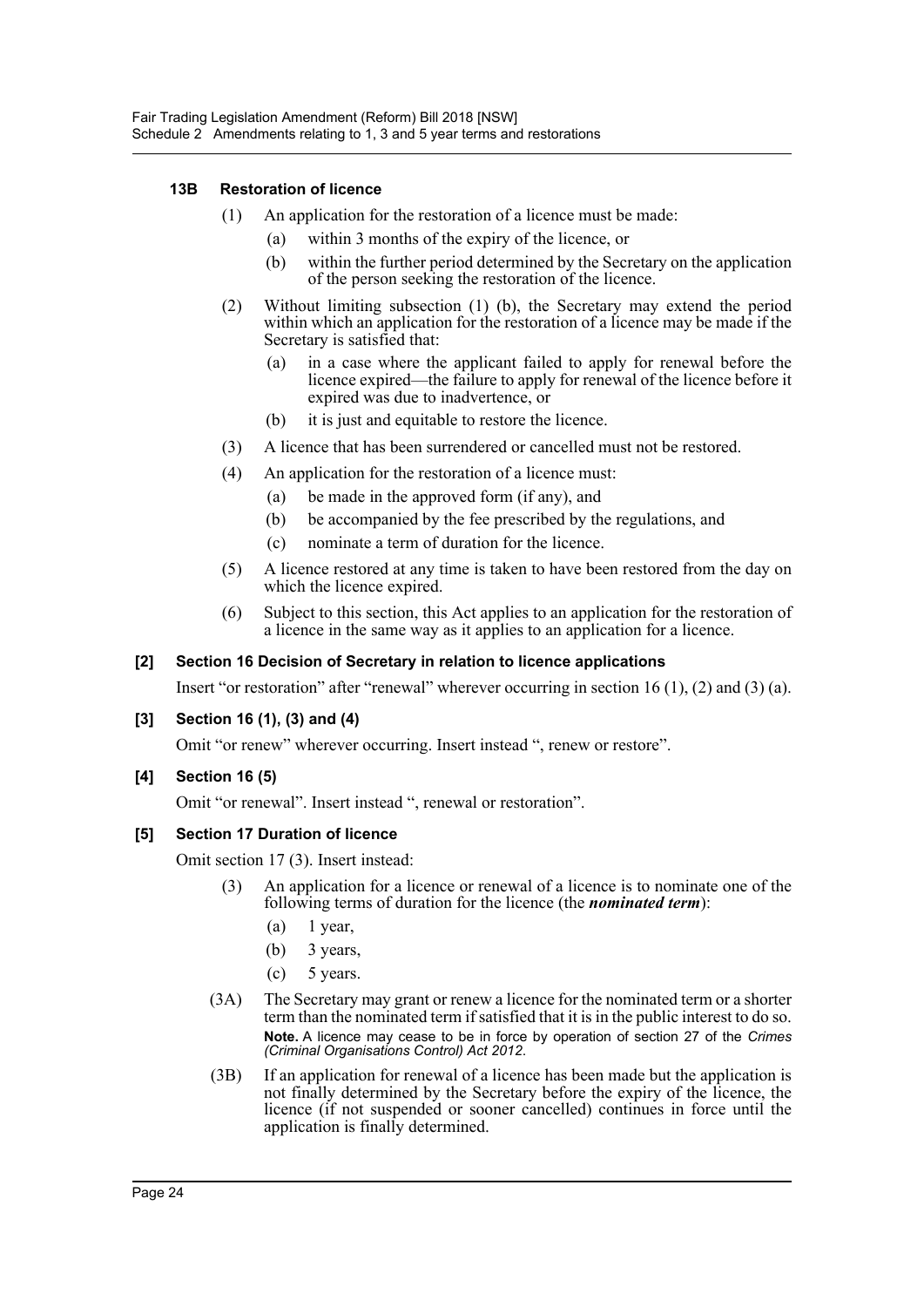(3C) If a licence is granted or renewed for a shorter term than the nominated term, the Secretary is to refund to the applicant the difference between the fee for the nominated term and the fee for the term that was granted.

## **[6] Section 17 (5)**

Insert after section 17 (4):

 $(5)$  Subsections  $(3A)$ – $(3C)$  do not affect the term of any licence granted under this Act and in force immediately before the amendment of this section by the *Fair Trading Legislation Amendment (Reform) Act 2018*.

## **[7] Section 41 Regulations**

Insert after section 41 $(2)$  $(g)$ :

(h) the waiver or refund of the whole or any part of a fee for any service provided by the Secretary under this Act or the regulations.

## **2.15 Tow Truck Industry Act 1998 No 111**

## **[1] Section 17 Application for licence**

Omit section 17 (2) (a1).

## **[2] Section 18 Restrictions on granting licence**

Insert ", or renewal or restoration of," after "application for" in section 18 (4).

## **[3] Section 22**

Omit the section. Insert instead:

## **22 Term of licence**

- (1) An application for a licence or renewal of a licence is to nominate one of the following terms of duration for the licence (the *nominated term*):
	- $(a)$  1 year,
	- (b) 3 years,
	- $(c)$  5 years.
- (2) A licence may only be granted for a term of 3 or 5 years if:
	- (a) the applicant has requested that the licence be granted for a term of either 3 years or 5 years, and
	- (b) the applicant has held a licence for a continuous period of at least 3 years immediately before the date on which the subsequent licence will come into force (that is, during that period of  $\bar{3}$  years, the applicant's licence was not suspended or revoked and did not lapse), and
	- (c) neither the applicant nor any of the applicant's close associates is, at the time the application is made, under investigation by the Secretary in relation to any breach of a condition of a licence or any other contravention of this Act or the regulations, and
	- (d) neither the applicant nor any of the applicant's close associates has, in the 5 years immediately before the date of the application:
		- (i) been subject to any prescribed disciplinary action under this Act, or
		- (ii) engaged in any prescribed conduct, and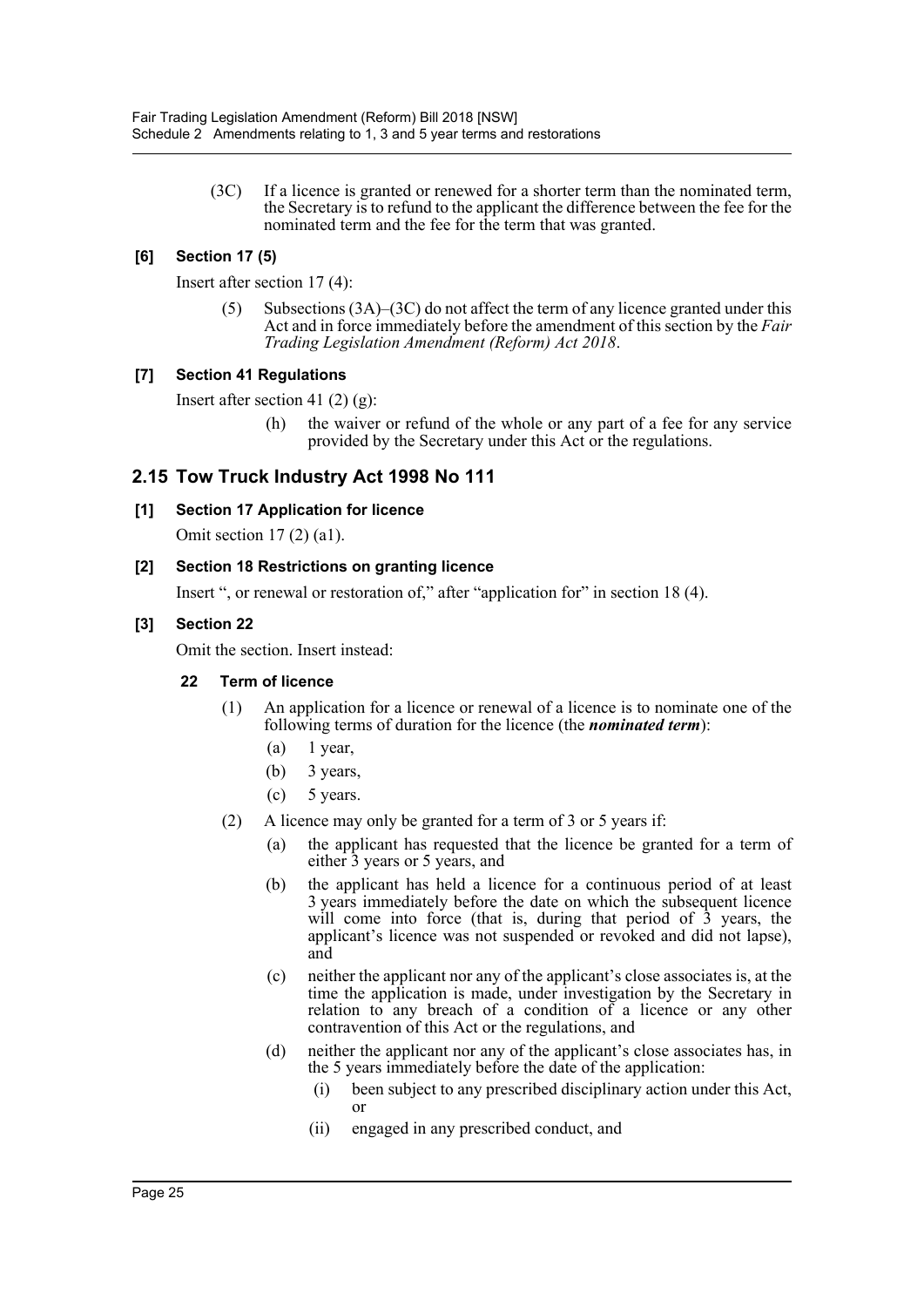- (e) the Secretary is satisfied that a 3-year or a 5-year licence should be granted.
- (3) Subject to subsection (2), the Secretary may grant or renew a licence for the nominated term or a shorter term than the nominated term if satisfied that it is in the public interest to do so.
- (4) If an application for renewal of a licence has been made but the application is not finally determined by the Secretary before the expiry of the licence, the licence (if not suspended or sooner cancelled) continues in force until the application is finally determined.
- (5) If a licence is granted or renewed for a shorter term than the nominated term, the Secretary is to refund to the applicant the difference between the fee for the nominated term and the fee for the term that was granted.
- (6) The suspension of a licence does not affect the term of the licence.
- (7) This section does not affect the term of any licence granted under this Act and in force immediately before the substitution of this section by the *Fair Trading Legislation Amendment (Reform) Act 2018*.
- (8) In this section:

*prescribed conduct* means any conduct that:

- (a) if the applicant or close associate applied for a licence or drivers certificate immediately after engaging in the conduct, would, in the opinion of the Secretary, be sufficient to justify the application being refused, or
- (b) if the applicant or close associate held a licence or drivers certificate at the time of engaging in the conduct, would, in the opinion of the Secretary, be sufficient to justify:
	- (i) the suspension of a licence or drivers certificate held by the applicant or close associate, or
	- (ii) the permanent revocation of a licence or drivers certificate held by the applicant or close associate, or
	- (iii) the disqualification of the applicant or close associate from holding a licence or drivers certificate.

## *prescribed disciplinary action* means:

- (a) the suspension of a licence or drivers certificate held by the applicant or close associate, or
- (b) the permanent revocation of a licence or drivers certificate held by the applicant or close associate, or
- (c) the disqualification of the applicant or close associate from holding a licence or drivers certificate.

## **[4] Section 25 Application for drivers certificate**

Omit section 25 (2) (a1).

## **[5] Section 26 Restrictions on granting drivers certificate**

Insert ", or renewal or restoration of," after "application for" in section 26 (4).

## **[6] Section 31**

Omit the section. Insert instead: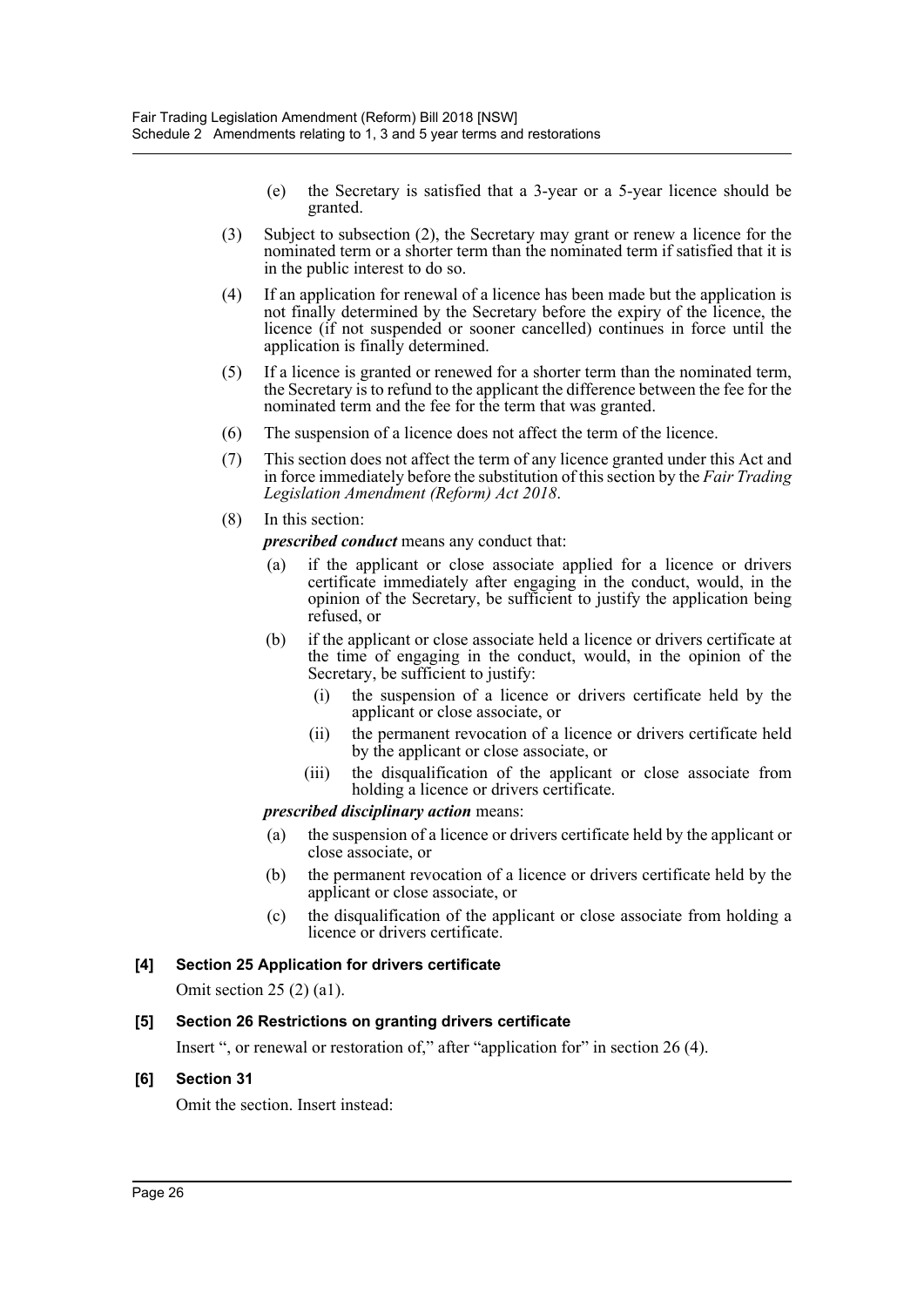## **31 Term of drivers certificate**

- (1) An application for a drivers certificate or renewal of a drivers certificate is to nominate one of the following terms of duration for the drivers certificate (the *nominated term*):
	- $(a)$  1 year,
	- (b) 3 years,
	- $(c)$  5 years.
- (2) A drivers certificate may only be granted for a term of 3 or 5 years if:
	- (a) the applicant has requested that the drivers certificate be granted for a term of either 3 years or 5 years, and
	- (b) the applicant has held a drivers certificate for a continuous period of at least 3 years immediately before the date on which the subsequent drivers certificate will come into force (that is, during that period of 3 years, the applicant's drivers certificate was not suspended or revoked and did not lapse), and
	- (c) the applicant and the applicant's close associates are not, at the time the application is made, under investigation by the Secretary in relation to any breach of a condition of a drivers certificate or any other contravention of this Act or the regulations, and
	- (d) the applicant and the applicant's close associates have not, in the 5 years immediately before the date of the application:
		- (i) been subject to any prescribed disciplinary action under this Act, or
		- (ii) engaged in any prescribed conduct, and
	- (e) the Secretary is satisfied that a 3-year or a 5-year drivers certificate should be granted.
- (3) Subject to subsection (2), the Secretary may grant or renew a drivers certificate for the nominated term or a shorter term than the nominated term if satisfied that it is in the public interest to do so.
- (4) If an application for renewal of a drivers certificate has been made but the application is not finally determined by the Secretary before the expiry of the drivers certificate, the drivers certificate (if not suspended or sooner cancelled) continues in force until the application is finally determined.
- (5) If a drivers certificate is granted or renewed for a shorter term than the nominated term, the Secretary is to refund to the applicant the difference between the fee for the nominated term and the fee for the term that was granted.
- (6) The suspension of a drivers certificate does not affect the term of the drivers certificate.
- (7) This section does not affect the term of any drivers certificate issued under this Act and in force immediately before the substitution of this section by the *Fair Trading Legislation Amendment (Reform) Act 2018*.
- (8) In this section:

*prescribed conduct* means any conduct that:

(a) if the applicant or close associate applied for a licence or drivers certificate immediately after engaging in the conduct, would, in the opinion of the Secretary, be sufficient to justify the application being refused, or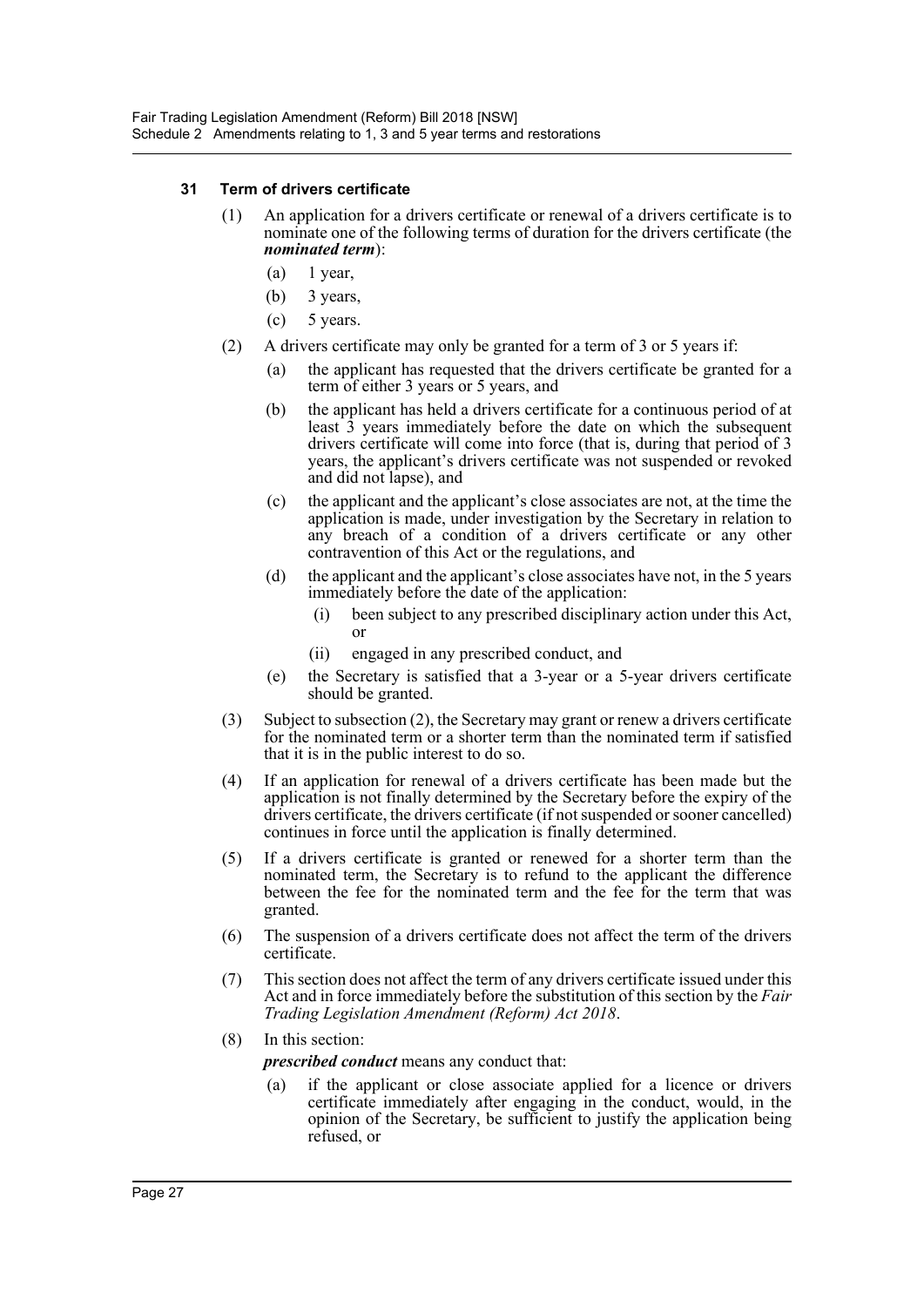- (b) if the applicant or close associate held a licence or drivers certificate at the time of engaging in the conduct, would, in the opinion of the Secretary, be sufficient to justify:
	- (i) the suspension of a licence or drivers certificate held by the applicant or close associate, or
	- (ii) the permanent revocation of a licence or drivers certificate held by the applicant or close associate, or
	- (iii) the disqualification of the applicant or close associate from holding a licence or drivers certificate.

## *prescribed disciplinary action* means:

- (a) the suspension of a licence or drivers certificate held by the applicant or close associate, or
- (b) the permanent revocation of a licence or drivers certificate held by the applicant or close associate, or
- (c) the disqualification of the applicant or close associate from holding a licence or drivers certificate.

## **[7] Section 40A**

Insert after section 40:

## **40A Restoration of licence or drivers certificate**

- (1) An application for the restoration of a licence or drivers certificate must be made:
	- (a) within 3 months of the expiry of the licence or drivers certificate, or
	- (b) within the further period determined by the Secretary on the application of the person seeking the restoration of the licence or drivers certificate.
- (2) Without limiting subsection (1) (b), the Secretary may extend the period within which an application for the restoration of a licence or drivers certificate may be made if the Secretary is satisfied that:
	- (a) in a case where the applicant failed to apply for renewal before the licence or drivers certificate expired—the failure to apply for renewal of the licence or drivers certificate before it expired was due to inadvertence, or
	- (b) it is just and equitable to restore the licence or drivers certificate.
- (3) A licence or drivers certificate that has been surrendered or cancelled must not be restored.
- (4) An application for the restoration of a licence or drivers certificate must:
	- (a) be made in the approved form (if any), and
	- (b) be accompanied by the fee prescribed by the regulations, and
	- (c) nominate a term of duration for the licence or drivers certificate.
- (5) A licence or drivers certificate restored at any time is taken to have been restored from the day on which the licence or drivers certificate expired.
- (6) Subject to this section, this Act applies to an application for the restoration of a licence or drivers certificate in the same way as it applies to an application for a licence or drivers certificate.

## **[8] Section 105 Regulations**

Insert after section 105 (2) (p):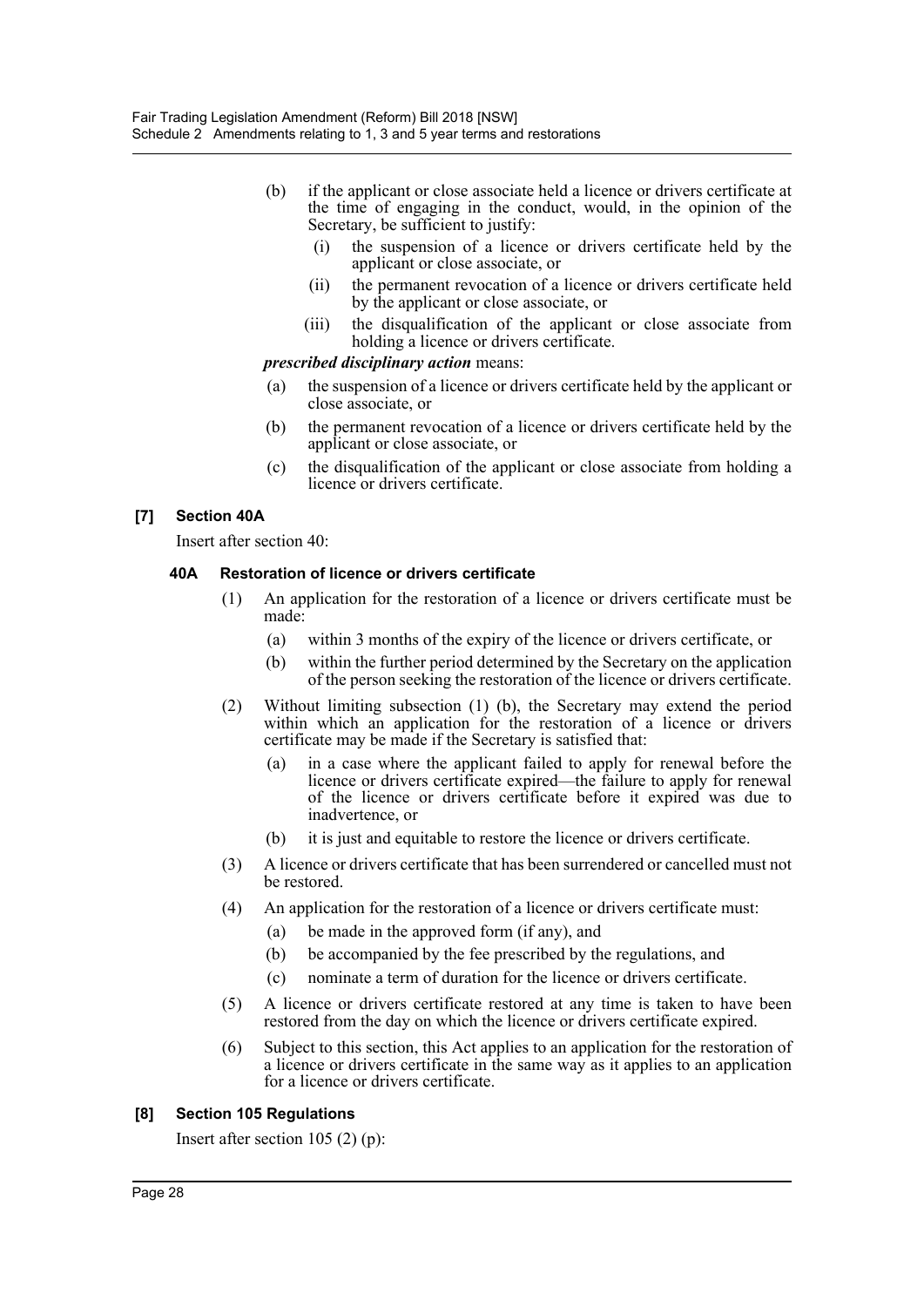(q) the waiver or refund of the whole or any part of a fee for any service provided by the Secretary under this Act or the regulations.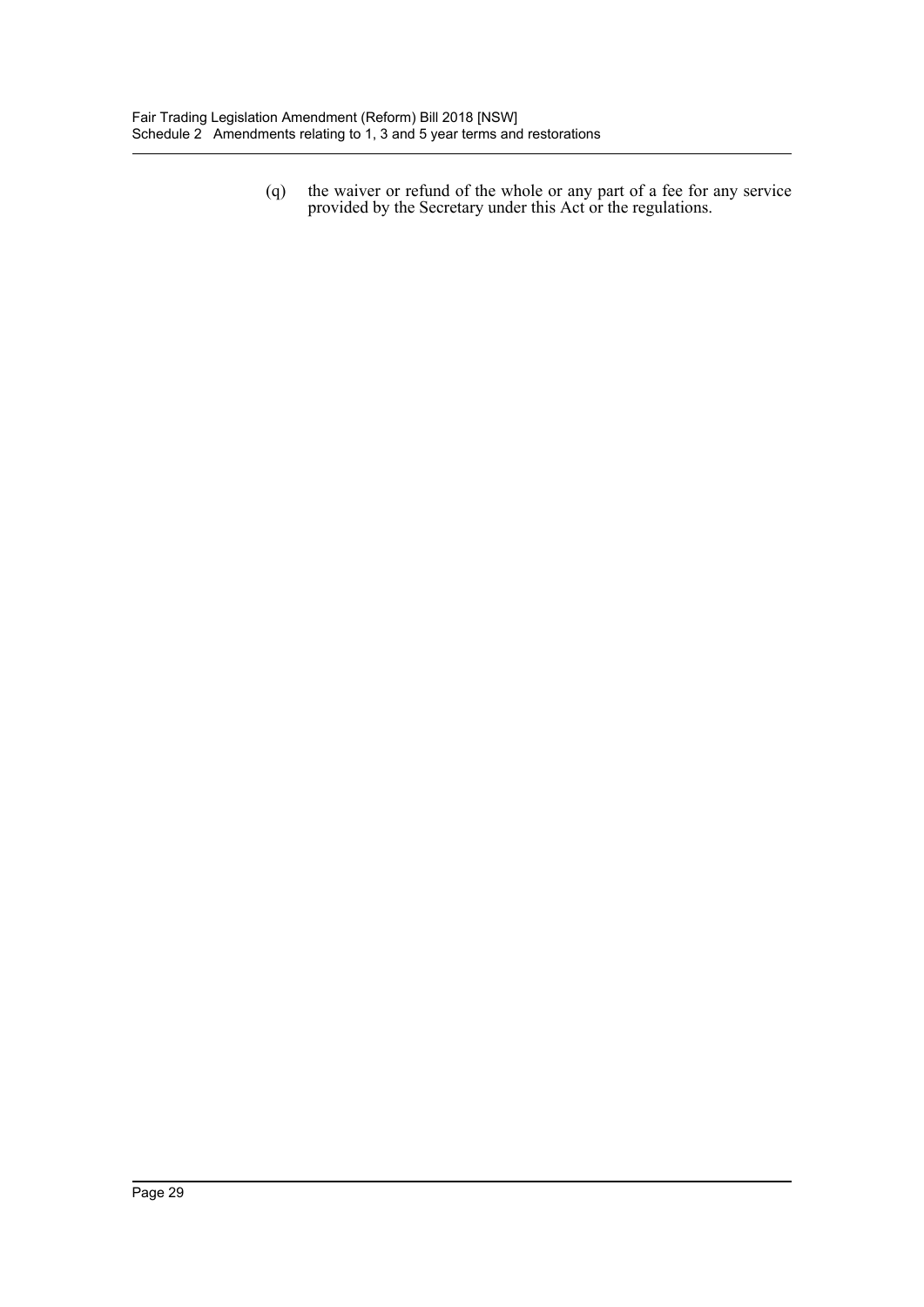## <span id="page-30-0"></span>**Schedule 3 Amendments relating to businesses in external administration**

## **3.1 Conveyancers Licensing Act 2003 No 3**

#### **Section 10 Disqualified persons**

Omit section 10 (3A). Insert instead:

(3A) The Secretary may determine that the factors listed in subsection  $(1)$  (g) or (j) should be ignored for the purposes of this section if, on the basis of information provided to the Secretary, the Secretary considers it appropriate to make that determination.

#### **Explanatory note**

The proposed amendment allows the Commissioner, when determining whether a person ought to be disqualified from being eligible to hold a licence under the *Conveyancers Licensing Act 2003*, to ignore the fact that the person is a corporation that is the subject of a winding up order or for which a controller or administrator has been appointed, if the Commissioner considers it appropriate to do so.

## **3.2 Home Building Act 1989 No 147**

## **[1] Section 22 Cancellation of contractor licences**

Omit section  $22(1)(c)$ .

## **[2] Section 22 (2)**

Omit the subsection. Insert instead:

(2) The Secretary may cancel a contractor licence of a kind referred to in subsection  $(1)$  if the holder of the contractor licence or, in the case of a holder that is a partnership, any partner of that holder, becomes bankrupt, applies to take the benefit of any law for the relief of bankrupt or insolvent debtors, compounds with his or her creditors or makes an assignment of his or her remuneration for their benefit.

## **[3] Section 33B General requirements for issue of certain authorities**

Insert after section 33B (4):

(5) Subsection (1) (a) (xv), (xvi) and (xvii) do not prevent the issuing of an authority if, on the basis of information provided to the Secretary by each relevant person, the Secretary considers it is appropriate to issue the authority.

#### **Explanatory note**

Item [2] of the proposed amendments provides that the Commissioner may cancel a contractor licence that authorises its holder to contract to do residential building work or specialist work, or both, if the holder becomes bankrupt. Currently, the Commissioner is required to cancel the licence if such conditions exist. Item [1] makes a consequential amendment.

Item [3] of the proposed amendments allows the Commissioner to issue a contractor licence to certain applicants concerned in the management of an externally-administered body corporate if the Commissioner considers it appropriate to do so.

## **3.3 Pawnbrokers and Second-hand Dealers Act 1996 No 13**

## **[1] Section 8A Disqualified persons**

Insert ", unless the Secretary has determined under subsection (5) that this factor should be ignored" after "appointed" in section 8A (2) (d).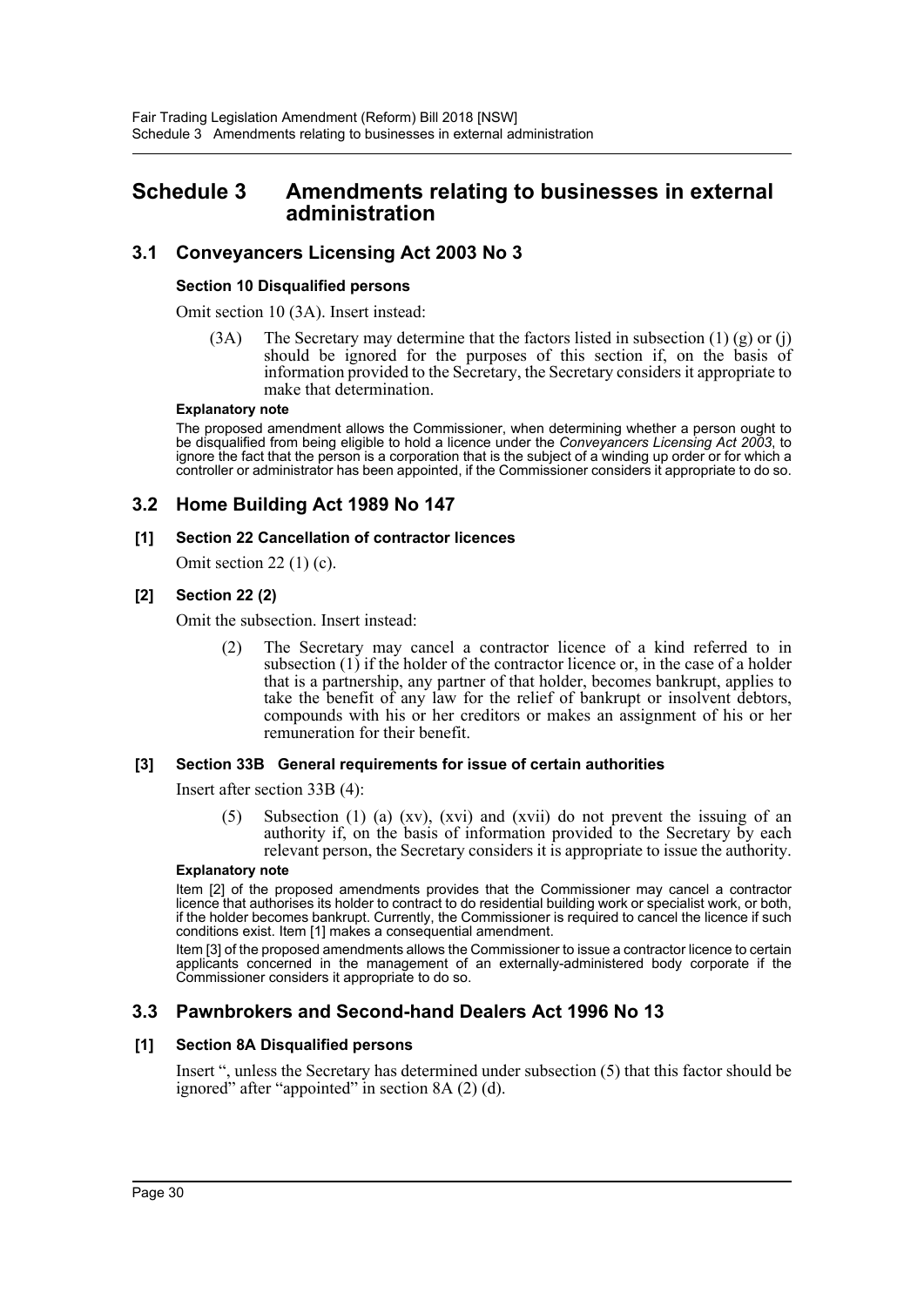## **[2] Section 8A (3) (b)**

Insert ", unless the Secretary has determined under subsection (5) that this factor should be ignored" after "appointed".

## **[3] Section 8A (5)**

Omit "subsection (2) provides". Insert instead "subsections (2) and (3) (b) provide".

### **[4] Section 8A (5)**

Omit "and evidence".

#### **Explanatory note**

Items [1]–[3] of the proposed amendments provide that the Commissioner may, when determining whether to disqualify a person from being eligible to hold a licence under the *Pawnbrokers and Second-hand Dealers Act 1996*, ignore the fact that the person is a corporation that is the subject of a winding up order or for which a controller or administrator has been appointed, or is an executive officer of such a corporation, if the Commissioner considers it appropriate to do so. Item [4] makes a consequential amendment.

## **3.4 Property, Stock and Business Agents Act 2002 No 66**

## **Section 16 Disqualified persons**

Omit section 16 (2A). Insert instead:

(2A) The Secretary may determine that the factors listed in subsection (1) (h) or (k) should be ignored for the purposes of this section if, on the basis of information provided to the Secretary, the Secretary considers it is appropriate to do so.

#### **Explanatory note**

The proposed amendment allows the Commissioner, when determining whether a person ought to be disqualified from being eligible to hold a licence, permit or other authority under the *Property, Stock and Business Agents Act 2002*, to ignore the fact that the person is a corporation that is the subject of a winding up order or for which a controller or administrator has been appointed, if the Commissioner considers it appropriate to do so.

## **3.5 Retirement Villages Act 1999 No 81**

#### **Section 57 Certain persons not to be operators**

Insert after section 57 (3):

(3A) The Secretary may, on the application of a person who is a director of an externally-administered body corporate, exempt the person from the operation of this section if, on the basis of information provided to the Secretary by the person, the Secretary considers it appropriate to do so.

#### **Explanatory note**

The proposed amendment authorises the Commissioner to exempt a director of an externally-administered body corporate from the prohibition against operating or otherwise managing or controlling a retirement village.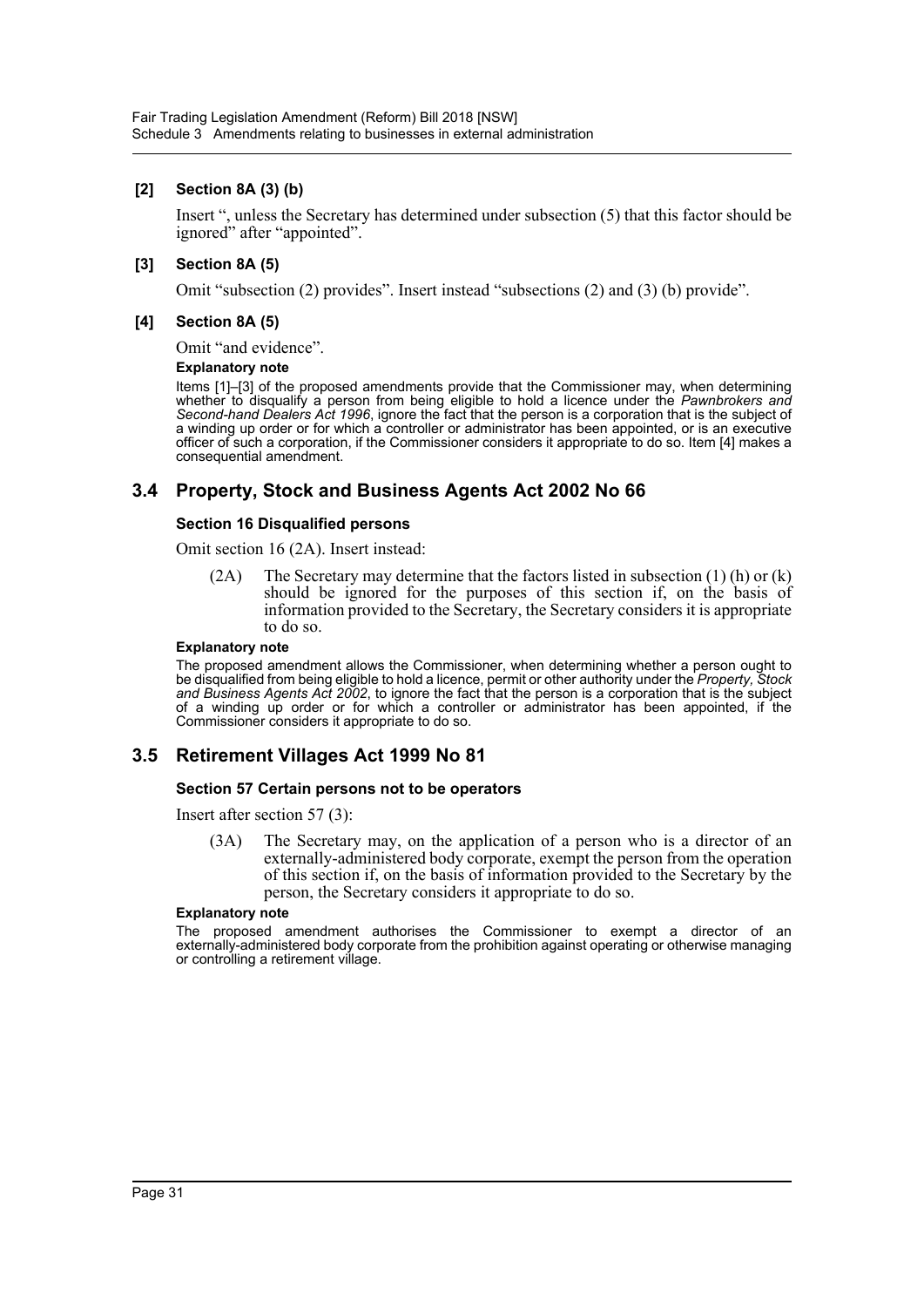## <span id="page-32-0"></span>**Schedule 4 Miscellaneous amendments relating to licensing and service agreements**

## **4.1 Home Building Act 1989 No 147**

## **[1] Section 41**

Insert after section 40:

## **41 Authority for special trade categories**

- (1) This section applies to an authority for a special trade category.
- (2) An authority to which this section applies continues in force until it is surrendered, suspended or cancelled.
- (3) It is a condition of an authority to which this section applies that the holder of the authority provides the Secretary with the following information in the approved form (if any) before the relevant day:
	- (a) changes to the particulars of the authority and any other particulars required to be kept in the register maintained by the Secretary under section 120,
	- (b) a statement that the holder is not disqualified from holding the authority under section 33A,
	- (c) a statement that the holder meets the relevant requirements for holding the authority,
	- (d) any other information prescribed by the regulations.

**Note.** Sections 20, 33B, 33C and 33D specify requirements for the issue of, or obtaining, certain authorities.

- (4) The information provided to the Secretary under this section must be accompanied by the fee prescribed by the regulations.
- (5) The Secretary may cancel an authority to which this section applies if the holder of the authority does not provide the information specified in subsection (3) by the relevant day.
- (6) A person must not make a statement in relation to the information provided to the Secretary under this section that the person knows is false or misleading in a material particular.

Maximum penalty: 100 penalty units.

- (7) To avoid doubt, section 42 does not apply to an authority to which this section applies.
- (8) In this section, *relevant day*, in relation to an authority, means:
	- (a) the day occurring every 5 years after the day on which the authority was issued, or
	- (b) such earlier day as is specified in the regulations.

## **[2] Schedule 1 Definitions and other interpretative provisions**

Insert in alphabetical order in clause 1 (1):

*special trade category* means the following work done in connection with residential building work:

- (a) decorating,
- (b) dry plastering,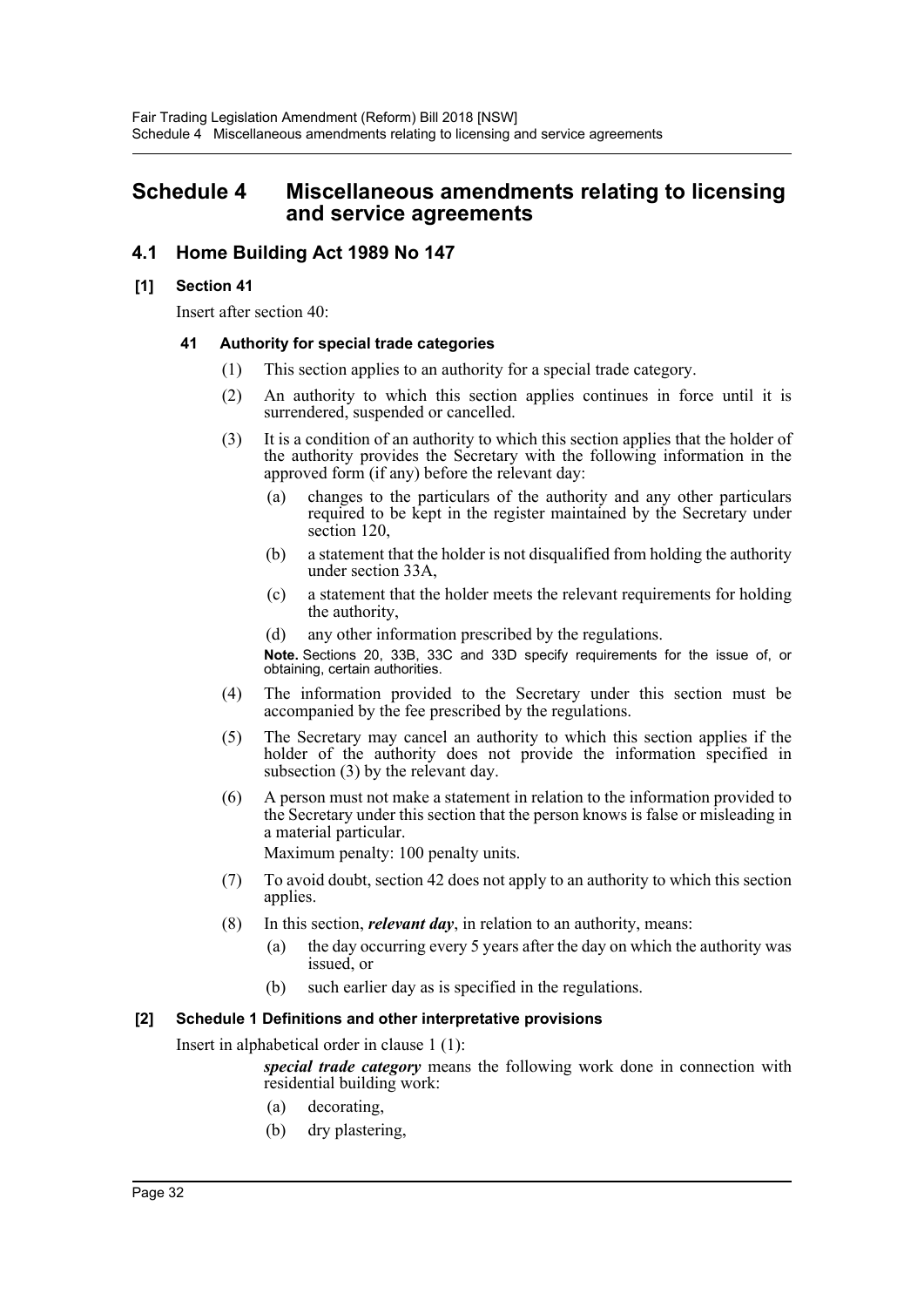- (c) ducting or mechanical venting installation,
- (d) fencing,
- (e) glazing,
- (f) benchtop installation,
- (g) minor maintenance and cleaning,
- (h) paving,
- (i) painting,
- (j) shade sails and shade system installation,
- (k) shower screen installation,
- (l) splashback installation,
- (m) wet plastering,
- (n) any other work prescribed by the regulations.

## **[3] Schedule 1, clause 1 (1), definition of "specialist work"**

## Insert after paragraph (d):

- (e) work relating to electrical appliances, connections or wiring in a caravan or recreational vehicle or in another type of dwelling prescribed by the regulations, but not including work of a kind described in the regulations,
- (f) work relating to liquefied petroleum gas pipes, fittings or appliances in a caravan or recreational vehicle or in another type of dwelling prescribed by the regulations, but not including work of a kind described in the regulations.

#### **Explanatory note**

Item [1] of the proposed amendments provides that an authority for a special trade category continues in force until it is surrendered, suspended or cancelled and that it is a condition of the authority that the holder of the authority provides the Commissioner with certain information every 5 years. Item [2] defines a *special trade category*.

Item [3] of the proposed amendments defines *specialist work* to also include work relating to electrical appliances, connections or wiring and work relating to liquefied petroleum gas pipes, fittings or appliances in a caravan or recreational vehicle in order to regulate those types of work under the *Home Building Act 1989*.

## **4.2 Home Building Regulation 2014**

## **[1] Clause 14 Categories of specialist work**

Insert after clause 14 (m):

- (n) work relating to electrical appliances, connections or wiring in a caravan or recreational vehicle,
- (o) work relating to liquefied petroleum gas pipes, fittings or appliances in a caravan or recreational vehicle.

## **[2] Schedule 6 Application fees**

Insert at the end of the Table to Part 1:

#### **Continuation of authority—special trade category**

| -63 | Continuation 5 years Nil |  |  |
|-----|--------------------------|--|--|
|     |                          |  |  |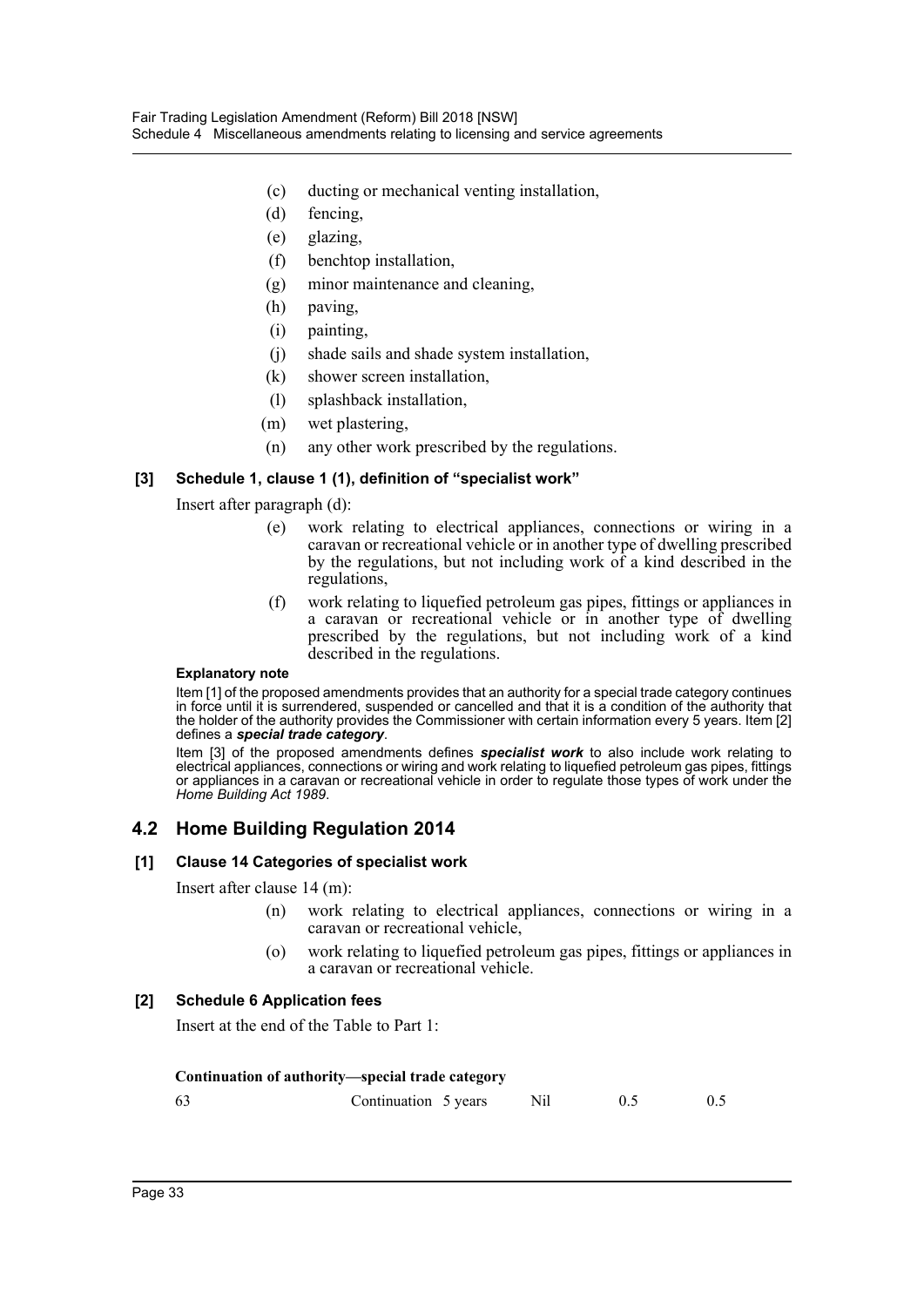#### **Explanatory note**

Item [1] of the proposed amendments prescribes work relating to electrical appliances, connections or wiring and work relating to liquefied petroleum gas pipes, fittings or appliances in a caravan or recreational vehicle as specialist work categories for the purpose of authorising that type of work under a licence or an authority.

Item [2] of the proposed amendments specifies the fee (currently \$51) that must accompany an application for the continuation of an authority for a special trade category.

## **4.3 Motor Dealers and Repairers Act 2013 No 107**

## **[1] Section 4 Definitions**

Insert in alphabetical order in section 4 (1):

*business day* means any day that is not a Saturday, Sunday or public holiday.

*notified premises* means premises notified to the Secretary under section 20B as premises at which the holder of a licence proposes to carry on a business authorised by the licence.

*trade show* means an event held at a place where a number of motor dealers, motor vehicle manufacturers or other industry participants display motor vehicles.

## **[2] Section 19 Production of licences and certificates**

Omit "at the place of business specified in the licence," from section 19 (1).

## **[3] Sections 20A and 20B**

Insert after section 20:

### **20A Specialised authority**

- (1) The Secretary may grant a specialised authority to authorise the holder of the authority to carry out work of a class prescribed by the regulations.
- (2) The regulations may exclude work of a kind described in the regulations from the class of work that may be carried out by the holder of a specialised authority.
- (3) For the purposes of this Act, a specialised authority is a type of tradesperson's certificate.

## **20B Application for licence to carry on business at premises**

- (1) This section applies to the following:
	- (a) motor dealers' licences,
	- (b) motor vehicle repairers' licences,
	- (c) motor vehicle recyclers' licences.
- (2) An application for a licence to which this section applies must include the following:
	- (a) the address of premises the applicant intends to use for the purpose of carrying on the business to be authorised by the licence,
	- (b) in the case of an application for a motor vehicle repairer's licence where the applicant intends to carry on the business only from a vehicle:
		- (i) the address of the premises at which the vehicle is to be kept, and
		- (ii) the registration details of that vehicle,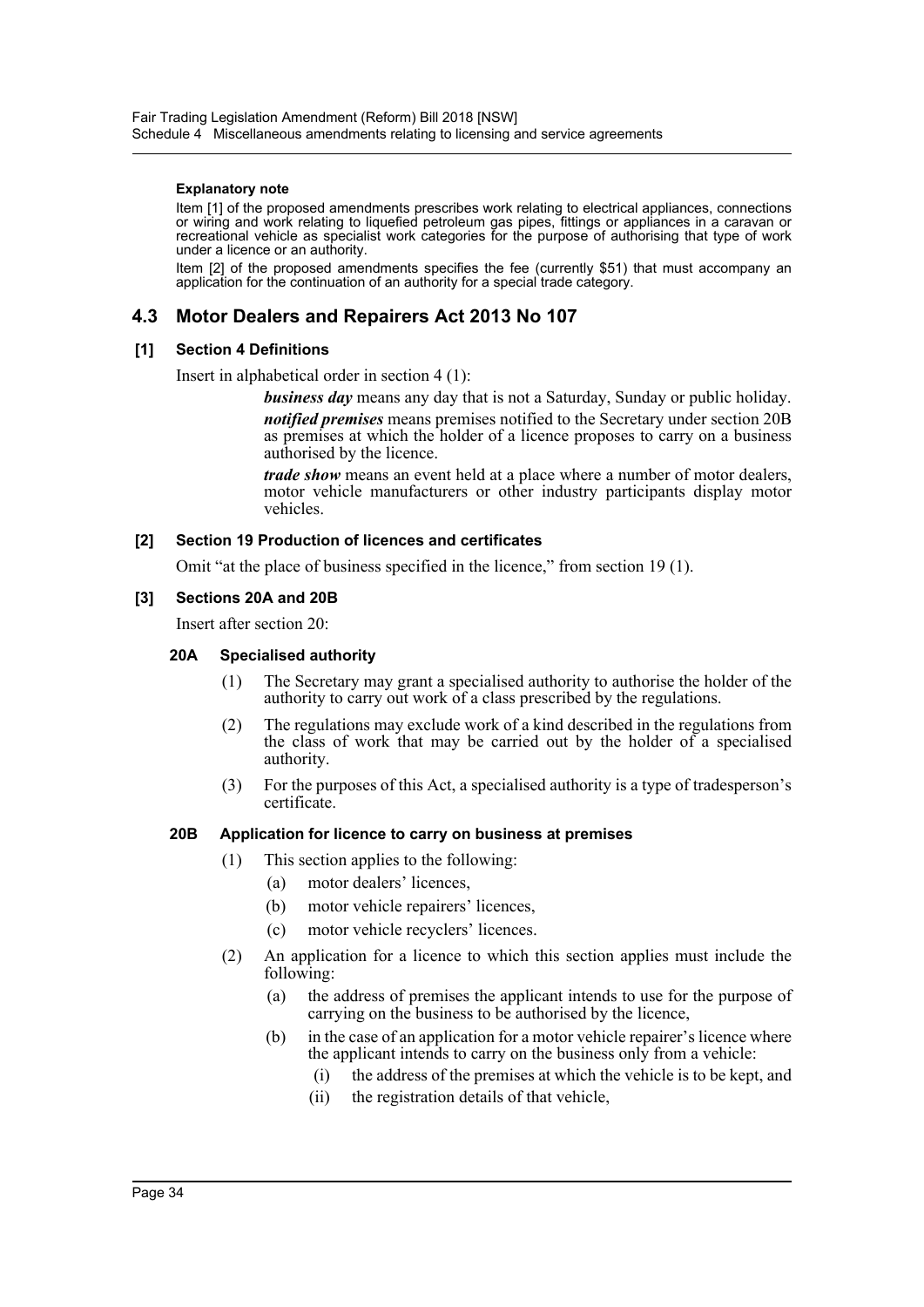- (c) if a planning approval is required to use the premises for that purpose information demonstrating, to the satisfaction of the Secretary, that the required planning approval is in force.
- (3) The holder of a licence to which this section applies must notify the Secretary in the approved form, at least 20 business days before using the relevant premises or vehicle, of any changes to the details provided in accordance with subsection (2).
- (4) The holder of a licence must notify the Secretary in the approved form, within 20 business days after the relevant event, if:
	- (a) the holder ceases to carry on a business authorised by the licence at notified premises, or
	- (b) the holder does not intend to carry on a business authorised by the licence at notified premises.

Maximum penalty: 20 penalty units.

(5) Nothing in this section requires the holder of a licence to notify the Secretary of an intention to carry on a business authorised by the licence at a trade show.

## **[4] Sections 28–30 and 37**

Omit the sections.

## **[5] Section 32 Conditions of licences**

Insert after section 32 (1):

(1A) Without limiting subsection (1), the Secretary may impose a condition that the holder of a licence carry on a business authorised by the licence only at premises specified by the Secretary in writing to the licence holder.

## **[6] Section 34 Amendment of licences**

Omit section 34 (1). Insert instead:

(1) An application to amend a licence may seek to add or remove a class of repair work from a tradesperson's certificate.

#### **[7] Section 39 Additional grounds for disciplinary action—motor dealers' licences, motor vehicle repairers' licences and motor vehicle recyclers' licences**

Omit "a place of business to which the licence relates" from section 39 (c).

Insert instead "notified premises".

## **[8] Section 48 Motor vehicles must be sold at notified premises**

Omit "a place of business specified in the licence" from section 48 (1).

Insert instead "notified premises".

## **[9] Section 48 (2)**

Omit "the place of business specified in a motor dealer's licence does not include a road or footpath in the immediate vicinity of the place of business".

Insert instead "notified premises do not include a road or footpath in the immediate vicinity of the premises".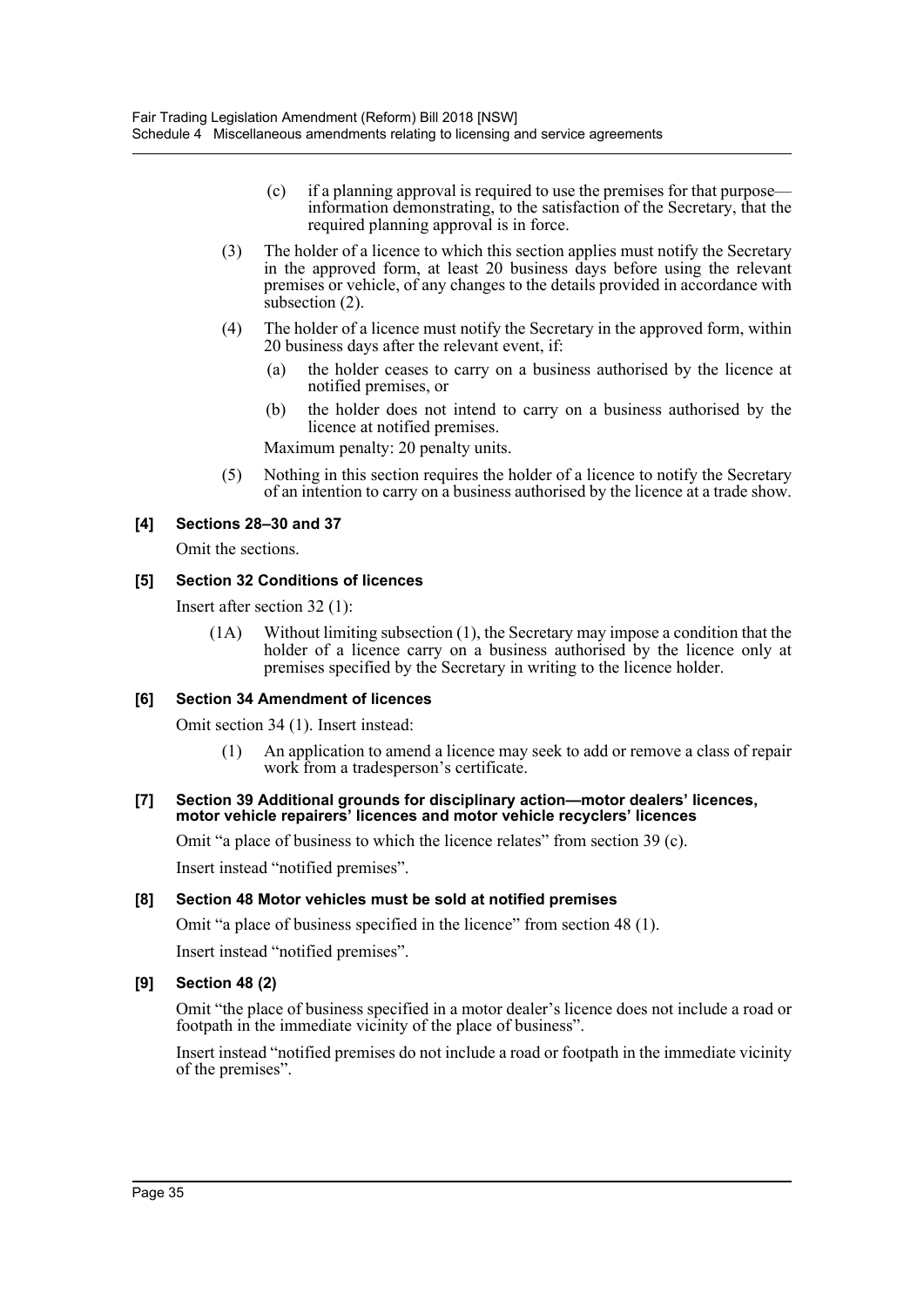## **[10] Section 48 (3)**

Omit the subsection. Insert instead:

#### (3) **Exception—trade shows**

A person is not guilty of an offence against this section if a motor vehicle is offered or displayed for sale at a trade show.

## **[11] Section 48 (5)**

Omit the definition of *trade show*.

#### **Explanatory note**

Item [3] of the proposed amendments inserts proposed sections 20A and 20B. Proposed section 20A enables the Commissioner to grant a specialised authority to a person to carry out work of a class prescribed by the regulations made under the *Motor Dealers and Repairers Act 2013*. A *specialised authority* is a type of tradesperson's certificate. Proposed section 20B specifies that an application for a motor dealer's, motor vehicle repairer's or motor vehicle recycler's licence (a *relevant licence*) must include the address of premises that the applicant intends to use for the relevant business or if the business will be carried out from a vehicle, the address of the premises at which the vehicle will be kept. The applicant must also satisfy the Commissioner that any required planning approvals are in force. The holder of a relevant licence must notify the Commissioner of any changes to those details at least 20 business days before using the new premises or vehicle, or if the holder ceases to carry on the business or no longer intends to carry on the business at the address provided. Item [1] defines *notified premises* as premises notified to the Commissioner under proposed section 20B. Items [2], [4] and [6]–[9] make consequential amendments.

Item [5] of the proposed amendments enables the Commissioner to impose a licence condition to restrict the holder of the licence to carry on a business at specified premises.

Item [10] of the proposed amendments creates a general exception from the offence of offering or displaying a motor vehicle for sale at a place other than a place of business specified in the licence. The proposed amendment permits the holder of a motor dealer's licence to offer or display a motor vehicle for sale at a trade show without further limitations. Item [1] moves the definition of *trade show* to the definitions provision. Item [11] makes a consequential amendment.

## **4.4 Motor Dealers and Repairers Regulation 2014**

## **[1] Clause 3 Definitions**

Omit the definition of *place of business* from clause 3 (1).

## **[2] Clause 5A Temporary exemptions for approved trade shows**

Omit "or other place of business" and "or place" from clause 5A (2) (c).

## **[3] Clause 5A (3) (a)**

Omit "specified event, held at a place where a number of motor dealers, motor vehicle manufacturers or other industry participants display motor vehicles,".

Insert instead "trade show".

## **[4] Clauses 7 (a), 11 (3), 16 (3), 18 (a) (i), 24 (a) and 54 (b) and Schedule 1**

Omit "place of business" wherever occurring. Insert instead "notified premises".

**[5] Clause 7 (b)**

Omit "vehicle, and". Insert instead "vehicle."

## **[6] Clause 7 (c)**

Omit the paragraph.

## **[7] Clauses 11 (4), 16 (2) and 37 (1)**

Omit "a place of business". Insert instead "notified premises".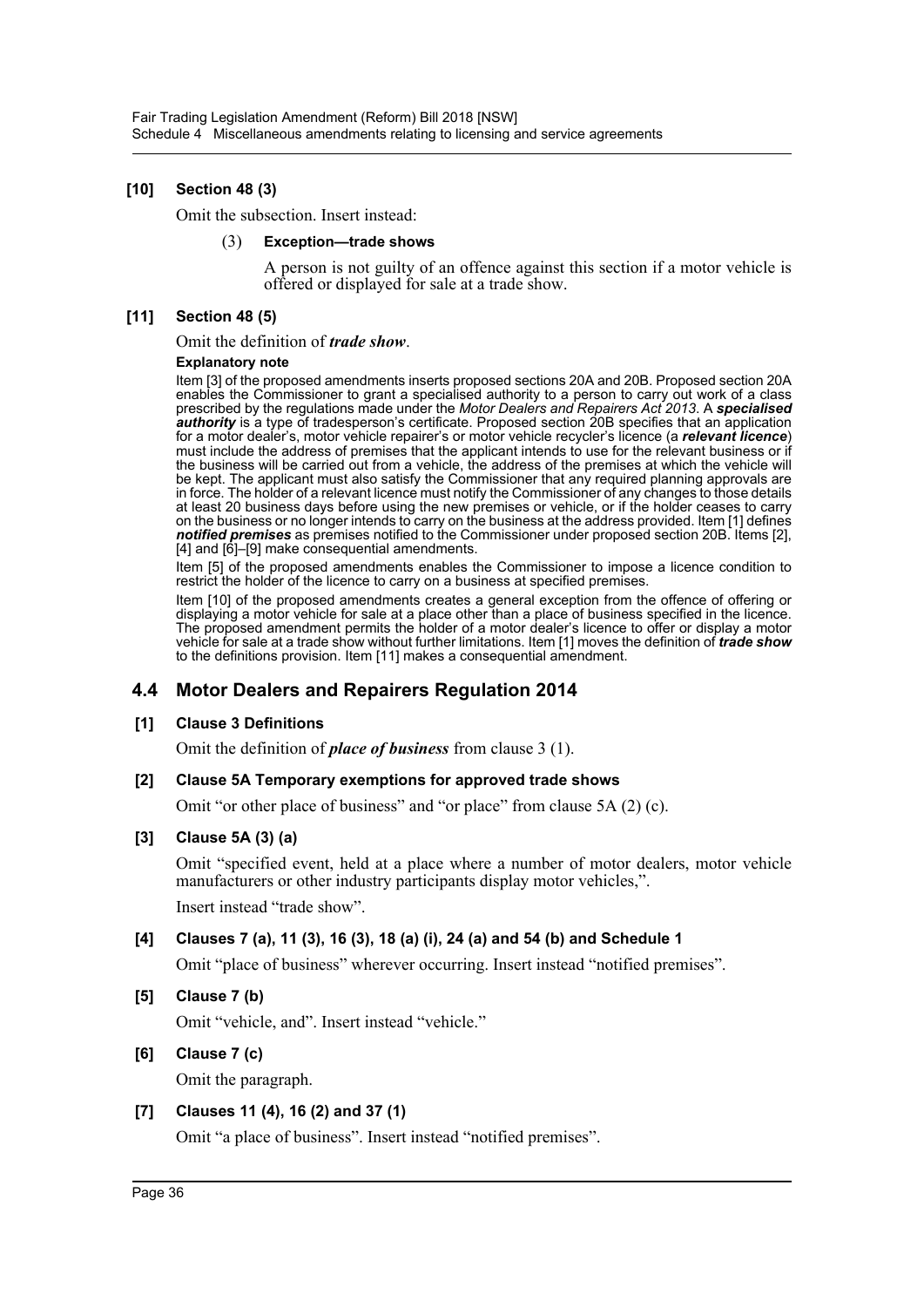## **[8] Schedule 1 Fees**

Omit the matter relating to items 7, 14 and 21 from Part 1.

#### **Explanatory note**

The proposed amendments (other than item [6]) are consequential on the amendments made to the *Motor Dealers and Repairers Act 2013* by Schedule 4.3.

Item [6] removes the requirement to include the licence holder's name and the licence number in advertising relating to motor dealing, motor vehicle repairs or motor vehicle recycling.

## **4.5 Strata Schemes Management Act 2015 No 50**

#### **[1] Part 6, Division 7**

Insert after Division 6:

## **Division 7 Service agreements for property**

#### **132A Agreements for supply of electricity, gas or other utilities**

- (1) An agreement (including any additional term under an option to renew) for the supply of electricity, gas or any other utility with an owners corporation expires (if the term of the agreement does not end earlier or is not ended earlier for any other reason):
	- (a) at the conclusion of the first annual general meeting of the owners corporation if the agreement was executed before the meeting, or
	- (b) in any other case, 3 years after the date on which the agreement commenced.
- (2) Nothing in subsection (1) prevents the owners corporation from renewing an agreement for the supply of electricity, gas or any other utility by resolution at a general meeting on or after the expiry of the agreement.
- (3) An agreement for the supply of electricity, gas or any other utility in relation to a strata scheme that commenced before the commencement of this section expires 10 years after the date on which the agreement commenced (unless the term of the agreement ends earlier or is ended earlier for any other reason).
- (4) This section does not affect any agreement to supply electricity to residents in a strata scheme through an embedded network.

#### **[2] Schedule 1 Meeting procedures of owners corporation**

Insert after clause 6 (d):

(e) an item to consider any agreements for the supply of electricity, gas or any other utility relevant to the scheme.

#### **Explanatory note**

Item [1] of the proposed amendments provides that an agreement for the supply of electricity, gas or any other utility with an owners corporation expires at the conclusion of the first annual general meeting of the owners corporation if the agreement was executed before the meeting or 3 years after the agreement commenced in any other case. An agreement that commenced before the commencement of the proposed amendment expires 10 years after the agreement commenced (unless ended earlier).

Item [2] requires the agenda for each annual general meeting to include an item to consider any agreements for the supply of electricity, gas or any other utility relevant to the scheme.

## **4.6 Tow Truck Industry Act 1998 No 111**

## **[1] Section 6 Application of Act**

Omit "any person or" from section 6 (3). Insert instead "a".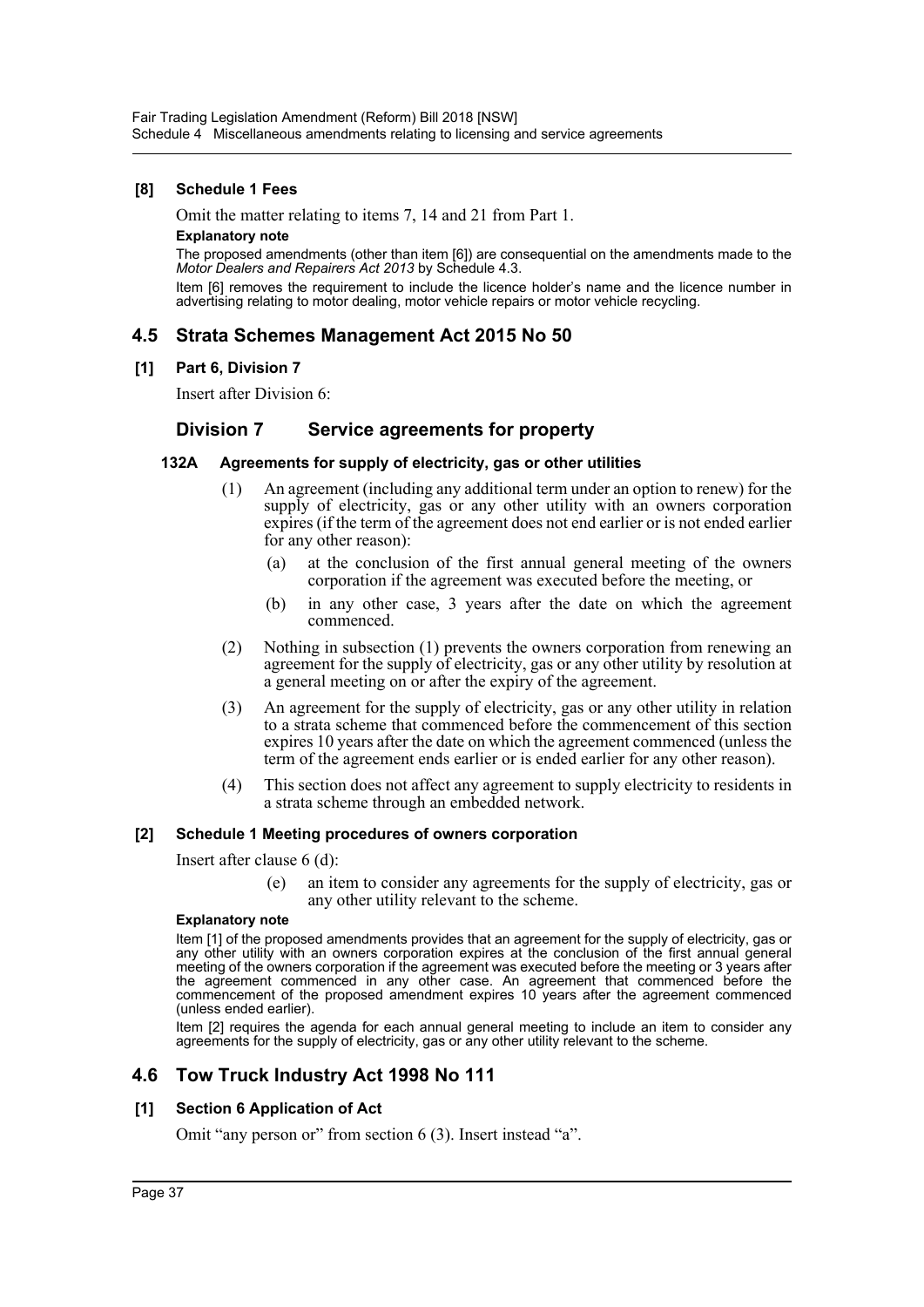## **[2] Section 33A**

Insert after section 33:

### **33A Application for exemption from requirement to hold licence or drivers certificate**

- (1) A person may apply to the Secretary for an exemption from the requirement to hold a licence or a drivers certificate.
- (2) An application for an exemption must:
	- (a) be in the approved form, and
	- (b) be accompanied by the fee prescribed by the regulations, and
	- (c) contain such other particulars as may be prescribed by the regulations or as are required by the approved form.
- (3) An exemption may, by notice in writing to the applicant, be granted:
	- (a) in the circumstances prescribed by the regulations, and
	- (b) subject to such conditions as may be determined by the Secretary and specified in the notice.
- (4) In addition to the conditions specified in the notice, an exemption is subject to the condition that evidence of the exemption must be:
	- (a) carried at all times in each tow truck used in the business of the person who holds the exemption, and
	- (b) produced to an authorised officer or police officer on demand whenever any such tow truck is being used.
- (5) The Secretary may, by notice in writing to the holder of an exemption, vary or revoke any of the conditions of the exemption if the Secretary is of the opinion that there are reasonable grounds for the variation or revocation.
- (6) The Secretary may, by notice in writing to the holder of an exemption, revoke the exemption if the Secretary:
	- (a) is satisfied that the exemption is contrary to the public interest, or
	- (b) is of the opinion that there are reasonable grounds for revoking the exemption.
- (7) A person who holds an exemption is guilty of an offence if a condition of the exemption is contravened.

Maximum penalty: 25 penalty units.

## **[3] Section 39 Register of licences, drivers certificates and exemptions**

Omit "and drivers certificates" from section 39 (1).

Insert instead ", drivers certificates and exemptions".

## **[4] Section 39 (2)**

Omit "or drivers certificate" wherever occurring.

Insert instead ", drivers certificate or exemption".

## **[5] Section 95 Supply of information between Secretary and Commissioner of Police**

Omit section 95 (1). Insert instead:

(1) The Secretary may, for the purposes of the administration of this Act, enter into arrangements with the Commissioner of Police: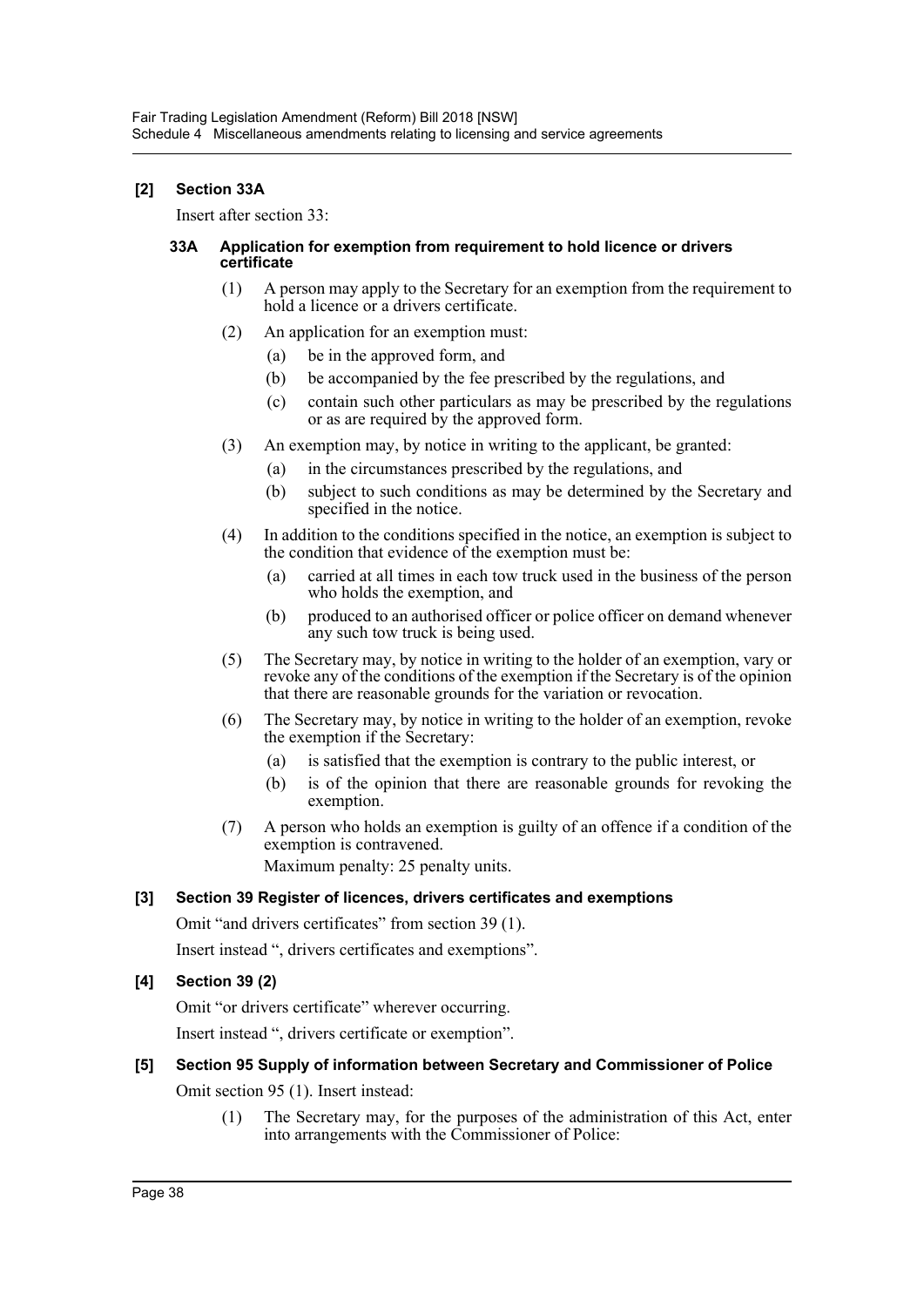- (a) for the supply to the Secretary of information contained in the records of the NSW Police Force, and
- (b) for the supply to the Commissioner of Police of information contained in the register kept under section 39 of this Act.
- (1A) A disclosure of information made in good faith under the arrangements does not constitute a contravention of any provision as to confidentiality in this Act and does not constitute a contravention of the *Privacy and Personal Information Protection Act 1998*.

#### **Explanatory note**

Item [2] of the proposed amendments enables a person to apply to the Commissioner for an exemption from the requirement to hold a tow truck operators licence or drivers certificate under the *Tow Truck Industry Act 1998*. If granted, evidence of the exemption must be carried at all times in each tow truck used by the operator and produced to an officer on demand when any such tow truck is being used. It is an offence (with a maximum penalty of \$2,750) if an exempted person contravenes any condition of the exemption.

Consequentially, item [1] of the proposed amendments removes the regulation-making power to exempt any person from the operation of any provision or requirement of the *Tow Truck Industry Act 1998*. The regulations may still exempt a class of persons from a provision or requirement of that Act. Items [3] and [4] of the proposed amendments require the Commissioner to keep certain information

in respect of an exemption on a register, including particulars of the amendment, suspension, revocation or voluntary surrender of the exemption.

Item [5] of the proposed amendments enables the Commissioner to enter into arrangements with the Commissioner of Police for the supply to the Commissioner of information contained in that register.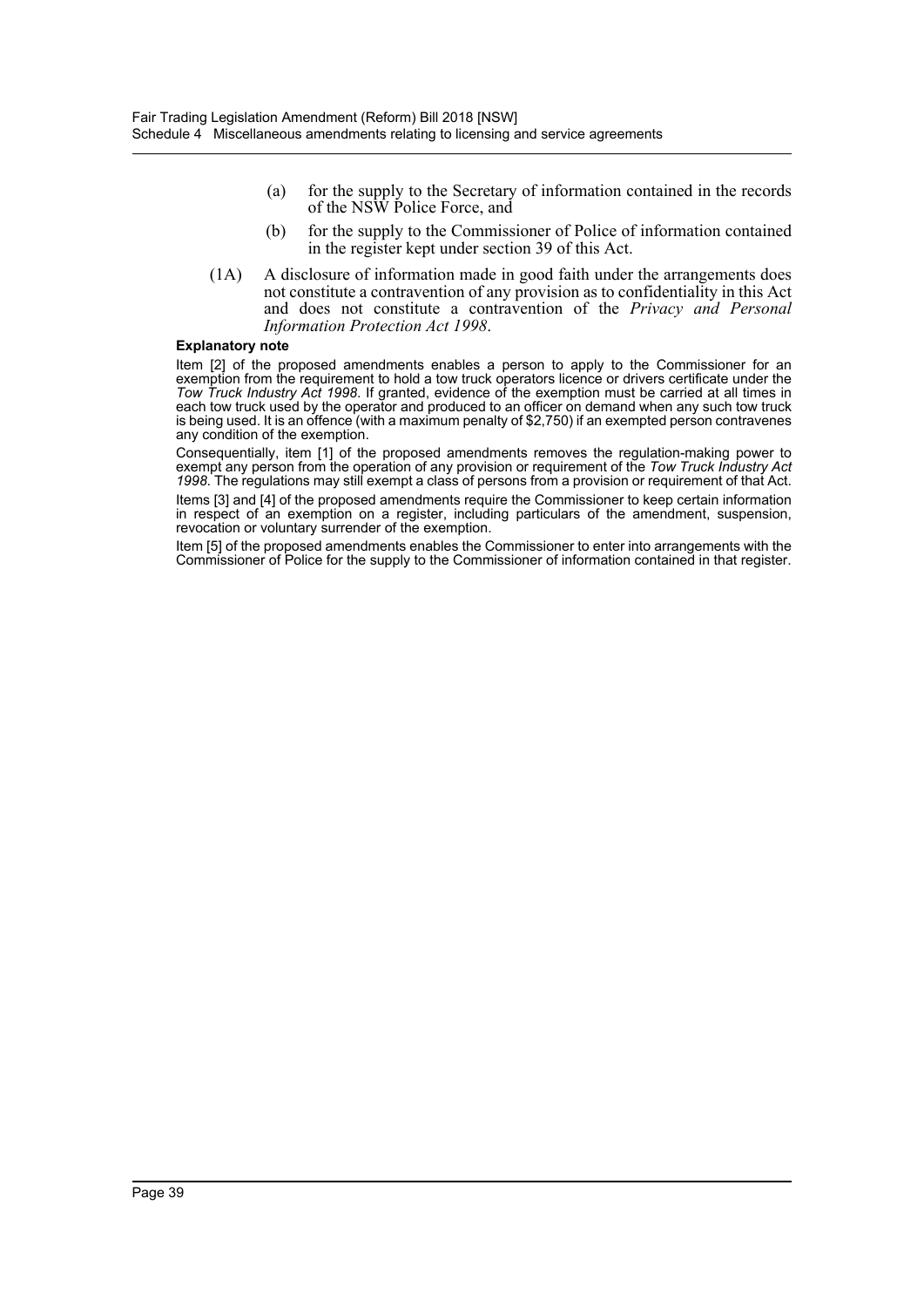## <span id="page-40-0"></span>**Schedule 5 Amendments relating to record keeping**

## **5.1 Conveyancers Licensing Act 2003 No 3**

## **[1] Section 10 Disqualified persons**

Omit section 10 (1) (n). Insert instead:

(n) has failed to comply with the requirements of section 75 to have an audit of the records and documents relating to any trust money carried out within the required time, unless the Secretary determines in the circumstances that failure should not disqualify the person, or

## **[2] Section 31 Licensee to keep records of certain employees**

Omit section 31 (2).

## **[3] Section 75 Requirement for audit**

Omit section 75 (1). Insert instead:

(1) A person who is a licensee, a former licensee or the personal representative of a licensee must, within 3 months after the end of the audit period applicable to the person, cause the records and documents relating to any trust money held during that period by the person in accordance with this Act to be audited by a person qualified to act as an auditor for the purposes of this Division.

## **[4] Section 75 (4)**

Omit the subsection.

## **[5] Section 80 Duties of auditors**

Omit section 80 (1). Insert instead:

- (1) An auditor appointed to make an audit for the purposes of this Division must provide a copy of the report on the audit to the Secretary:
	- (a) in the form and way approved by the Secretary (if any), and
	- (b) within 14 days after providing the report to the licensee.
- (1A) If the auditor discovers any of the following in the course of making the audit, the auditor must fully set out the facts discovered in the report:
	- (a) any contravention of this Act or the regulations has been committed,
	- (b) any discrepancy relating to the trust money to which the audit relates,
	- (c) the records or documents concerned are not kept in such a way as to enable them to be properly audited.

## **[6] Section 80 (4)**

Insert after section 80 (3):

(4) An auditor must not fail without reasonable excuse (proof of which lies on the auditor) to comply with a requirement under this section.

Maximum penalty: 50 penalty units.

#### **Explanatory note**

Item [2] of the proposed amendments removes the requirement for a licensee to keep records of employees for at least 3 years after a person ceases to be an employee.

Item [5] requires an auditor to provide the Commissioner with a copy of an audit report within 14 days after providing the report to the licensee.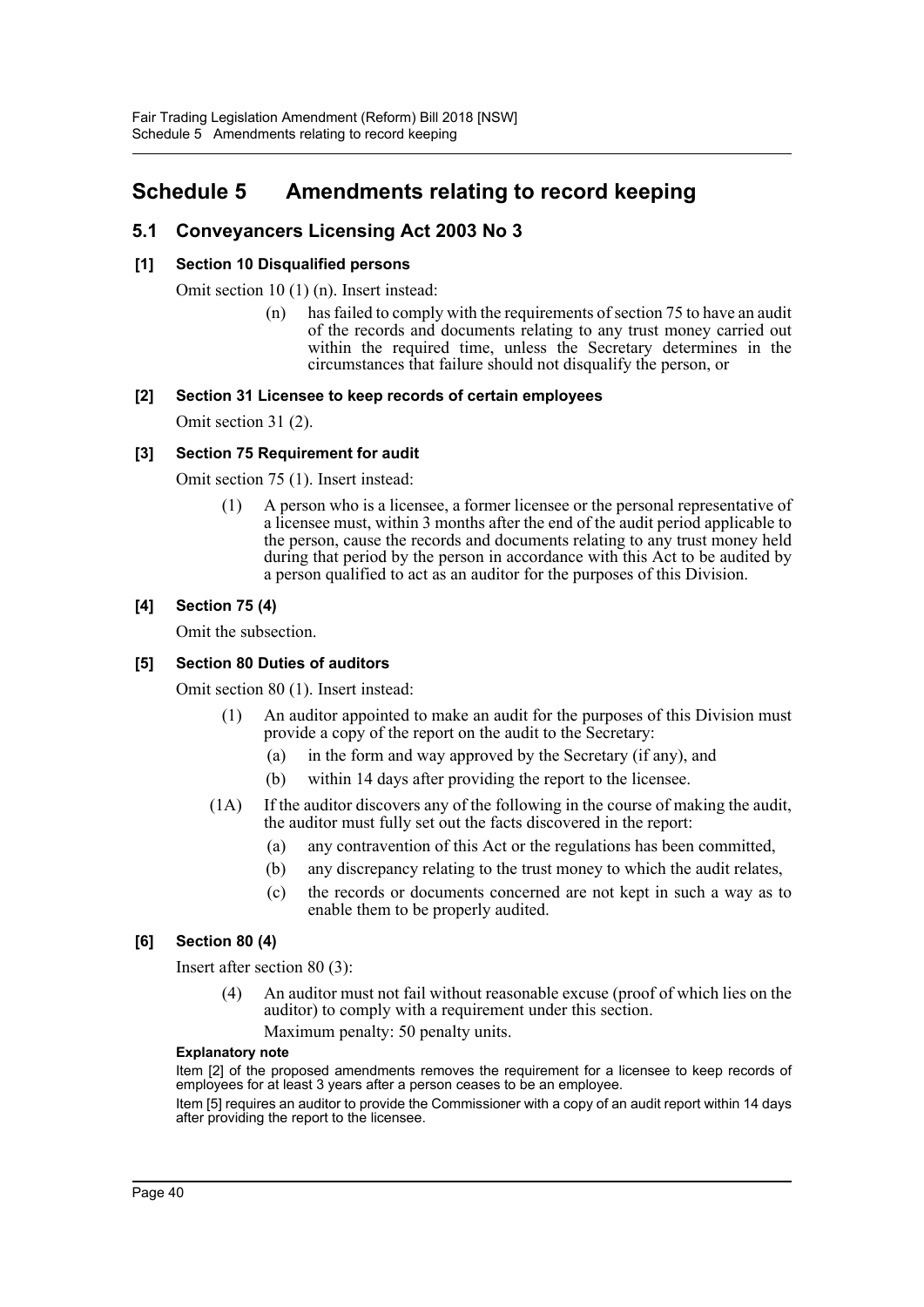Item [6] creates an offence (with a maximum penalty of \$5,500) for an auditor to, without reasonable excuse, fail to comply with the requirements of section 80 of the *Conveyancers Licensing Act 2003*. Items [1], [3] and [4] make consequential amendments.

## **5.2 Property, Stock and Business Agents Act 2002 No 66**

## **[1] Section 16 Disqualified persons**

Omit section 16 (1) (o). Insert instead:

(o) has failed to comply with the requirements of section 111 to have an audit of the records and documents relating to any trust money carried out within the required time, unless the Secretary determines that in the circumstances that failure should not disqualify the person, or

## **[2] Section 42 Licensee to keep records of certain employees**

Omit section 42 (2).

## **[3] Section 111 Requirement for audit**

Omit section 111 (1). Insert instead:

(1) A person who is a licensee, a former licensee or the personal representative of a licensee must, within 3 months after the end of the audit period applicable to the person, cause the records and documents relating to any money held during that period in a trust account kept by the person in accordance with this Act to be audited by a person qualified to act as an auditor for the purposes of this Division.

## **[4] Section 111 (1A) and (4)**

Omit the subsections.

## **[5] Section 116 Duties of auditors**

Omit section 116 (1). Insert instead:

- (1) An auditor appointed to make an audit for the purposes of this Division must provide a copy of the report on the audit to the Secretary:
	- (a) in the form and way approved by the Secretary (if any), and
	- (b) within 14 days after providing the report to the licensee.
- (1A) If the auditor discovers any of the following in the course of making the audit, the auditor must fully set out the facts discovered in the report:
	- (a) a contravention of this Act or the regulations has been committed,
	- (b) a discrepancy relating to the trust money to which the audit relates,
	- (c) the records or documents concerned are not kept in such a way as to enable them to be properly audited.

## **[6] Section 116 (4)**

Insert after section 116 (3):

(4) An auditor must not fail without reasonable excuse (proof of which lies on the auditor) to comply with a requirement under this section. Maximum penalty: 50 penalty units.

#### **Explanatory note.**

Item [2] of the proposed amendments removes the requirement for a licensee to keep records of employees for at least 3 years after a person ceases to be an employee.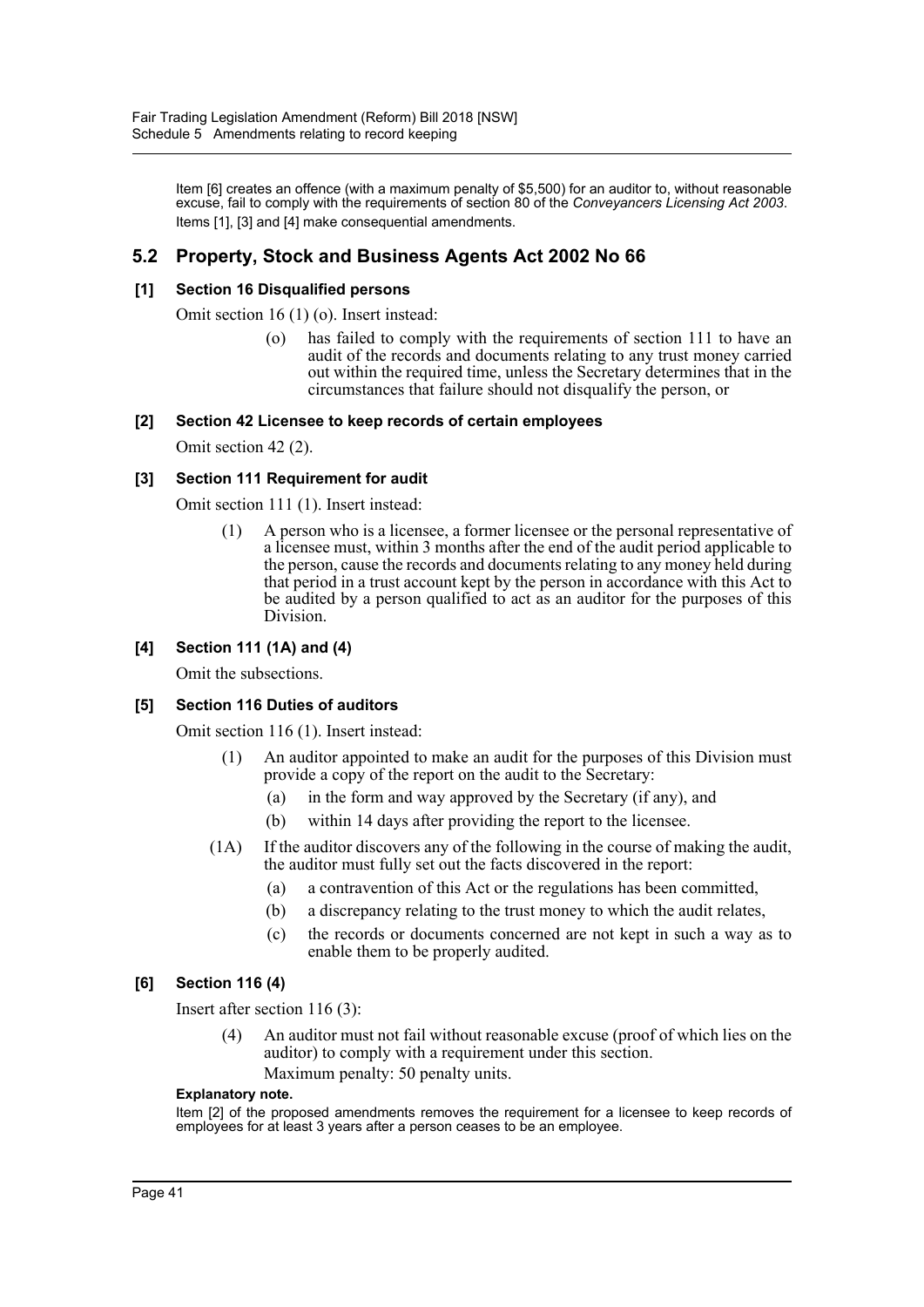Item [5] requires an auditor to provide the Commissioner with a copy of an audit report within 14 days after providing the report to the licensee.

Item [6] creates an offence (with a maximum penalty of \$5,500) for an auditor to, without reasonable excuse, fail to comply with the requirements of section 116 of the *Property, Stock and Business Agents Act 2002*.

Items [1], [3] and [4] make consequential amendments.

## **5.3 Property, Stock and Business Agents Amendment (Property Industry Reform) Act 2018 No 5**

## **Schedule 1 Amendment of Property, Stock and Business Agents Act 2002 No 66**

Omit Schedule 1 [40].

## **Explanatory note**

The proposed amendment is consequential on the amendments made by Schedule 5.2.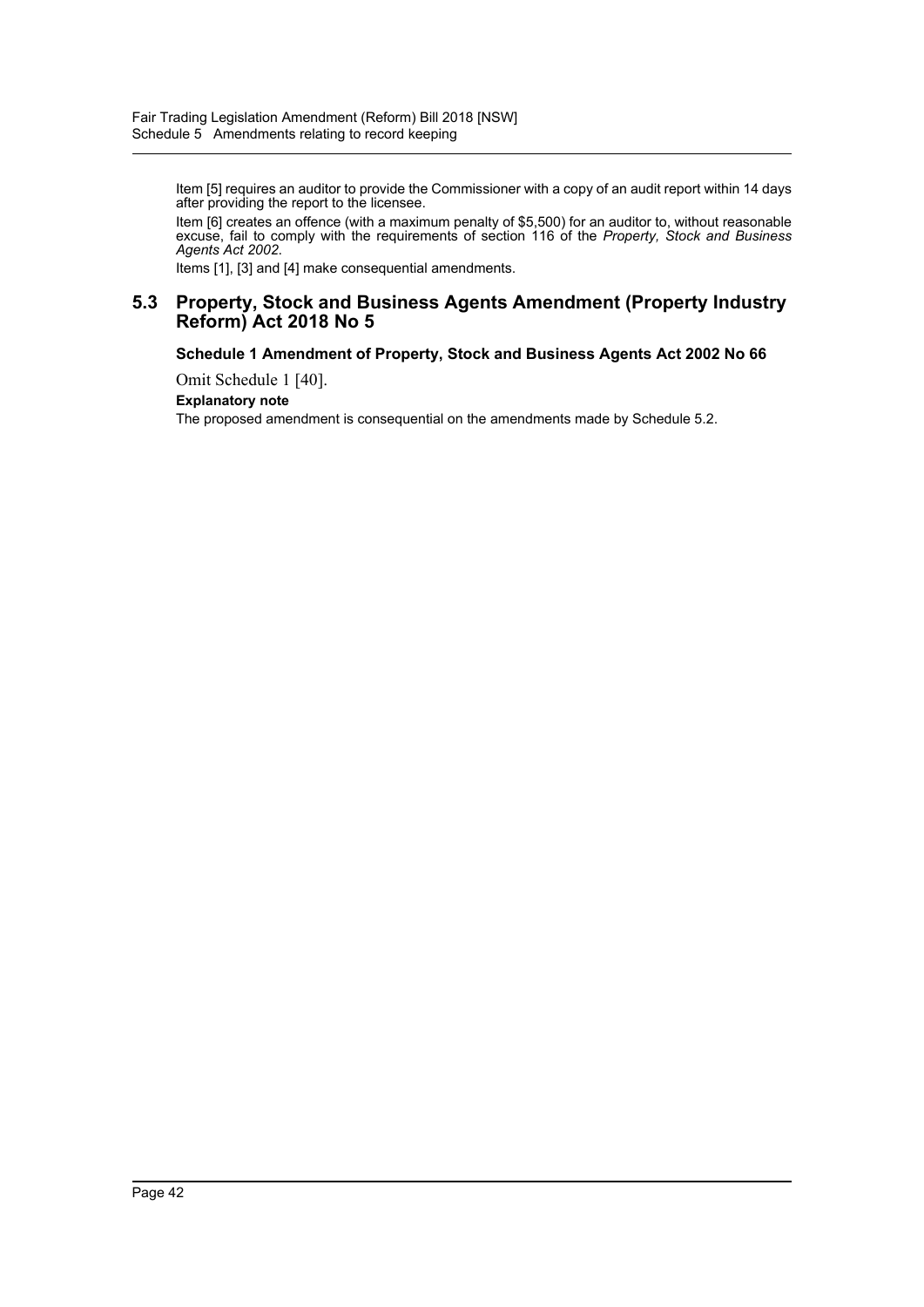## <span id="page-43-0"></span>**Schedule 6 Amendments relating to dissolution of advisory bodies**

#### **Explanatory note**

The proposed amendments in this Schedule dissolve the following advisory bodies established by the *Fair Trading Act 1987* and the *Home Building Act 1989*:

- (a) the Products Safety Committee,
- (b) the Fair Trading Advisory Council,
- (c) the Motor Vehicle Industry Advisory Council,
- (d) the Property Services Advisory Council,
- (e) the Retirement Villages Advisory Council,
- (f) the Home Building Advisory Council.

The Schedule also makes other amendments as a consequence of the dissolution of those bodies.

## **6.1 Fair Trading Act 1987 No 68**

## **[1] Section 4 Definitions**

Omit "section 25" from the definition of *advisory committee*. Insert instead "section 9B".

## **[2] Section 4 (1), definitions of "advisory council" and "Products Safety Committee"**

Omit the definitions.

#### **[3] Section 9A**

Insert before section 10:

## **9A Advisory committees**

- (1) The Minister may appoint such advisory committees as the Minister considers appropriate for the purpose of advising the Secretary in relation to matters arising under section 9 (2).
- (2) An advisory committee may include one or more employees.
- (3) An advisory committee has such functions in relation to the provision of advice as the Minister directs.
- (4) The Minister may, at any time, do the following:
	- (a) terminate the appointment of a person as a member of an advisory committee,
	- (b) dissolve an advisory committee.
- (5) A member of an advisory committee:
	- (a) is entitled to receive such travelling expenses, and
	- (b) except in the case of an employee, is entitled to receive such fees for attending meetings and transacting business of the committee,

as are fixed by the Minister.

(6) Subject to any directions of the Minister, the procedure of an advisory committee appointed under this section is to be determined by the advisory committee.

## **[4] Section 10 Exclusion of liability**

Insert "or" after "employee," in section 10 (1) (a).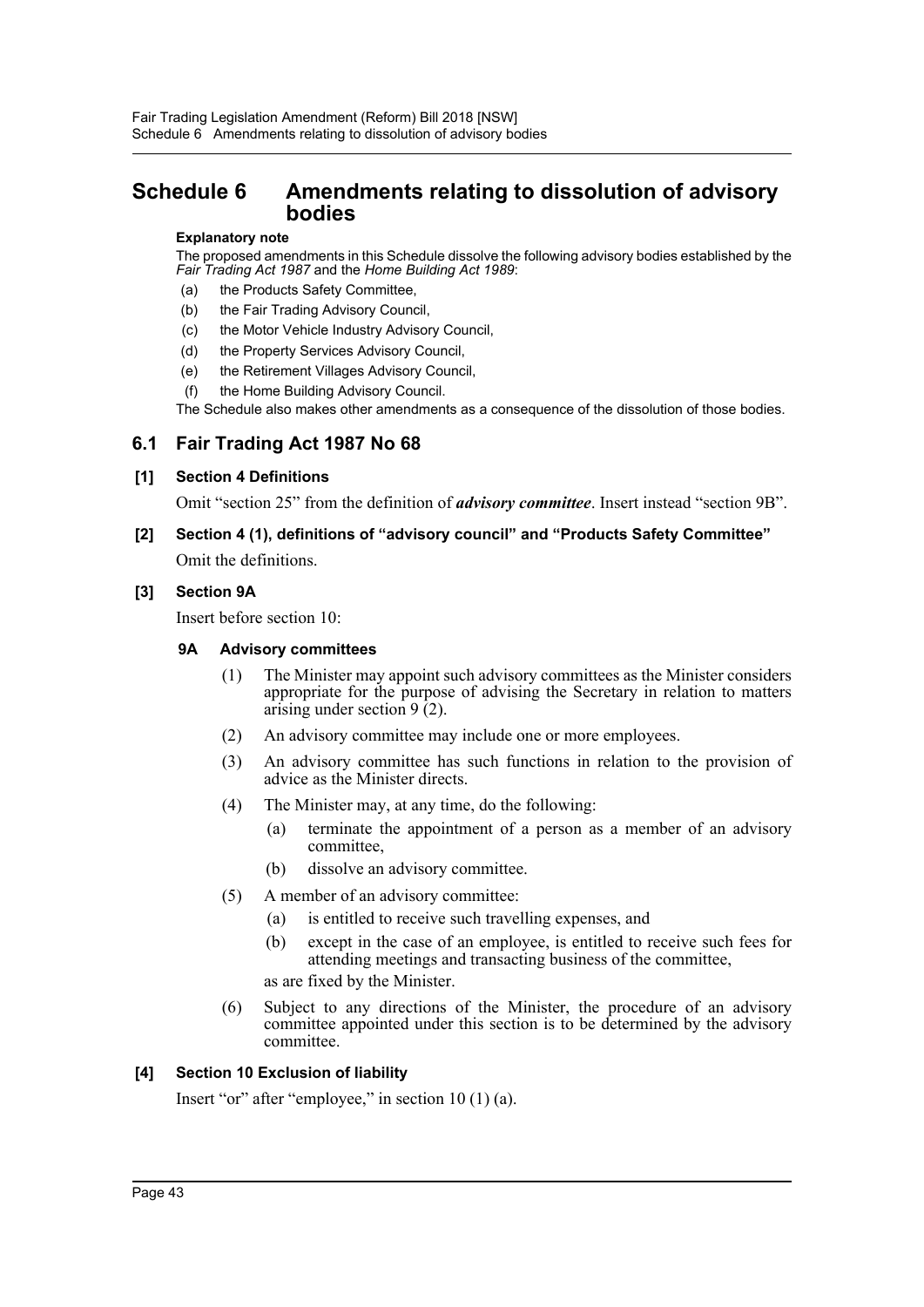**[5] Section 10 (1) (b)** Omit the paragraph. **[6] Section 10 (1) (c)** Omit "or advisory council". **[7] Section 10 (1)** Omit "or by a committee or council referred to in paragraph (b) or (c)". Insert instead "or by an advisory committee". **[8] Section 20 Power to obtain information, documents and evidence** Omit "the Products Safety Committee or" from section 20 (1) (b). **[9] Part 2B Products Safety Committee and advisory bodies** Omit the Part. **[10] Part 4, Division 1** Omit the Division. **[11] Section 47 Certain action not to affect insurance contracts** Omit ", to the Products Safety Committee". **[12] Section 92 Regulations** Omit section 92 (1A) (a). **[13] Schedules 2, 4 and 4A** Omit the Schedules. **[14] Schedule 5 Savings and transitional provisions** Insert at the end of the Schedule, with appropriate Part and clause numbering: **Part Provisions consequent on repeal of Part 2B of Act by Fair Trading Legislation Amendment (Reform) Act 2018**

## **Dissolution of advisory bodies**

- (1) The following bodies are dissolved on the repeal of Part 2B of this Act by the *Fair Trading Legislation Amendment (Reform) Act 2018*:
	- (a) the Products Safety Committee,
	- (b) the Fair Trading Advisory Council,
	- (c) the Motor Vehicle Industry Advisory Council,
	- (d) the Property Services Advisory Council,
	- (e) the Retirement Villages Advisory Council.
- (2) A person who held office as a member of a body dissolved by this clause before the repeal of Part 2B of this Act is not entitled to compensation or remuneration because of the dissolution of that body.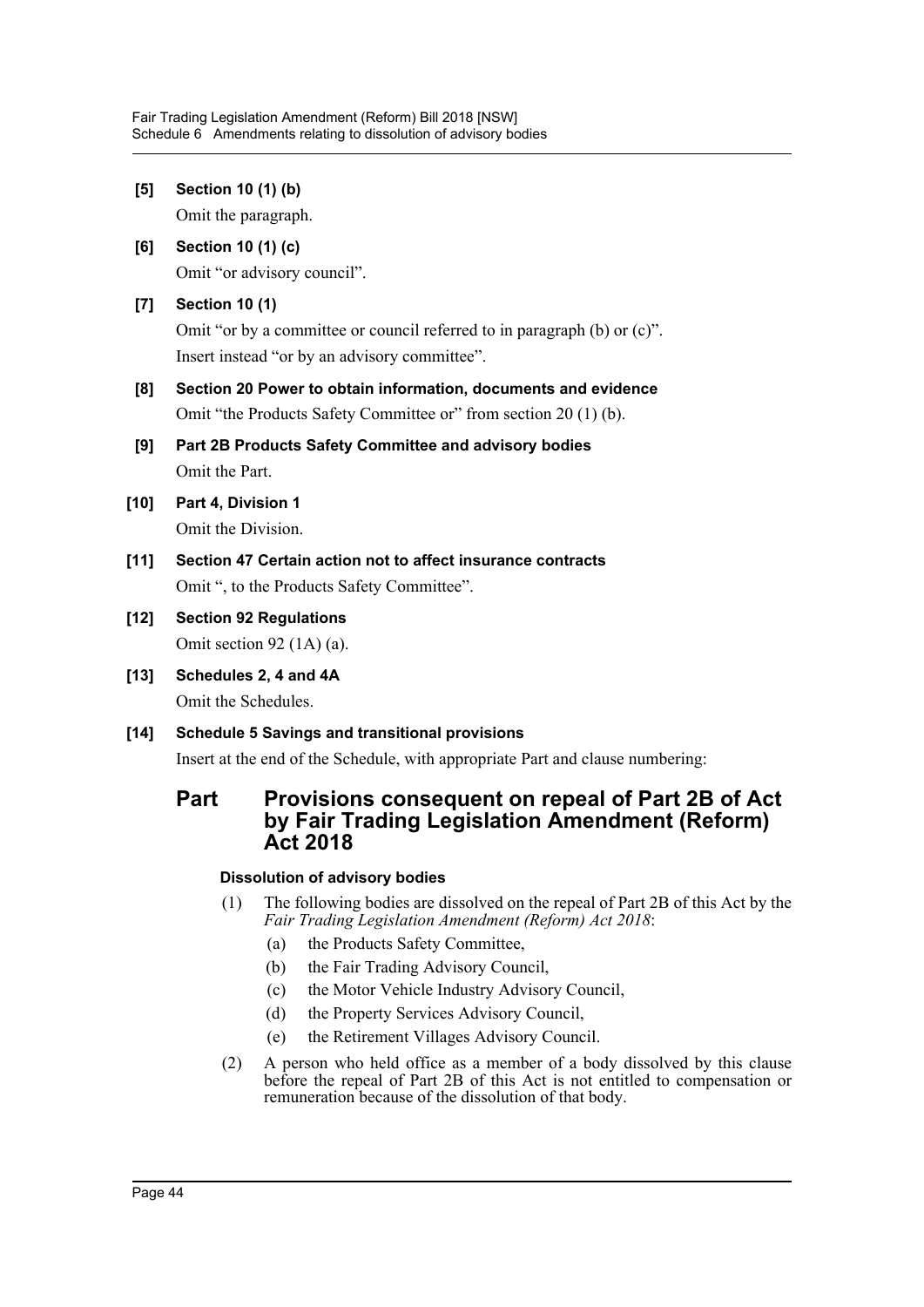## **6.2 Government Information (Public Access) Regulation 2018**

## **Schedule 3 Agencies declared to be part of other agencies**

Omit the following:

Fair Trading Advisory Council Department of Finance, Services and Innovation Home Building Advisory Council Department of Finance, Services and Innovation Motor Vehicle Industry Advisory Council Department of Finance, Services and Innovation Products Safety Committee Department of Finance, Services and Innovation Property Services Advisory Council Department of Finance, Services and Innovation Retirement Villages Advisory Council Department of Finance, Services and Innovation

## **6.3 Home Building Act 1989 No 147**

**[1] Part 7B Home Building Advisory Council** Omit the Part.

## **[2] Section 144 Exclusion of personal liability**

Omit ", a member of the Advisory Council", "or the Advisory Council," and ", the member".

## **[3] Schedule 1 Definitions and other interpretative provisions** Omit the definition of *Advisory Council* from clause 1 (1).

## **[4] Schedule 4 Savings and transitional provisions**

Insert at the end of the Schedule, with appropriate Part and clause numbering:

## **Part Provisions consequent on repeal of Part 7B of Act by Fair Trading Legislation Amendment (Reform) Act 2018**

## **Dissolution of Advisory Council**

- (1) The Home Building Advisory Council is dissolved on the repeal of Part 7B of this Act by the *Fair Trading Legislation Amendment (Reform) Act 2018*.
- (2) A person who held office as a member of the Home Building Advisory Council immediately before the repeal of Part 7B and Schedule 5 is not entitled to compensation or remuneration because of the dissolution of the Home Building Advisory Council.

## **[5] Schedule 5 Provisions relating to Advisory Council**

Omit the Schedule.

## **6.4 Property, Stock and Business Agents Act 2002 No 66**

## **[1] Section 189 Application of money in Statutory Interest Account**

Omit "(as defined in section 251 of the *Fair Trading Act 1987*)" from section 189 (2) (b).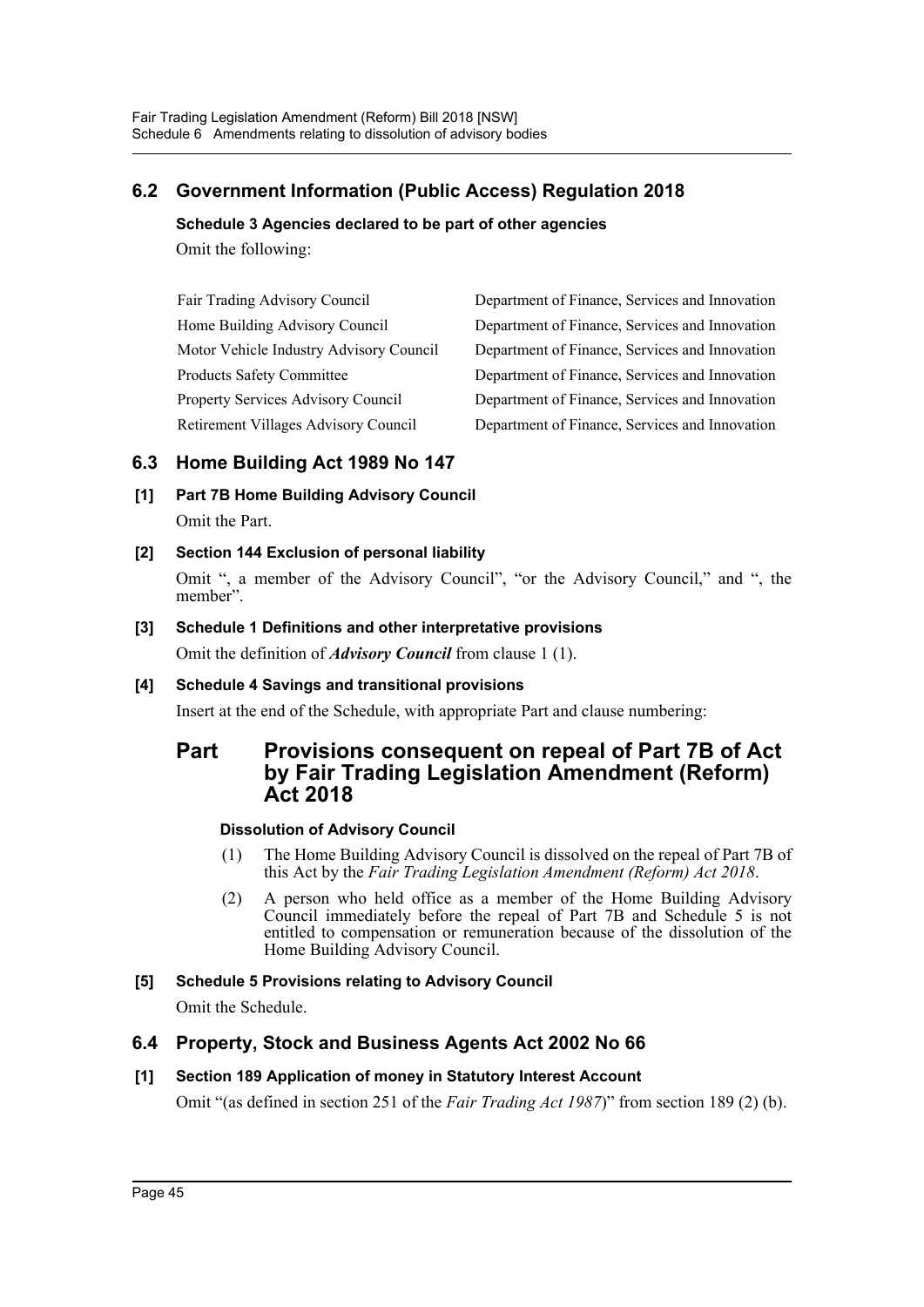## **[2] Section 189 (2) (e)**

Omit the paragraph.

## **[3] Section 189 (2) (f)**

Omit "property services".

Insert instead "services provided in the property services industry".

## **[4] Section 189 (2) (4)**

## Omit the definition of *property services*. Insert instead:

*property services industry* includes:

- (a) the business of selling, managing or otherwise dealing with property (including businesses) that is subject to licensing, registration or regulation under the *Property, Stock and Business Agents Act 2002*, or
- (b) the carrying out of conveyancing work as defined by the *Conveyancers Licensing Act 2003*,

and includes anything prescribed by the regulations as being within this definition, but does not include anything prescribed as excluded from it.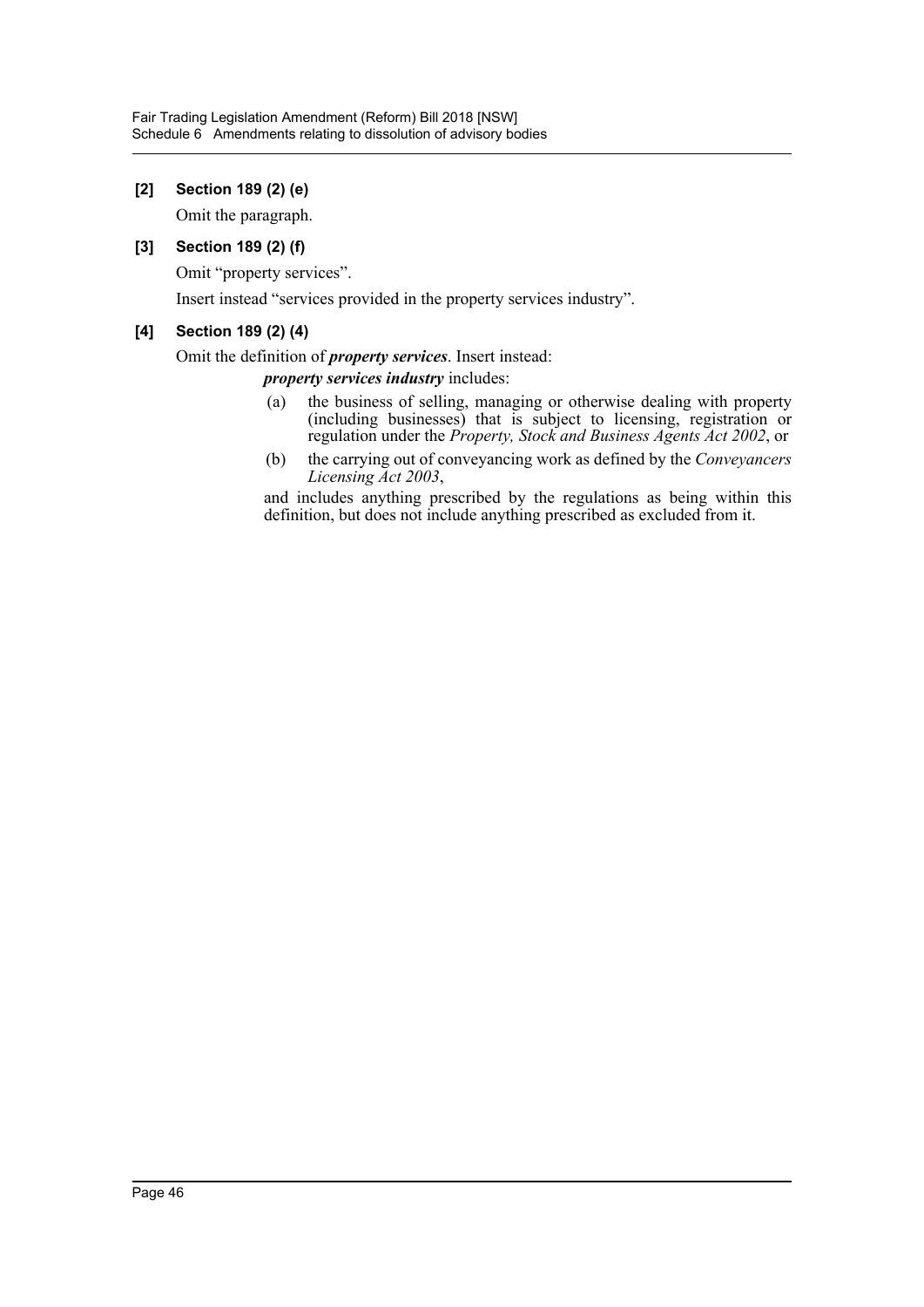## <span id="page-47-0"></span>**Schedule 7 Amendments relating to electronic service of documents and ordinary post**

#### **Explanatory note**

The proposed amendments in this Schedule (other than Subschedules 7.11 and 7.14) update provisions of various Acts and regulations to provide for electronic service of documents, including email. The Schedule removes redundant references to facsimile transmission and consolidates and simplifies various provisions relating to the service of documents.

Subschedules 7.11 and 7.14 authorise documents that are currently required under the *Pawnbrokers and Second-hand Dealers Act 1996* and *Storage Liens Act 1935*, respectively, to be served by registered post to be served instead by ordinary post.

## **7.1 Architects Act 2003 No 89**

## **[1] Section 79**

Omit the section. Insert instead:

## **79 Service of documents**

- (1) A document that is authorised or required by this Act or the regulations to be served on the Board may be served by any of the following methods:
	- (a) by post to the registered office or any other office of the Board or by leaving it at any such office with a person apparently over the age of 16 years,
	- (b) by email to an email address specified by the Board for the service of documents of that kind,
	- (c) by any other method authorised by the regulations for the service of documents of that kind.
- (2) Nothing in this section affects the operation of any provision of a law or of the rules of a court authorising a document to be served on the Board by any other method.
- (3) In this section, *serve* includes give or send.

## **[2] Schedule 1 Constitution and procedure of Board**

Omit "facsimile or other transmission of the information in the papers concerned" from clause 14 (5).

Insert instead "electronic means".

## **7.2 Associations Incorporation Act 2009 No 7**

## **[1] Section 101 Service of documents**

Omit section 101 (1). Insert instead:

- (1) A document that is authorised or required by this Act or the regulations to be served on an association may be served by any of the following methods:
	- (a) by personal delivery to the address specified by the association for the service of documents of that kind,
	- (b) by post to the address specified by the association for the service of documents of that kind,
	- (c) by personal delivery to the association's public officer or to each of 2 committee members of the association,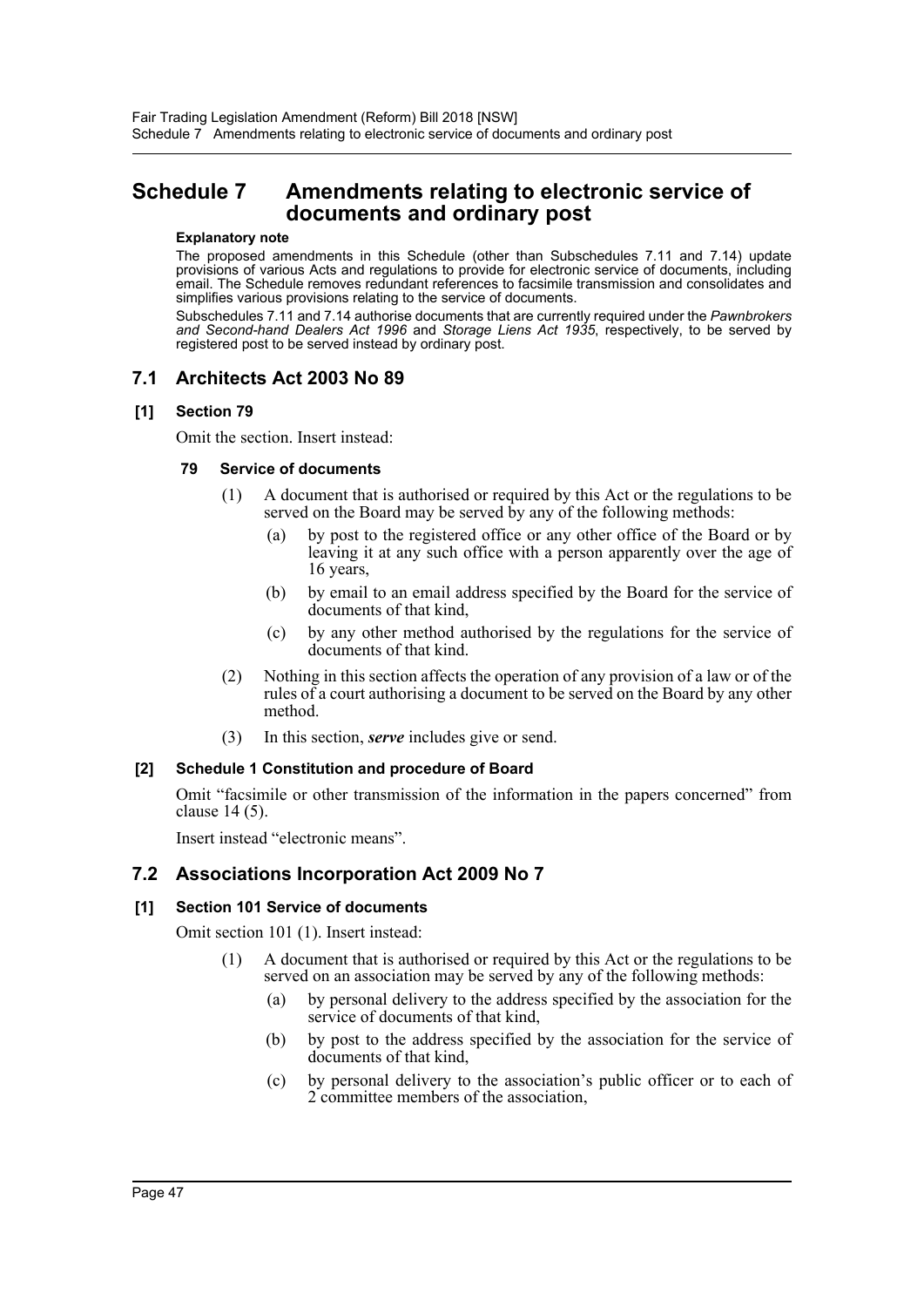- (d) by post to the registered office or any other office of the association or by leaving it at any such office with a person apparently over the age of 16 years,
- (e) by email to an email address specified by the association for the service of documents of that kind,
- (f) by any other method authorised by the regulations for the service of documents of that kind,
- (g) in such other manner as the Secretary may in the special circumstances of the case direct.

## **[2] Section 101 (3) and (4)**

Omit section 101 (3). Insert instead:

- Nothing in this section affects the operation of any provision of a law or of the rules of a court authorising a document to be served on an association by any other method.
- (4) In this section, *serve* includes give or send.

## **7.3 Boarding Houses Act 2012 No 74**

## **Section 101**

Omit sections 101 and 102. Insert instead:

## **101 Service of documents**

- (1) A document that is authorised or required by this Act or the regulations to be served on any person may be served by any of the following methods:
	- (a) in the case of an individual—by personal delivery to the person,
	- (b) by post to the address specified by the person for the service of documents of that kind,
	- (c) in the case of an individual who has not specified such an address—by post to the residential or business address of the person last known to the person serving the document,
	- (d) in the case of a corporation—by post to the registered office or any other office of the corporation or by leaving it at any such office with a person apparently over the age of 16 years,
	- (e) by email to an email address specified by the person for the service of documents of that kind,
	- (f) by any other method authorised by the regulations for the service of documents of that kind.
- (2) Nothing in this section affects the operation of any provision of a law or of the rules of a court authorising a document to be served on a person or an Act administrator by any other method.
- (3) In this section, *serve* includes give or send.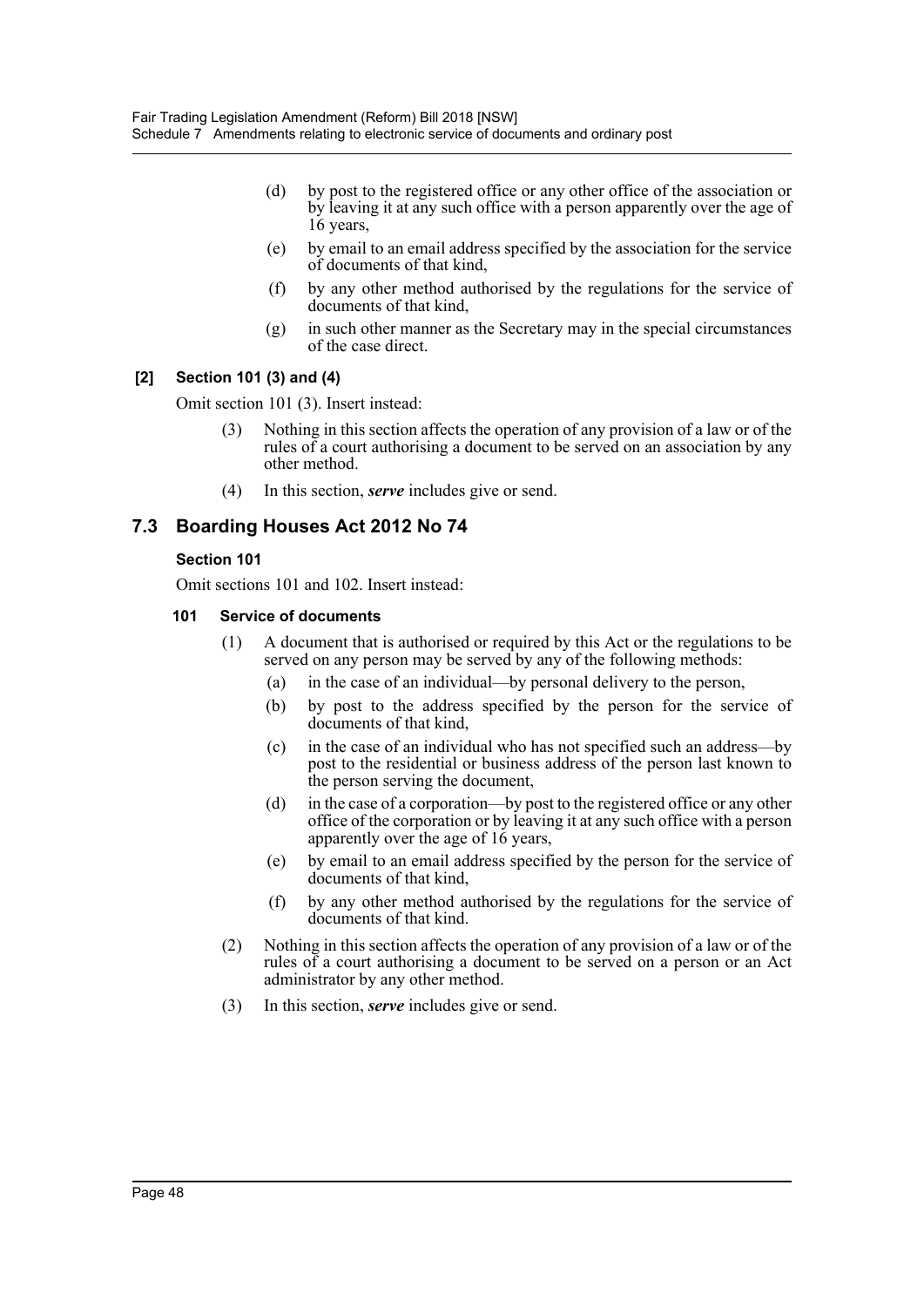## **7.4 Building and Construction Industry Long Service Payments Act 1986 No 19**

## **Section 57**

Omit the section. Insert instead:

## **57 Service of documents**

- (1) A document that is authorised or required by this Act or the regulations to be served on any person may be served by any of the following methods:
	- (a) in the case of an individual—by personal delivery to the person,
	- (b) by post to the address specified by the person for the service of documents of that kind,
	- (c) in the case of an individual who has not specified such an address—by post to the residential or business address of the person last known to the person serving the document,
	- (d) in the case of a corporation—by post to the registered office or any other office of the corporation or by leaving it at any such office with a person apparently over the age of 16 years,
	- (e) by email to an email address specified by the person for the service of documents of that kind,
	- (f) by any other method authorised by the regulations for the service of documents of that kind.
- (2) Nothing in this section affects the operation of any provision of a law or of the rules of a court authorising a document to be served on a person by any other method.
- (3) In this section, *serve* includes give or send.

## **7.5 Charitable Fundraising Act 1991 No 69**

## **[1] Section 5 Meaning of "fundraising appeal"**

Omit "facsimile transmission" from section 5 (2) (a). Insert instead "electronic means".

## **[2] Section 12 Publicity**

Omit "facsimile machine" from section 12 (2) (c). Insert instead "other electronic means".

## **[3] Section 54 Service of documents**

Omit the section. Insert instead:

## **54 Service of documents**

- (1) A document that is authorised or required by this Act or the regulations to be served on any person may be served by any of the following methods:
	- (a) in the case of an individual—by personal delivery to the person,
	- (b) by post to the address specified by the person for the service of documents of that kind,
	- (c) in the case of an individual who has not specified such an address—by post to the residential or business address of the person last known to the person serving the document,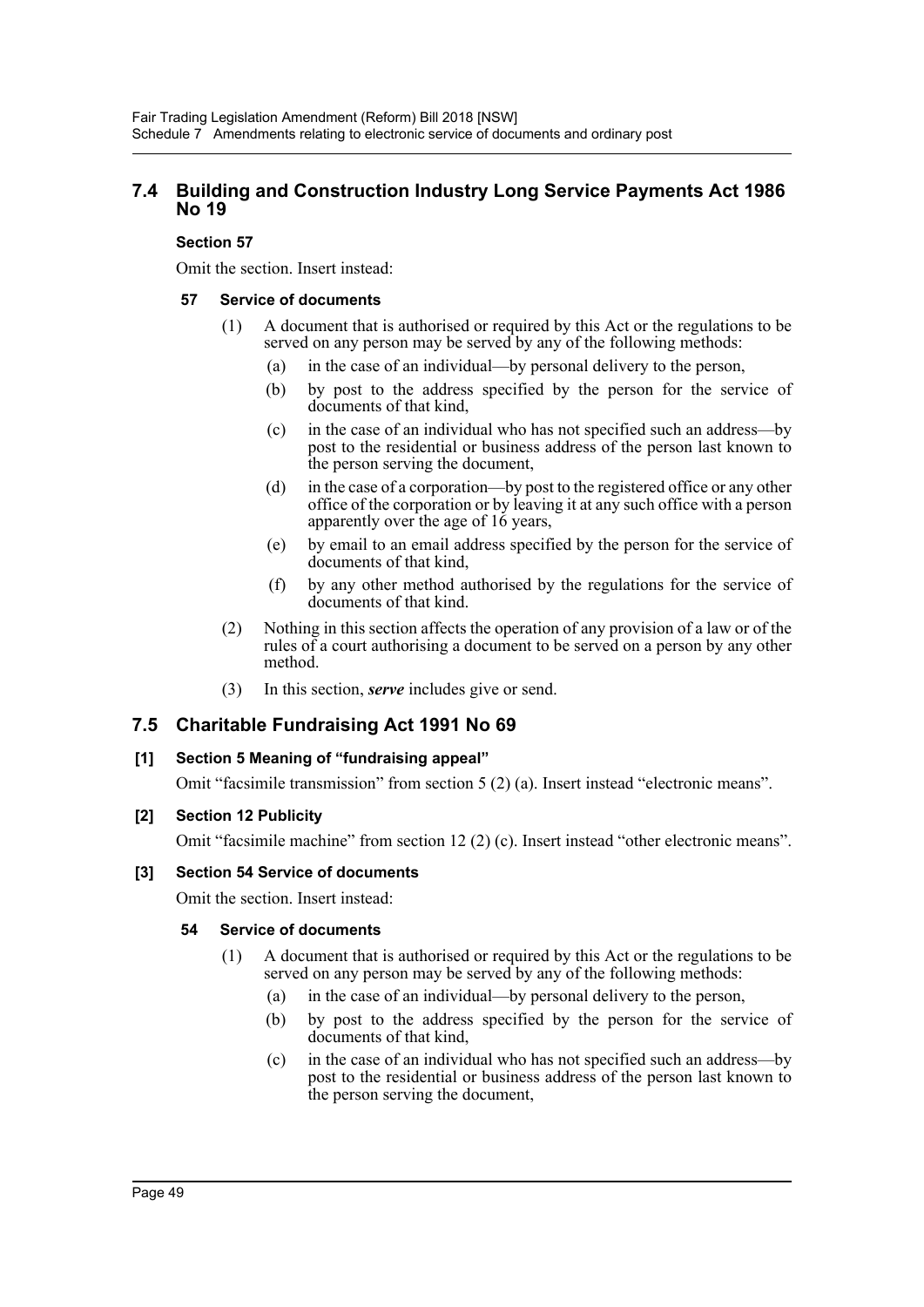- (d) in the case of a corporation—by post to the registered office or any other office of the corporation or by leaving it at any such office with a person apparently over the age of 16 years,
- (e) by email to an email address specified by the person for the service of documents of that kind,
- (f) by any other method authorised by the regulations for the service of documents of that kind.
- (2) Nothing in this section affects the operation of any provision of a law or of the rules of a court authorising a document to be served on a person by any other method.
- (3) In this section, *serve* includes give or send.

## **7.6 Community Land Management Act 1989 No 202**

## **[1] Schedule 5 First annual general meeting of association**

Omit clause 14A. Insert instead:

#### **14A Electronic transmission of documents**

Documents relating to a meeting of a community association (such as proxies) may be transmitted to the secretary of the association by electronic means.

#### **[2] Schedule 5, clause 28A**

Omit the clause. Insert instead:

## **28A Electronic transmission of documents**

Documents relating to a meeting of a precinct association (such as proxies) may be transmitted to the secretary of the association by electronic means.

## **[3] Schedule 5, clause 43**

Omit the clause. Insert instead:

## **43 Electronic transmission of documents**

Documents relating to a meeting of a neighbourhood association (such as proxies) may be transmitted to the secretary of the association by electronic means.

#### **[4] Schedule 6 Meetings of association other than the first annual general meeting**

Omit clause 20A. Insert instead:

#### **20A Electronic transmission of documents**

Documents relating to a meeting of a community association (such as proxies) may be transmitted to the secretary of the association by electronic means.

#### **[5] Schedule 6, clause 40A**

Omit the clause. Insert instead:

#### **40A Electronic transmission of documents**

Documents relating to a meeting of a precinct association (such as proxies) may be transmitted to the secretary of the association by electronic means.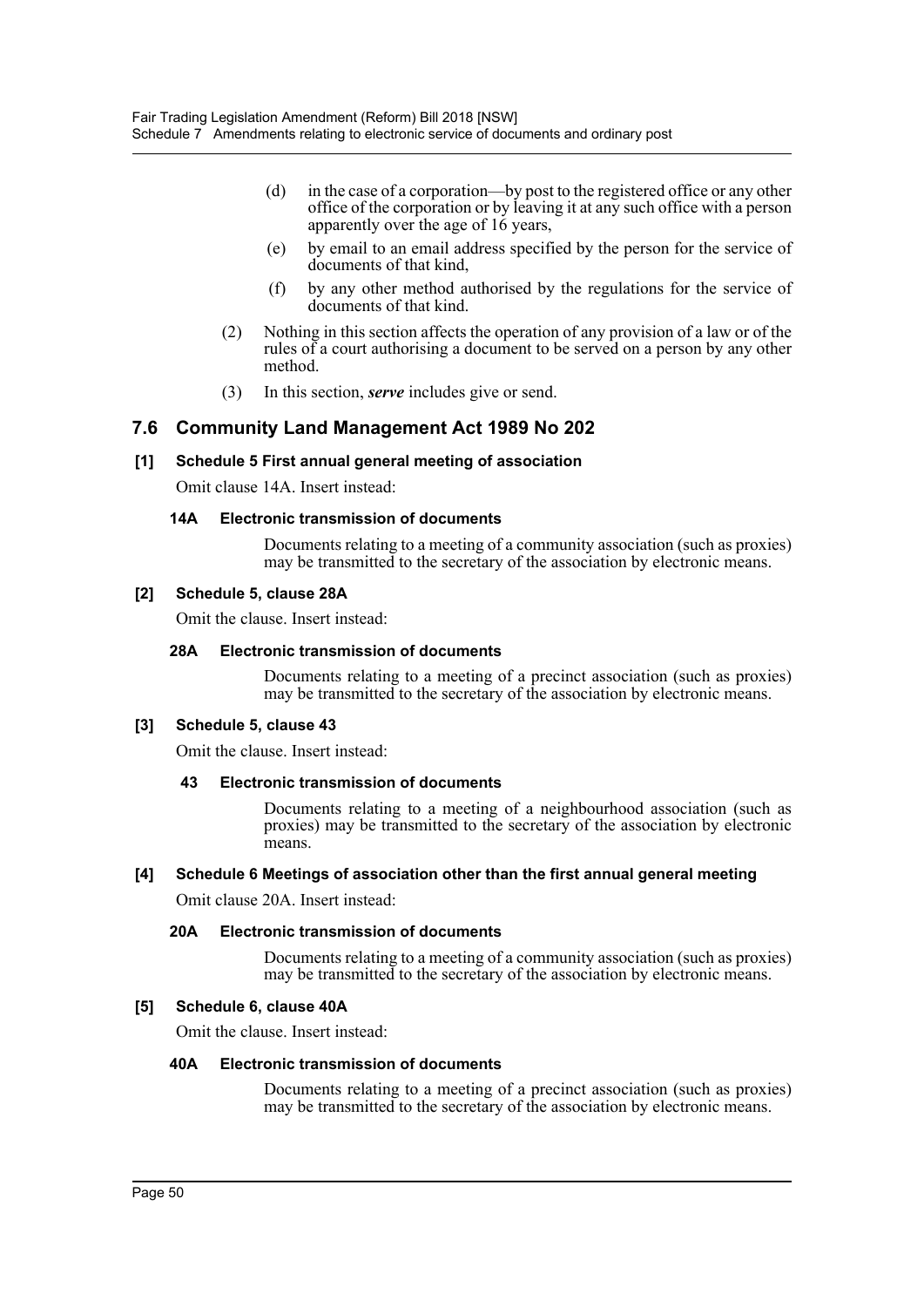## **[6] Schedule 6, clause 61**

Omit the clause. Insert instead:

## **61 Electronic transmission of documents**

Documents relating to a meeting of a neighbourhood association (such as proxies) may be transmitted to the secretary of the association by electronic means.

## **7.7 Conveyancers Licensing Regulation 2015**

## **Clause 11 Itemised account**

Omit clause 11 (1) (d) and (2) (d).

## **7.8 Holiday Parks (Long-term Casual Occupation) Act 2002 No 88**

**Section 47 Service of documents** Omit section  $47(2)(c)$ .

## **7.9 Home Building Act 1989 No 147**

- **[1] Section 123 Service of notices or other documents** Omit section 123 (1) (a) (v) and (b) (v).
- **[2] Section 123 (1) (a) (iv) and (b) (iv)** Omit "or" where lastly occurring.

## **7.10 Motor Dealers and Repairers Act 2013 No 107**

## **Section 185**

Omit the section. Insert instead:

## **185 Service of documents**

- (1) A document that is authorised or required by this Act or the regulations to be served on any person may be served by any of the following methods:
	- (a) in the case of an individual—by personal delivery to the person,
	- (b) by post to the address specified by the person for the service of documents of that kind,
	- (c) in the case of an individual who has not specified such an address—by post to the residential or business address of the person last known to the person serving the document,
	- (d) in the case of a corporation—by post to the registered office or any other office of the corporation or by leaving it at any such office with a person apparently over the age of 16 years,
	- (e) by email to an email address specified by the person for the service of documents of that kind,
	- (f) by any other method authorised by the regulations for the service of documents of that kind.
- (2) Nothing in this section affects the operation of any provision of a law or of the rules of a court authorising a document to be served on a person by any other method.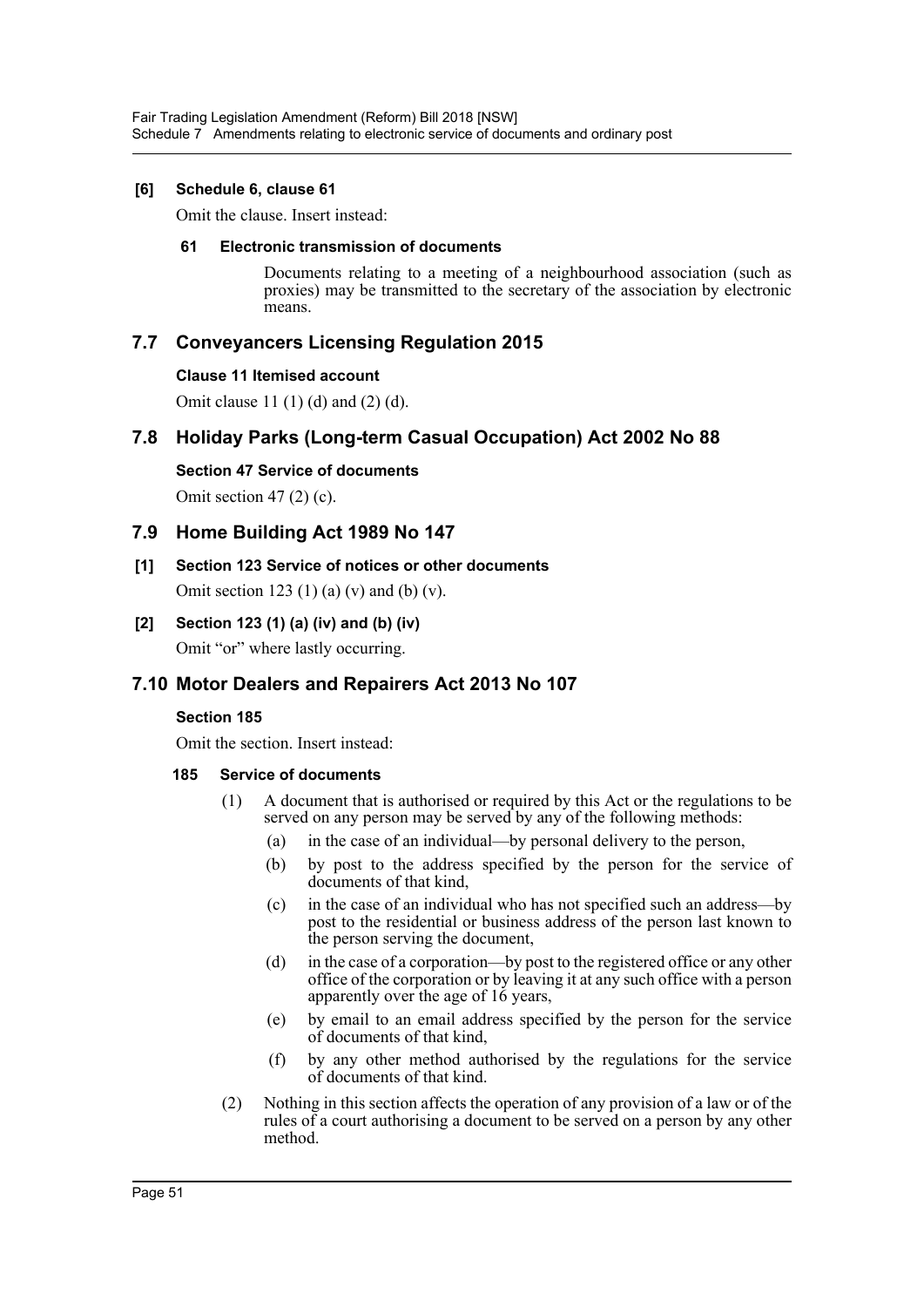(3) In this section, *serve* includes give or send.

## **7.11 Pawnbrokers and Second-hand Dealers Act 1996 No 13**

## **Section 31A Notice as to proceeds of sale**

Omit "registered mail" from section 31A (1). Insert instead "post".

## **7.12 Property, Stock and Business Agents Act 2002 No 66**

- **[1] Section 55 No entitlement to commission or expenses without agency agreement** Omit "means of facsimile transmission" from section 55 (3). Insert instead "electronic means".
- **[2] Section 60 Agency agreement can be rescinded during cooling-off period** Omit "practitioners, and" from section 60 (2) (b). Insert instead "practitioners.".
- **[3] Section 60 (2) (c)** Omit the paragraph.
- **[4] Section 60 (3)** Omit the subsection.

## **7.13 Residential Tenancies Act 2010 No 42**

## **Schedule 1 Membership and procedure of Rental Bond Board**

Omit "facsimile or other transmission of the information in the papers concerned" from clause 13 (5).

Insert instead "electronic means".

## **7.14 Storage Liens Act 1935 No 19**

## **Section 7 Notices**

Omit "registered" from section 7 (2).

## **7.15 Strata Schemes Management Act 2015 No 50**

## **[1] Section 261 Address for service**

Omit ", an email address or a facsimile number". Insert instead "or an email address".

## **[2] Section 262 Service of documents on an owners corporation**

Omit section 262 (2) (c). Insert instead:

(c) by emailing it to an email address specified by the chairperson or secretary of the owners corporation or a member of the strata committee for the service of documents.

## **[3] Section 263 Service of documents by owners corporation and others**

Omit section 263 (3) (b) and (c). Insert instead:

(b) by leaving it at that address with a person apparently of or above the age of 16 years, or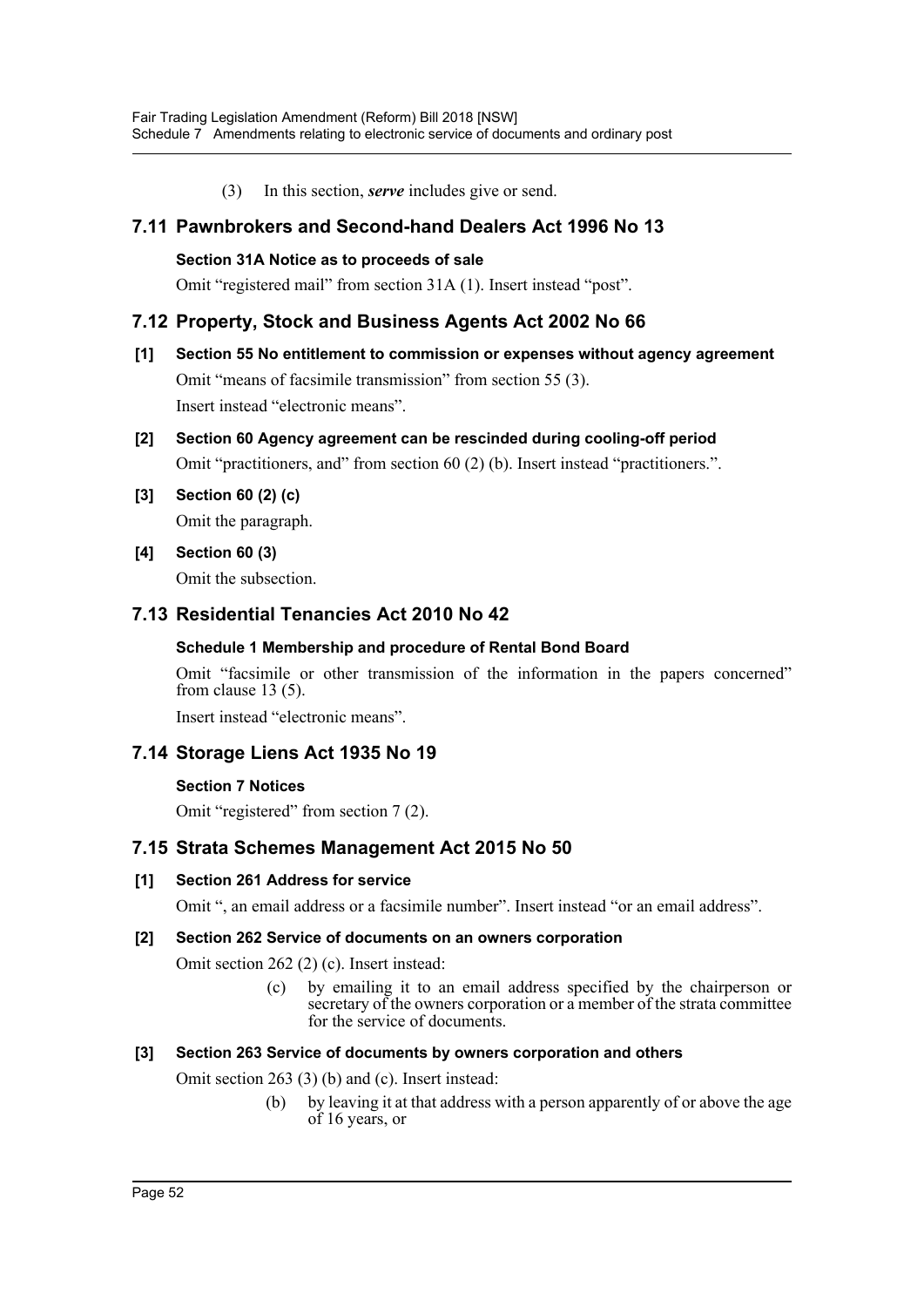(c) in the case of an email address, by email to an email address specified for the service of documents.

## **[4] Section 264 Service of documents**

Omit section 264 (1) (a) (iii). Insert instead:

(iii) emailing it to an email address specified by the person for the service of documents, or

## **[5] Section 264 (1) (b) (ii)**

Omit the subparagraph. Insert instead:

(ii) emailing it to an email address specified by the body corporate for the service of documents.

## **7.16 Swimming Pools Act 1992 No 49**

## **Section 34 Service of notices**

Omit the section. Insert instead:

## **34 Service of documents**

- (1) A document that is authorised or required by this Act or the regulations to be served on any person may be served by any of the following methods:
	- (a) in the case of an individual—by personal delivery to the person,
	- (b) by post to the address specified by the person for the service of documents of that kind,
	- (c) by affixing the document to a conspicuous part of premises at that address,
	- (d) in the case of an individual who has not specified such an address—by post to the residential or business address of the person last known to the person serving the document,
	- (e) in the case of a corporation—by post to the registered office or any other office of the corporation or by leaving it at any such office with a person apparently over the age of 16 years,
	- (f) by email to an email address specified by the person for the service of documents of that kind,
	- (g) by any other method authorised by the regulations for the service of documents of that kind.
- (2) Nothing in this section affects the operation of any provision of a law or of the rules of a court authorising a document to be served on a person by any other method.
- (3) In this section, *serve* includes give or send.

## **7.17 Tow Truck Industry Act 1998 No 111**

## **Section 102 Service of documents**

Omit the section. Insert instead:

## **102 Service of documents**

(1) A document that is authorised or required by this Act or the regulations to be served on any person may be served by any of the following methods: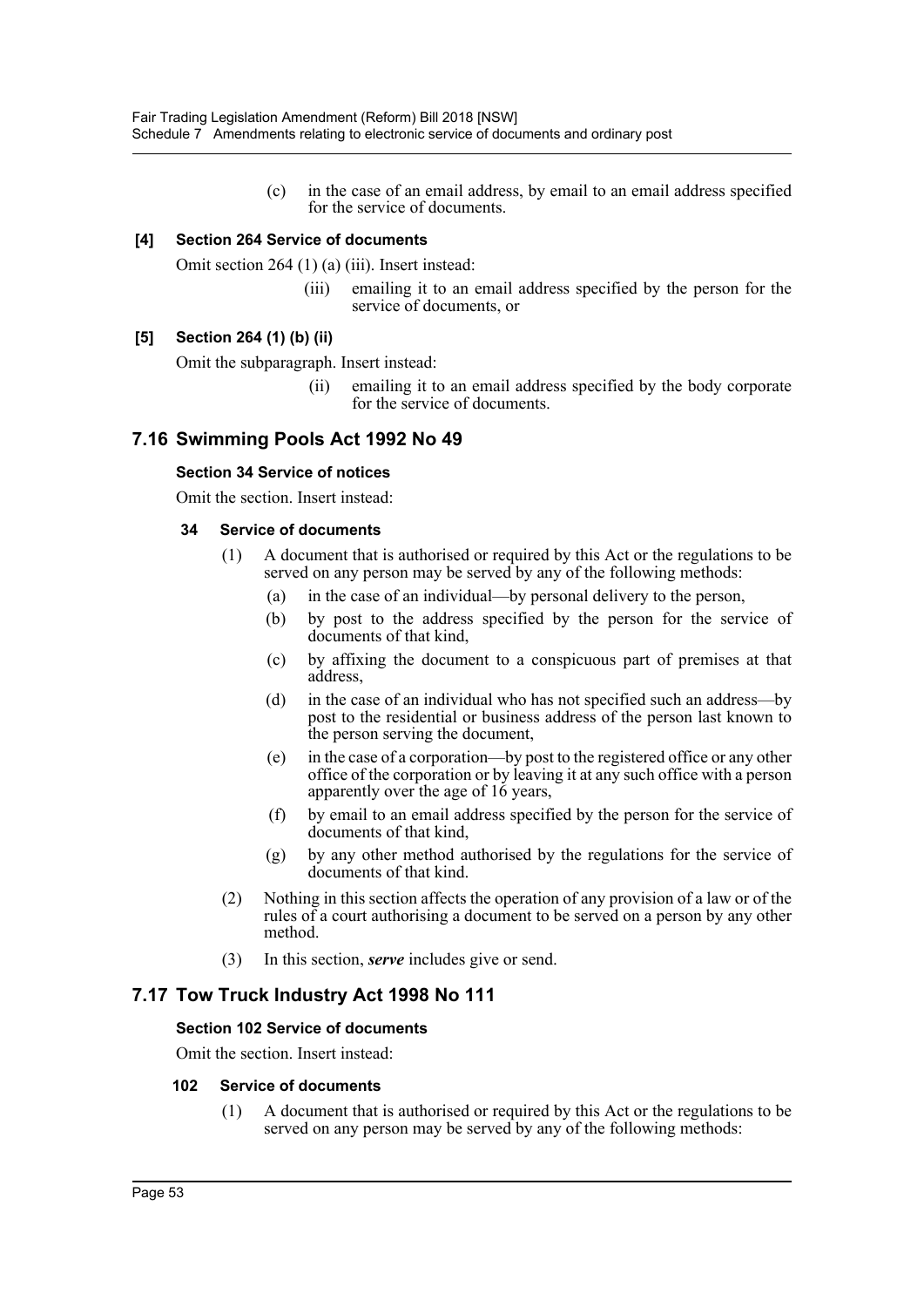- (a) in the case of an individual—by personal delivery to the person,
- (b) by post to the address specified by the person for the service of documents of that kind,
- (c) in the case of an individual who has not specified such an address—by post to the residential or business address of the person last known to the person serving the document,
- (d) in the case of a corporation—by post to the registered office or any other office of the corporation or by leaving it at any such office with a person apparently over the age of 16 years,
- (e) by email to an email address specified by the person for the service of documents of that kind,
- (f) by any other method authorised by the regulations for the service of documents of that kind.
- (2) Nothing in this section affects the operation of any provision of a law or of the rules of a court authorising a document to be served on a person by any other method.
- (3) In this section, *serve* includes give or send.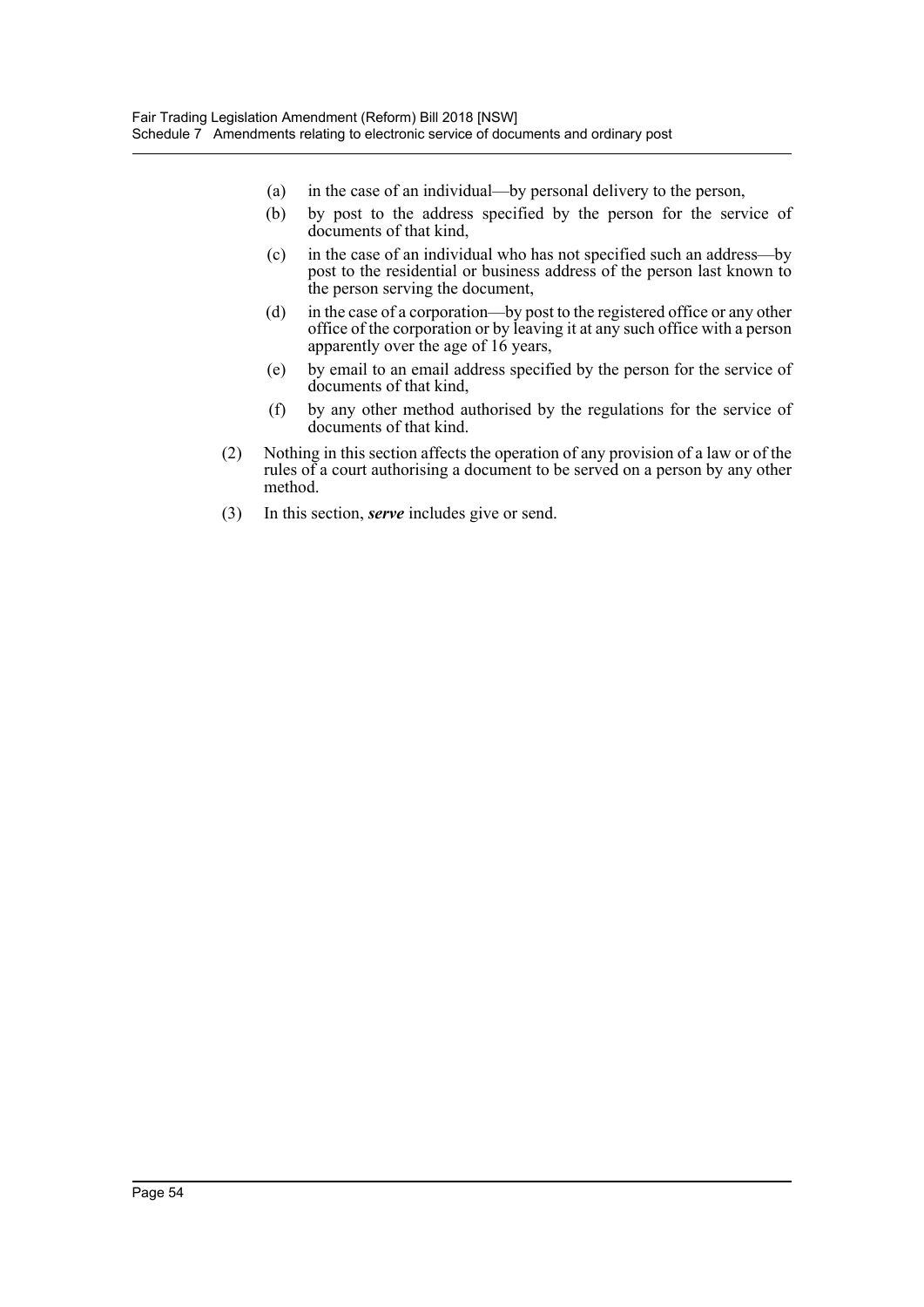# <span id="page-55-0"></span>**Schedule 8 Amendments relating to approval of forms**

#### **Explanatory note**

The proposed amendments in this Schedule provide for forms that are authorised or required under certain Acts to be given in the form approved by the Secretary instead of prescribed by regulations under those Acts.

## **8.1 Building and Construction Industry Security of Payment Act 1999 No 46**

## **Section 13 Payment claims**

Omit "prescribed by the regulations" from the definition of *supporting statement* in section 13 (9).

Insert instead "approved by the Secretary".

## **8.2 Building and Construction Industry Security of Payment Regulation 2008**

## **[1] Clause 16 Annual report on trust account**

Omit "form set out in Schedule 2" from clause 16 (1) (b). Insert instead "form approved by the Secretary".

# **[2] Clause 19 Supporting statements**

Omit clause 19 (1).

## **[3] Clause 19 (5)**

Omit "prescribed form". Insert instead "supporting statement".

**[4] Schedules 1 and 2** Omit the Schedules.

## **8.3 Conveyancers Licensing Regulation 2015**

## **[1] Clause 3 Definitions** Omit clause 3 (2).

**[2] Clause 19 Statements of account** Omit "Form 1" from clause 19 (5) (a). Insert instead "the form approved by the Secretary".

## **[3] Schedule 1 Forms**

Omit the Schedule.

## **8.4 Home Building Act 1989 No 147**

## **[1] Sections 7BB (4) and 16DBB (4)**

Omit "a form prescribed by the regulations, if any form is prescribed". Insert instead "the form approved by the Secretary, if any".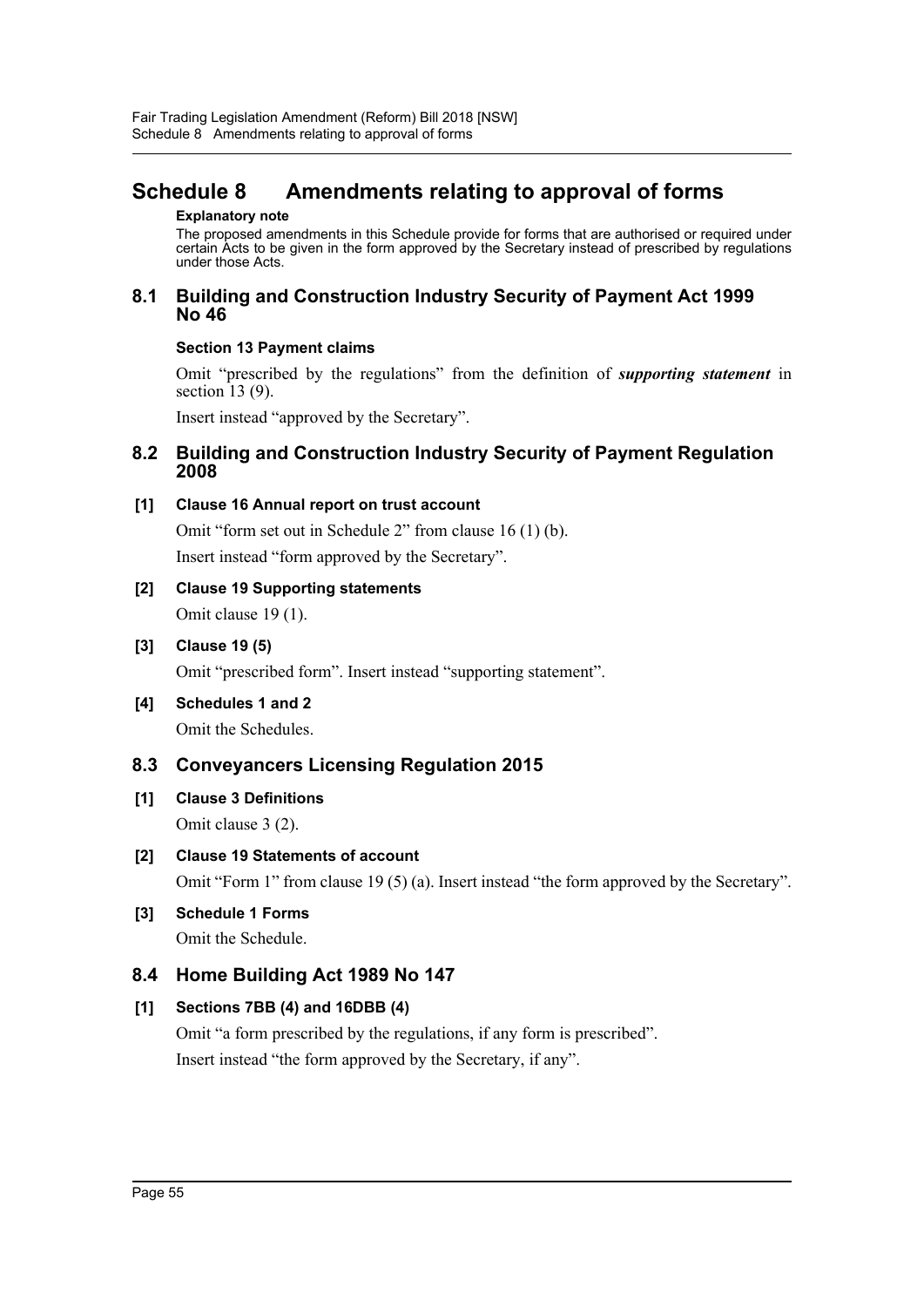**[2] Sections 92 (1) (b) and (2) (b), 96 (2) and (3B) (b), 96A (1) and (3A) (b) and 104B (2)** Omit "prescribed by the regulations" wherever occurring. Insert instead "approved by the Secretary".

## **8.5 Home Building Regulation 2014**

# **[1] Clause 8 Requirements for contracts to do residential building work**

Omit the clause. Insert instead:

**8 Requirements for contracts to do residential building work**

A contract to do residential building work to which section 7 of the Act applies must include a checklist in the form approved by the Secretary.

**[2] Clause 50 Evidence of cover by means of insurance contract or alternative indemnity product**

Omit the clause.

- **[3] Clause 62ZZD Contracts of insurance must be securely held by licence holders** Omit "referred to in clause 50" from clause 62ZZD (1) (c).
- **[4] Schedules 1, 2, 5, 5A and 5B** Omit the Schedules.

## **8.6 Motor Dealers and Repairers Act 2013 No 107**

## **[1] Section 57 Sale at auction with number-plates** Omit "form prescribed by the regulations" from section 57 (2) (a). Insert instead "approved form".

- **[2] Section 59 Sales of motor vehicles without number-plates attached** Omit "form (if any) prescribed by the regulations" from section 59 (b). Insert instead "approved form (if any)".
- **[3] Section 62 Dealers' notices—disclosure and other requirements** Omit "prescribed by the regulations" from section 62 (1) (a). Insert instead "approved".

## **[4] Section 62 (1) (c)**

Insert at the end of section 62 (1) (b):

, and

(c) comply with any other requirements of the regulations.

## **[5] Section 63 Sale notices for second-hand motor vehicles**

Omit "prescribed form" from section 63 (4) (a).

Insert instead "approved form complying with the requirements of the regulations (if any) and".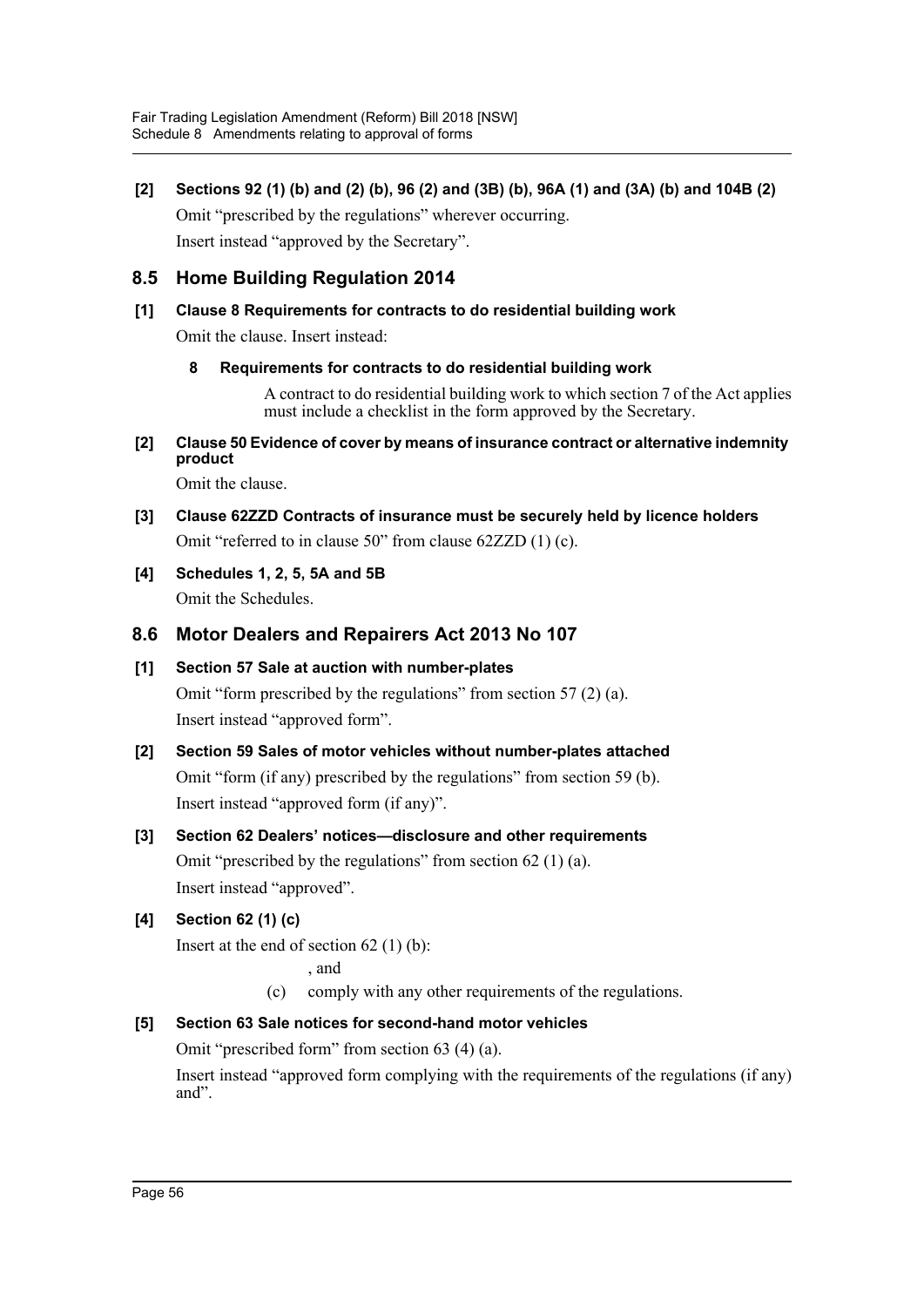## **8.7 Motor Dealers and Repairers Regulation 2014**

**[1] Clause 24 Dealer's notices produced by means of data processing equipment** Omit "prescribed" from clause 24 (b). Insert instead "approved".

## **[2] Clause 25 Form of dealer's notices**

Omit clause 25 (1) (a). Insert instead:

(a) be clearly legible, and

## **[3] Clause 25 (2)**

Omit the subclause. Insert instead:

(2) A dealer's notice must not contain alterations or erasures or be torn, defaced or otherwise mutilated.

## **[4] Clause 25 (3)**

Omit the subclause.

## **[5] Clause 26 Motor vehicles not for sale**

Omit "is in the prescribed form if".

Insert instead "must comply with the following requirements".

## **[6] Clause 26 (a)**

Omit "it is". Insert instead "the notice must be".

**[7] Clause 26 (a)**

Omit "and".

**[8] Clause 26 (b)**

Omit "it contains". Insert instead "the notice must contain".

**[9] Clause 50 Auction notice**

Omit clause 50 (1).

## **[10] Schedule 2 Forms**

Omit Forms 5–11.

## **8.8 Pawnbrokers and Second-hand Dealers Act 1996 No 13**

## **[1] Section 28 Pawnbroker's record of pledges**

Omit "form prescribed by the regulations setting out rights and obligations of the person who pawned the goods" from section 28 (5A) (a).

Insert instead "form approved by the Secretary setting out rights and obligations of the person who pawned the goods, and complying with the requirements of the regulations (if any)".

## **[2] Section 28 (5A) (c)**

Omit "and".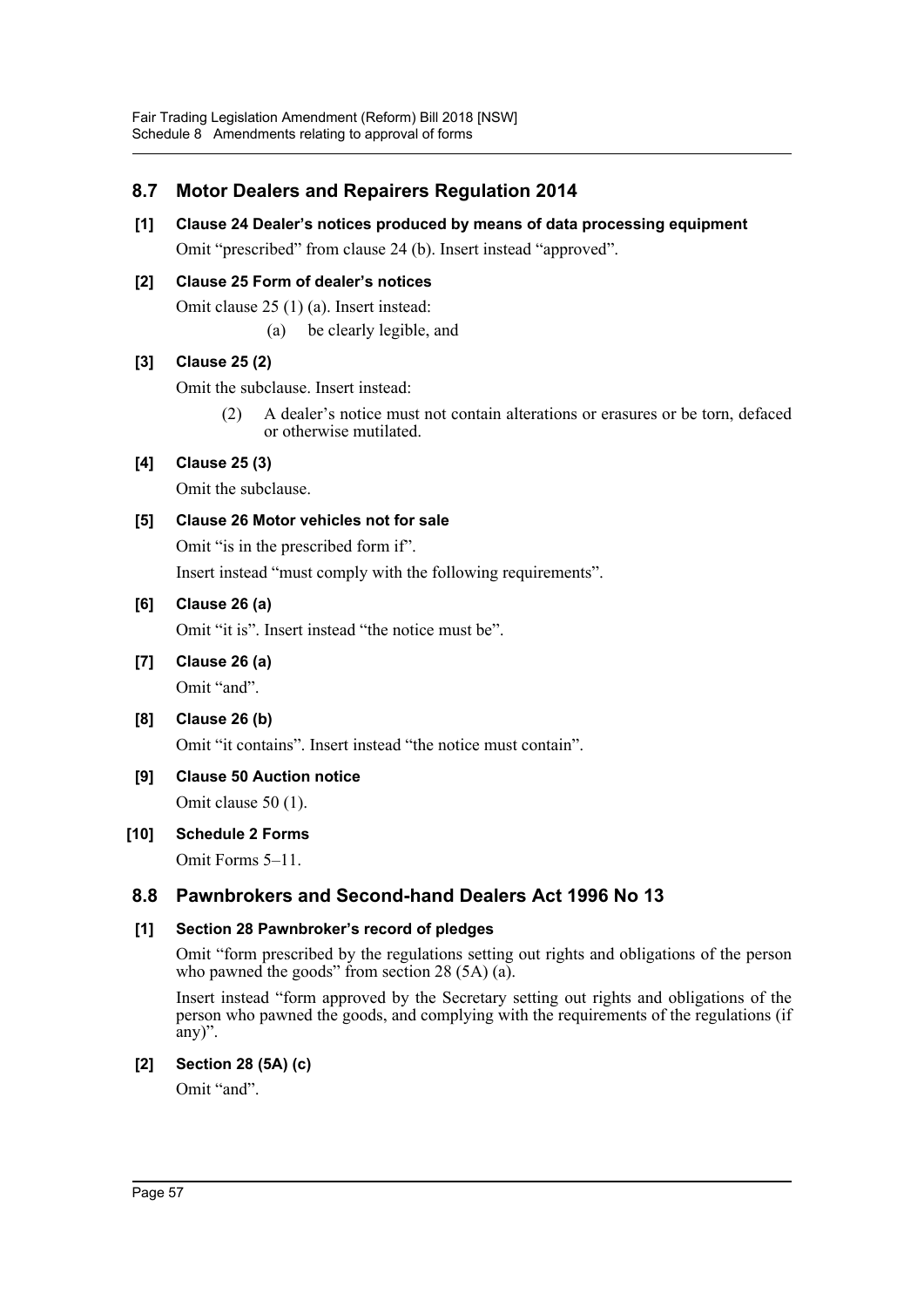## **[3] Section 28 (5A) (d)**

Omit the paragraph.

## **8.9 Pawnbrokers and Second-hand Dealers Regulation 2015**

## **[1] Clause 19 Evidence of identity and title of supplier of goods**

Omit clause 19 (4). Insert instead:

(4) For the purposes of section 15 (3) of the Act, the licensee must obtain from the customer a legible written statement, in the form approved by the Secretary, concerning the ownership of goods.

## **[2] Clause 27**

Omit the clause. Insert instead:

## **27 Notice of rights and obligations of person pawning goods**

For the purposes of section 28 (5A) (a) of the Act, a notice incorporating or accompanying a pawn ticket must:

- (a) be legible and printed on both sides of A4 size paper, and
- (b) not include any wording other than that required by the form approved for the notice.

## **[3] Schedule 1 Forms**

Omit Forms 1 and 2.

## **8.10 Strata Schemes Management Act 2015 No 50**

## **[1] Sections 94 and 184 (6)**

Omit "prescribed by the regulations" wherever occurring.

Insert instead "approved by the Secretary".

## **[2] Schedule 1 Meeting procedures of owners corporation**

Omit "prescribed by the regulations" and "prescribed form" wherever occurring in clause  $26(1)$  and  $(2)$ .

Insert instead "approved by the Secretary" and "approved form", respectively.

## **8.11 Strata Schemes Management Regulation 2016**

## **[1] Clause 3 Definitions**

Omit "(other than in a form set out in Schedule 1)" from clause 3 (2).

## **[2] Clauses 13, 20 and 43 and Schedule 1**

Omit the provisions.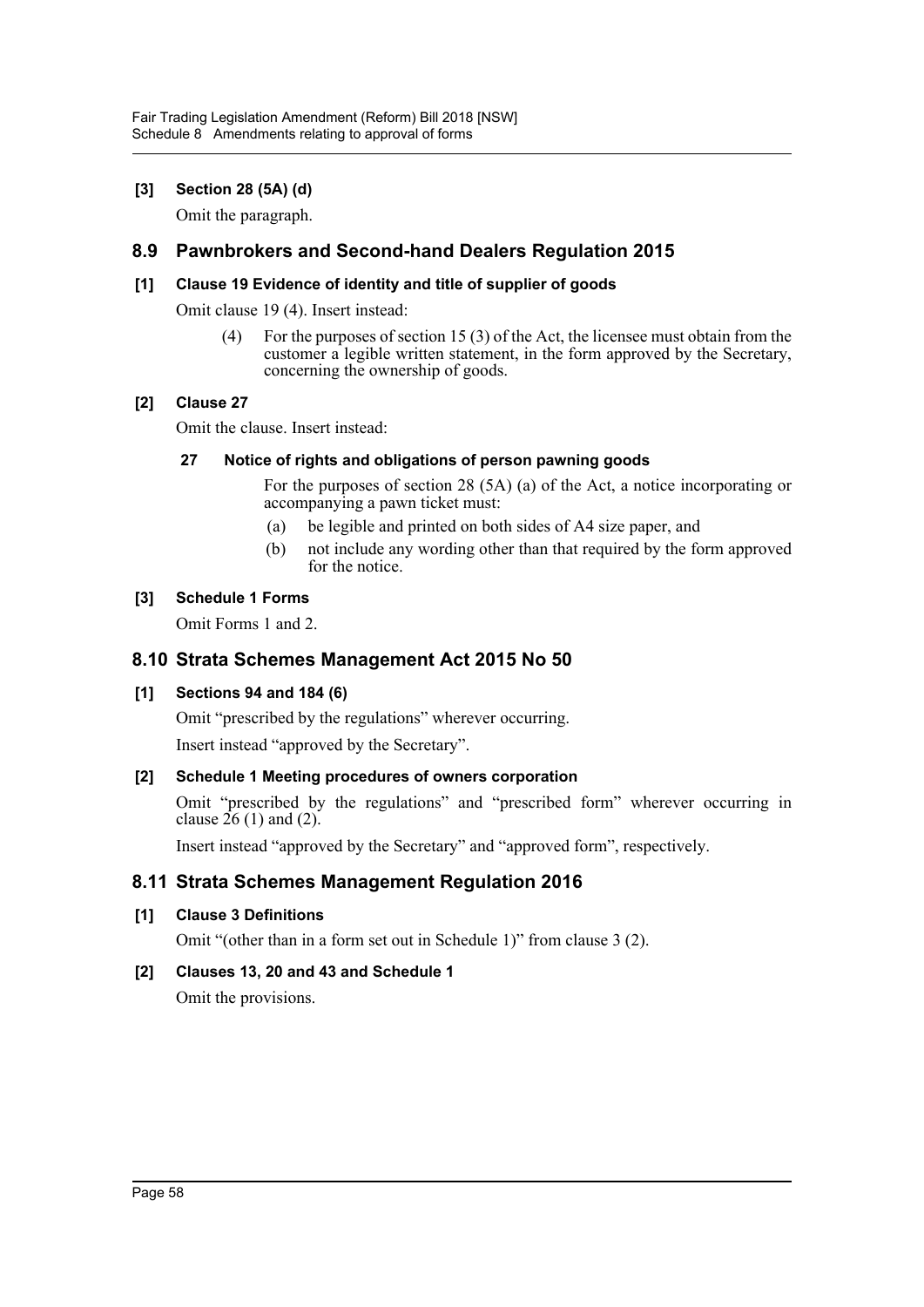## <span id="page-59-0"></span>**Schedule 9 Amendments relating to advertising**

#### **Explanatory note**

The proposed amendments in this Schedule remove provisions prohibiting false and misleading advertising by conveyancers under the *Conveyancers Licensing Act 2003* and by licensees under the *Property, Stock and Business Agents Act 2002*. Similar prohibitions are contained in the *Australian Consumer Law (NSW)* and the *Competition and Consumer Act 2010* of the Commonwealth. The Schedule also contains consequential amendments relating to disciplinary action for the contravention of the *Australian Consumer Law (NSW)* and the *Competition and Consumer Act 2010*

of the Commonwealth.

## **9.1 Conveyancers Licensing Act 2003 No 3**

## **[1] Section 34 Advertising**

Omit the section.

## **[2] Section 132 Grounds for disciplinary action**

Insert "(including any provision of the *Australian Consumer Law (NSW)*) after "Minister" in section 132 (1) (a).

## **[3] Section 132 (1) (a1)**

Insert after section 132 (1) (a):

(a1) the person has, in respect of the person's conduct of business or exercise of functions under the licence, contravened the *Competition and Consumer Act 2010* of the Commonwealth,

## **9.2 Conveyancers Licensing Regulation 2015**

## **Schedule 3 Rules of conduct**

Omit clause 17.

## **9.3 Property, Stock and Business Agents Act 2002 No 66**

## **[1] Section 51 Publishing false or misleading advertisements**

Omit the section.

## **[2] Section 191 Grounds for disciplinary action**

Insert "(including any provision of the *Australian Consumer Law (NSW)*) after "Minister" in section 191 (a).

## **[3] Section 191 (a1)**

Insert after section 191 (a):

(a1) the person has, in respect of the person's conduct of business or exercise of functions under the licence or certificate of registration, contravened the *Competition and Consumer Act 2010* of the Commonwealth,

## **9.4 Property, Stock and Business Agents Regulation 2014**

**Schedule 1 General rules of conduct applying to all licensees and registered persons**

Omit clause 15.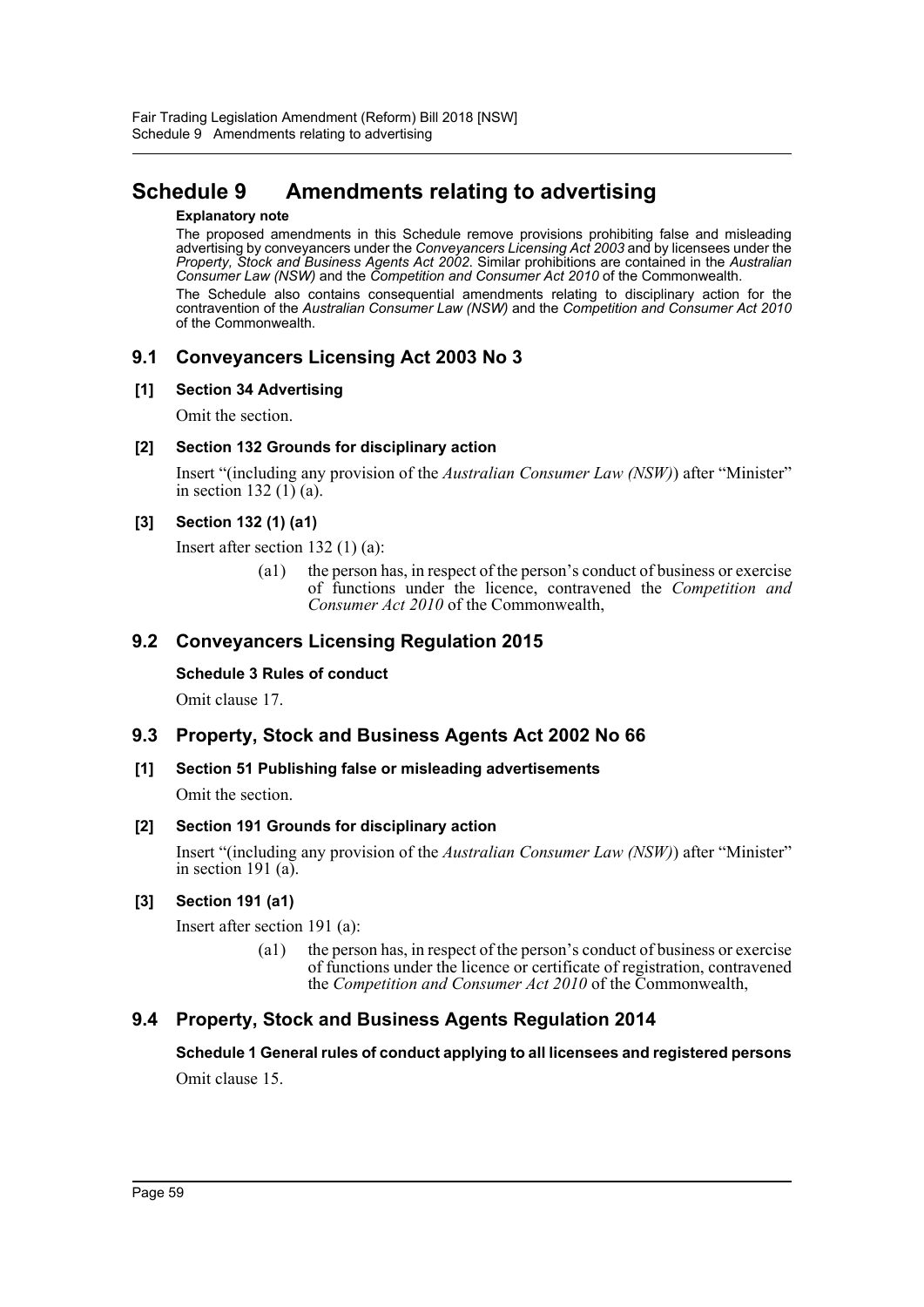## <span id="page-60-0"></span>**Schedule 10 Amendments relating to use of seals for authentication of documents**

#### **Explanatory note**

The proposed amendments in this Schedule amend references, and remove other redundant references, in various Acts to the use of seals in relation to the authentication of documents.

## **10.1 Architects Act 2003 No 89**

## **Section 81 Authentication of certain documents**

Omit the section.

## **10.2 Associations Incorporation Act 2009 No 7**

## **Section 21A**

Insert after section 21:

## **21A Association not required to have seal**

Despite section 50 (1) (b) of the *Interpretation Act 1987*, an association is not required to have a seal.

## **10.3 Funeral Funds Act 1979 No 106**

## **Section 49I Public inspection of annual returns**

Omit "under the Secretary's hand and seal" from section 49I (b).

Insert instead "by the Secretary".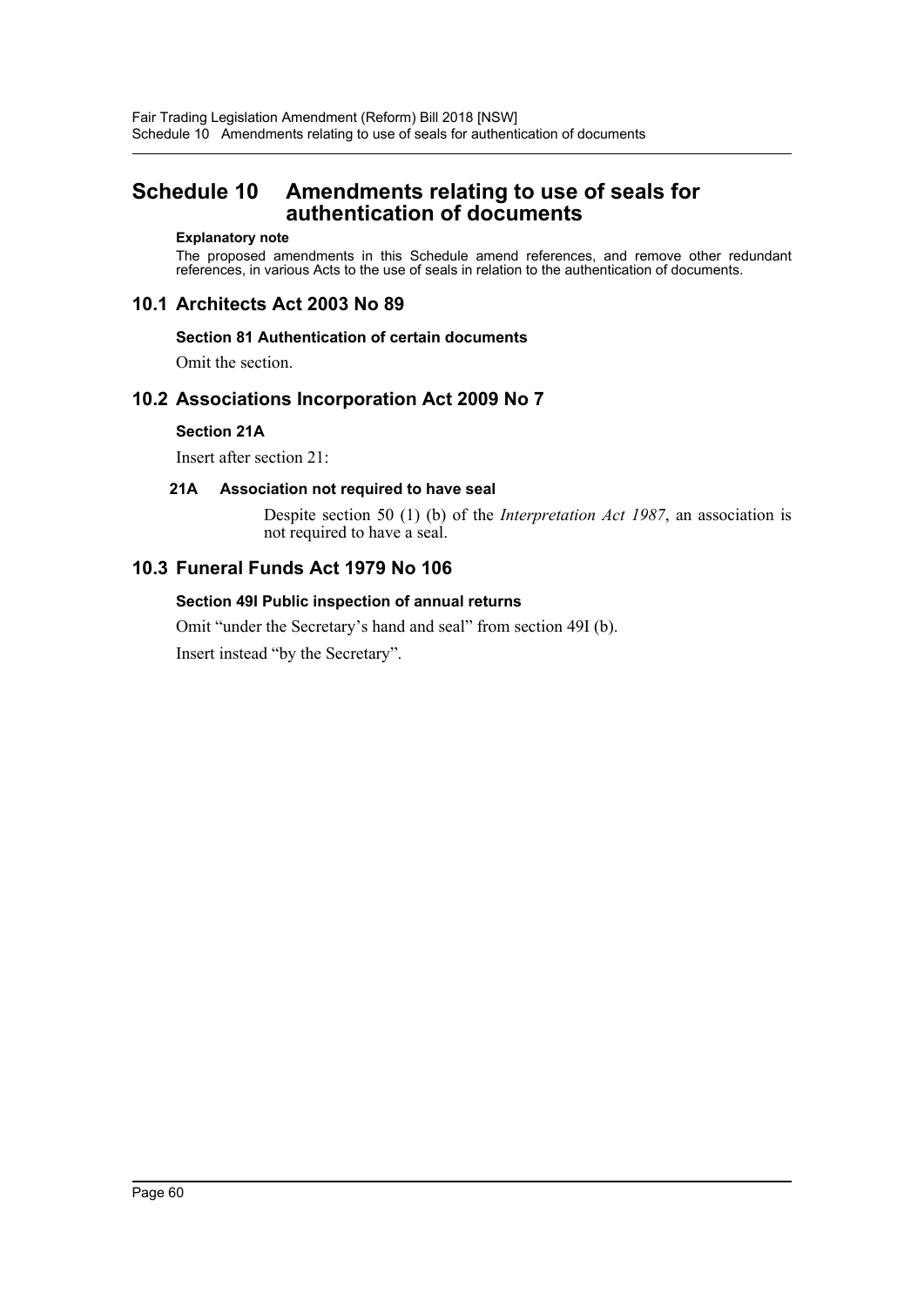## <span id="page-61-0"></span>**Schedule 11 Amendments relating to exemptions for associations**

## **11.1 Associations Incorporation Act 2009 No 7**

## **[1] Section 53 Power of Secretary to grant exemptions**

Omit the section. Insert instead:

## **53 Exemptions**

- (1) The Secretary may, by notice in writing to the association concerned, exempt an association from any of the requirements of this Part.
- (2) Any such exemption:
	- (a) may be given subject to conditions, and
	- (b) may be limited as to time, and
	- (c) may be varied, suspended or revoked by the Secretary by further notice in writing to the association concerned.
- (3) The regulations may exempt any association or class of associations from any of the requirements of this Part.

## **[2] Section 106A**

Insert after section 106:

## **106A Exchange of information**

- (1) The Secretary may enter into an arrangement (an *information sharing arrangement*) with a relevant agency for the purposes of sharing or exchanging information held by the Secretary and the relevant agency.
- (2) The information to which an information sharing arrangement may relate is limited to information that is reasonably necessary to:
	- (a) assist in the exercise of the functions of the Secretary, or
	- (b) assist in the exercise of any functions of the relevant agency in connection with an association or any class of associations.
- (3) Under an information sharing arrangement, the Secretary and the relevant agency are, despite any other Act or law of the State, authorised:
	- (a) to request and receive information held by the other party to the arrangement, and
	- (b) to disclose information to the other party,

but only to the extent that the information is reasonably necessary to assist in the functions of the Secretary or the relevant agency concerned.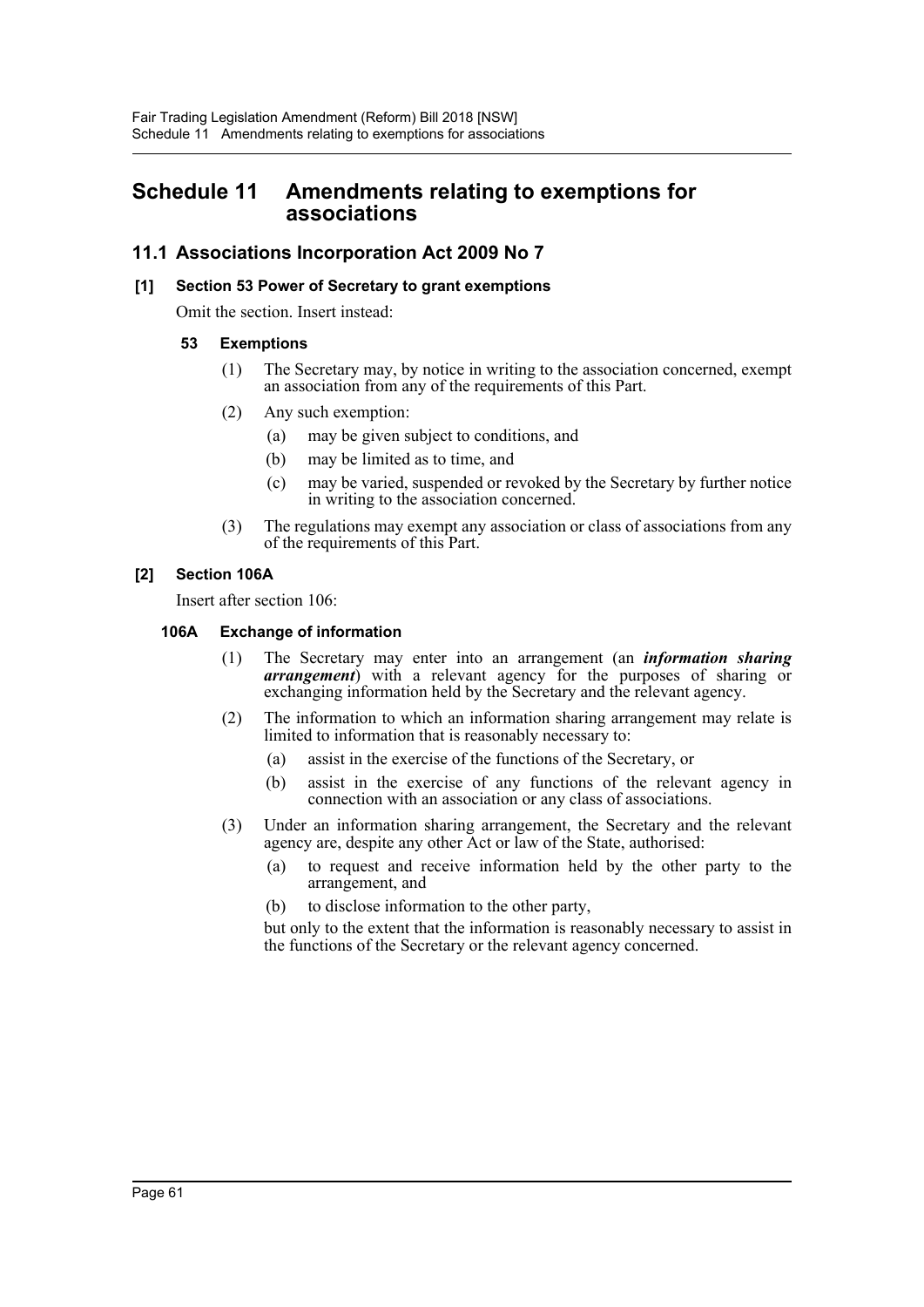- (4) This section does not:
	- (a) limit the functions that may be exercised by the Secretary, or
	- (b) require the Secretary to provide information to a relevant agency only in accordance with an information sharing arrangement where that information can otherwise be lawfully provided, or
	- (c) limit the operation of any other Act or law under which a relevant agency is authorised or required to disclose information to another person or body.
- (5) In this section:

#### *relevant agency* means:

- (a) an agency of the State, or of the Commonwealth or another State or a Territory, that exercises functions under an enactment with respect to associations registered under this Act or a corresponding law, or
- (b) a person or body prescribed by the regulations.

#### **[3] Schedule 4 Savings, transitional and other provisions**

Insert at the end of the Schedule, with appropriate Part and clause numbering:

## **Part Provision consequent on enactment of Fair Trading Legislation Amendment (Reform) Act 2018**

#### **Exemptions from Part 5 granted by order of Secretary**

An order made under section 53, as in force immediately before the substitution of that section by the *Fair Trading Legislation Amendment (Reform) Act 2018*, continues to have effect until it expires or is revoked by the Secretary by order published on the NSW legislation website.

#### **Explanatory note**

Item [1] of the proposed amendments provides that an exemption may be given for an association or class of associations from any of the requirements of Part 5 of the *Associations Incorporation Act 2009*, which relate to financial reporting. Item [3] inserts a savings provision.

Item [2] enables the Commissioner to enter into information sharing arrangements with agencies that exercise functions under an enactment in any Australian jurisdiction with respect to associations, or any other agency prescribed by the regulations under the *Associations Incorporation Act 2009*. Information may be shared only for the purpose of assisting in the exercise of the functions of the Commissioner or agency concerned.

## **11.2 Associations Incorporation Regulation 2016**

#### **Clause 21**

Insert after clause 20:

#### **21 Exchange of information**

For the purposes of paragraph (b) of the definition of *relevant agency* in section 106A (5) of the Act, the Australian Charities and Not-for-profits Commission established by the *Australian Charities and Not-for-profits Commission Act 2012* of the Commonwealth is prescribed.

#### **Explanatory note**

The proposed amendment enables the Commissioner to enter into an information sharing arrangement (under proposed section 106A of the *Associations Incorporation Act 2009* as inserted by Schedule 11.1) with the Australian Charities and Not-for-profits Commission.